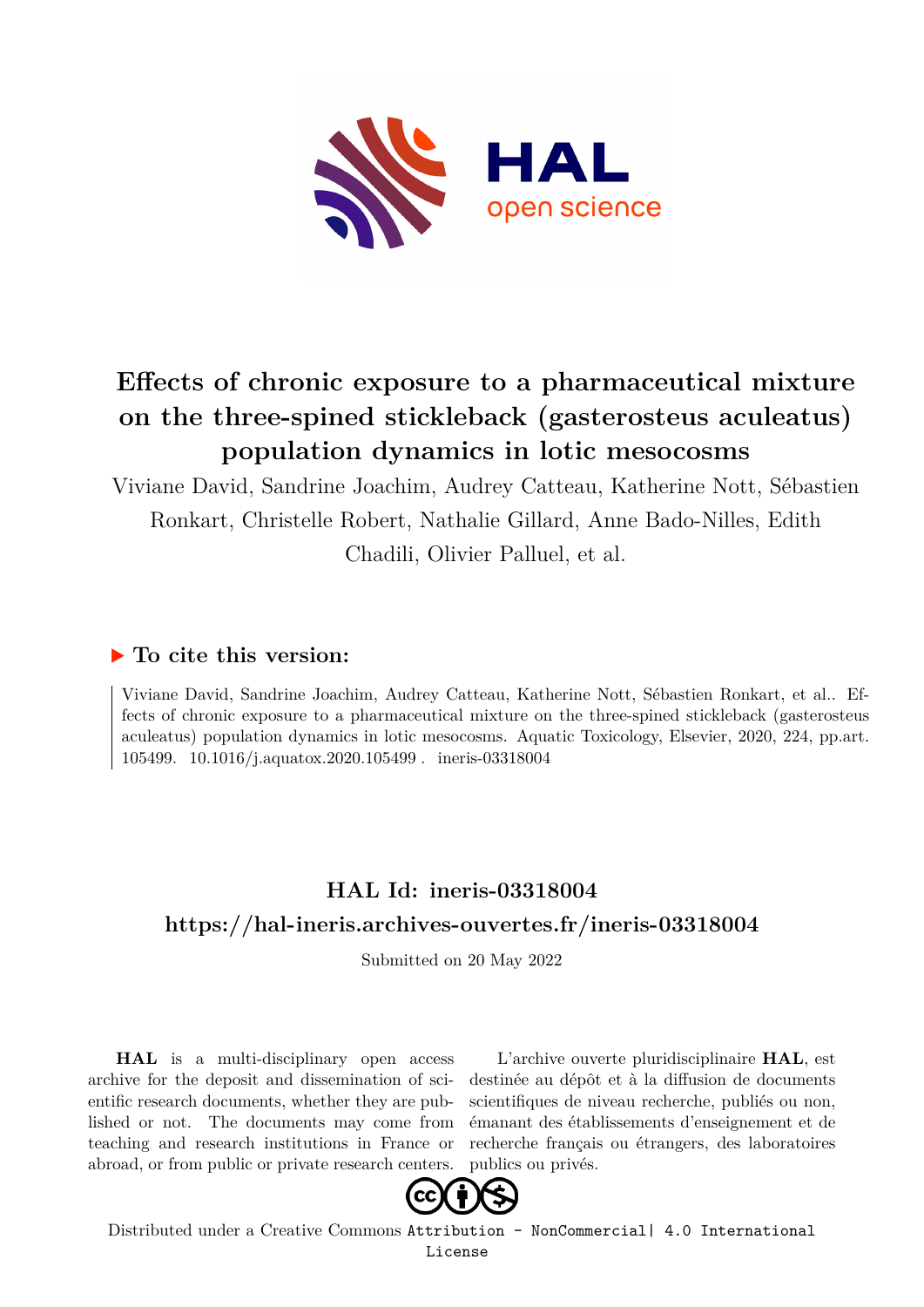# **Effects of chronic exposure to a pharmaceutical mixture on the three-spined stickleback (***Gasterosteus aculeatus***) population dynamics in lotic mesocosms**

Viviane David<sup>1</sup>, Sandrine Joachim<sup>2</sup>, Audrey Catteau<sup>2</sup>, Katherine Nott<sup>3</sup>, Sébastien Ronkart<sup>3</sup>, Christelle Robert<sup>4</sup>, Nathalie Gillard<sup>4</sup>, Anne Bado-Nilles<sup>2</sup>, Edith Chadili<sup>2</sup>, Olivier Palluel<sup>2</sup>, Cyril Turies<sup>2</sup>, Naïs Julian<sup>1,2</sup>, Julie Castiglione<sup>2</sup>, Odile Dedourge-Geffard<sup>5</sup>, Younes Hani<sup>5</sup>, Alain Geffard<sup>5</sup>, Jean-Marc Porcher<sup>2</sup>, Rémy Beaudouin<sup>1</sup>

<sup>1</sup> Unité METO (Modèles pour l'Ecotoxicologie et la Toxicologie), UMR-I 02 SEBIO, INERIS, 60550 Verneuil en Halatte, France. Tel: +33344618238; e-mail: remy.beaudouin@ineris.fr

<sup>2</sup> Unité ECOT (Ecotoxicologie in vitro et in vivo), UMR-I 02 SEBIO, INERIS, Parc ALATA, BP2, 60550 Verneuil-en-Halatte, France

<sup>3</sup>Société wallonne des eaux (SWDE), 6220 Fleurus, Belgique.

<sup>4</sup>CER groupe, Health Department, 6900 Marloie, Belgique.

5 Université de Reims Champagne-Ardenne (URCA), UMR-I 02 SEBIO, Moulin de la Housse, Reims, France

**Abstract.** Pharmaceutical substances are ubiquitous in the aquatic environment and their concentration levels typically range from ng/L up to several µg/L. Furthermore, as those compounds are designed to be highly biologically active, assessing their impacts on non-target organisms is important. Here, we conducted a mesocosm experiment testing a mixture of five pharmaceuticals (diclofenac, carbamazepine, irbesartan, acetaminophen and naproxen) on fish, three-spined stickleback (*Gasterosteus aculeatus*). The mixture concentration levels were chosen on the basis of the contamination of the Meuse river in Belgium which had been measured previously during a monitoring campaign undertaken in 2015 and 2016. Three nominal mixture concentration levels were tested: the lowest concentration level mixture was composed by environmentally-relevant concentrations that approximate average realistic values for each pharmaceuticals  $(Mx1)$ ; the two other levels were 10 and 100 times these concentrations. Although no impact on stickleback prey was observed, the mixture significantly impaired the survival of female fish introduced in the mesocosms at the highest treatment level without causing other major differences on fish population structure. Impacts on condition factors of adults and juveniles were also observed at both individual and population levels. Using a modeling approach with an individual-based model coupled to a bioenergetic model (DEB-IBM), we concluded that chronic exposure to environmentally-relevant concentrations of five pharmaceuticals often detected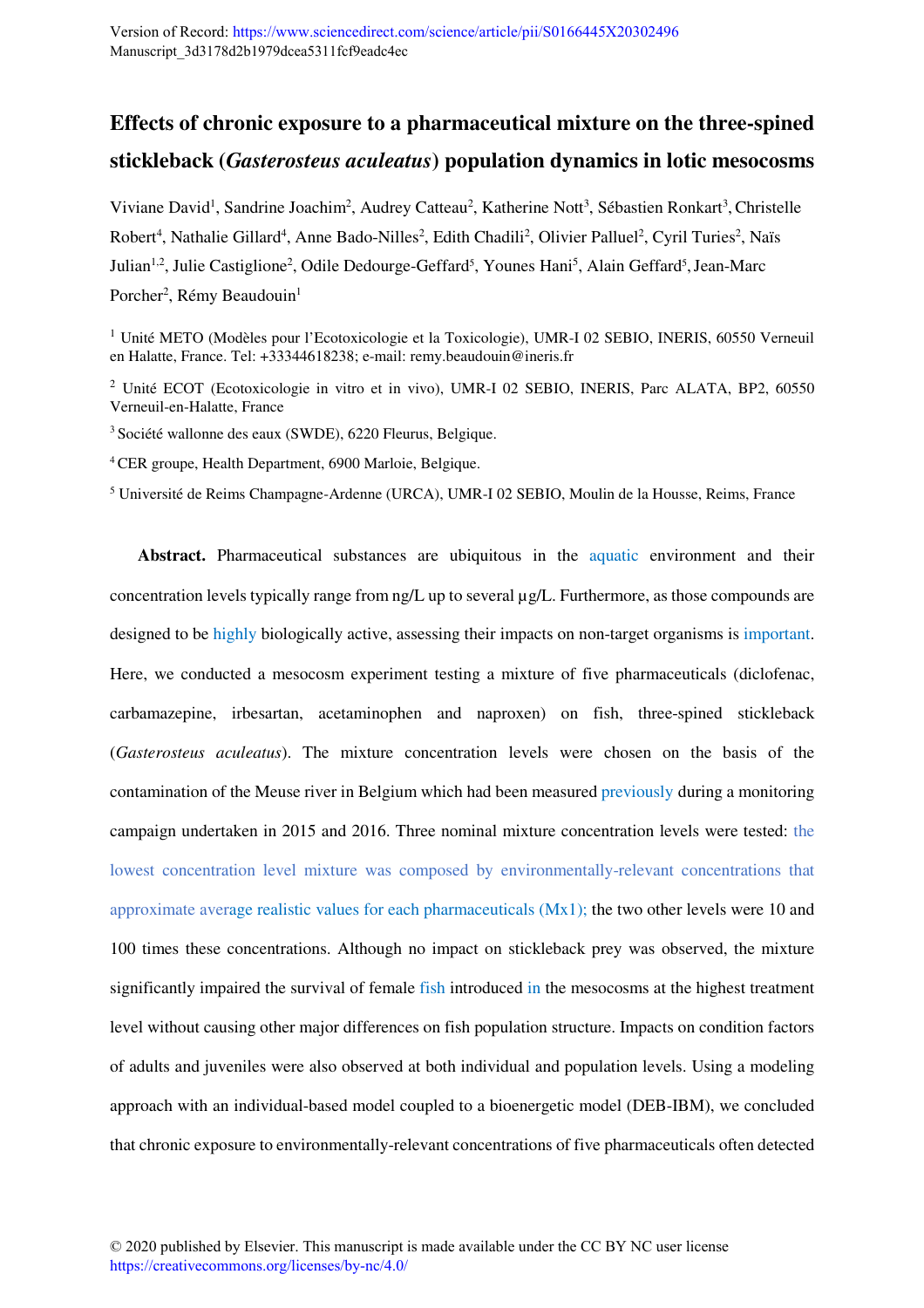in the rivers did not appear to strongly affect the three-spined stickleback populations. Mechanisms of population regulation may have counteracted the mixture impacts in the mesocosms.

**Key-words.** Mesocosms, Pharmaceuticals, Mixture, Three-spined stickleback, Individual-based model

## **1. Introduction**

Pharmaceuticals are intensively used in human and veterinary medicine (Backhaus 2014). Numerous pharmaceuticals have been detected in the aquatic environment: in sewage treatment plant (STP) effluents, surface water, sea water, groundwater and some drinking waters (Fent et al. 2006, Zhang et al. 2008). In both wastewater treatment plant effluents and surface waters, pharmaceuticals have been found at concentrations ranging from a few ng/L to several  $\mu$ g/L (Corcoran et al. 2010, Loos et al. 2013). A great diversity of pharmaceutical compounds presenting different modes of action have been identified in freshwaters, including nonsteroidal anti-inflammatory drugs, anti-depressants, estrogens and antibiotics (Cleuvers 2003, Corcoran et al. 2010). Because pharmaceutical compounds are designed to be biologically active, they may also impact non-target organisms; thus, analyzing effects of pharmaceuticals on aquatic non-target organisms is of major importance.

Several studies have explored the impacts of pharmaceuticals on aquatic organisms. These molecules have a wide variety of modes of action. Indeed, Cleuvers (2003) analyzed the toxicity of nine pharmaceuticals alone on *Daphnia magna,* algae (*Desmodesmus subspicatus*) and plants (*Lemna minor*), revealing very heterogeneous toxicity. Furthermore, pharmaceuticals were shown to impact several life history traits of fish such as growth (Corcoran et al. 2010), feeding rate (Corcoran et al. 2010, Brodin et al. 2014), behavior (activity, sociality, aggression, reproductive behavior) (Brodin et al. 2014) at concentration levels ranging from a few  $\mu$ g/L to up to several mg/L. Effects of pharmaceuticals have also been shown at the fish population level. For example, Kidd et al. (2007) showed that an estrogen, ethinylestradiol, impacted the sustainability of a wild fish population at very low concentrations (5-6  $ng/L$ ).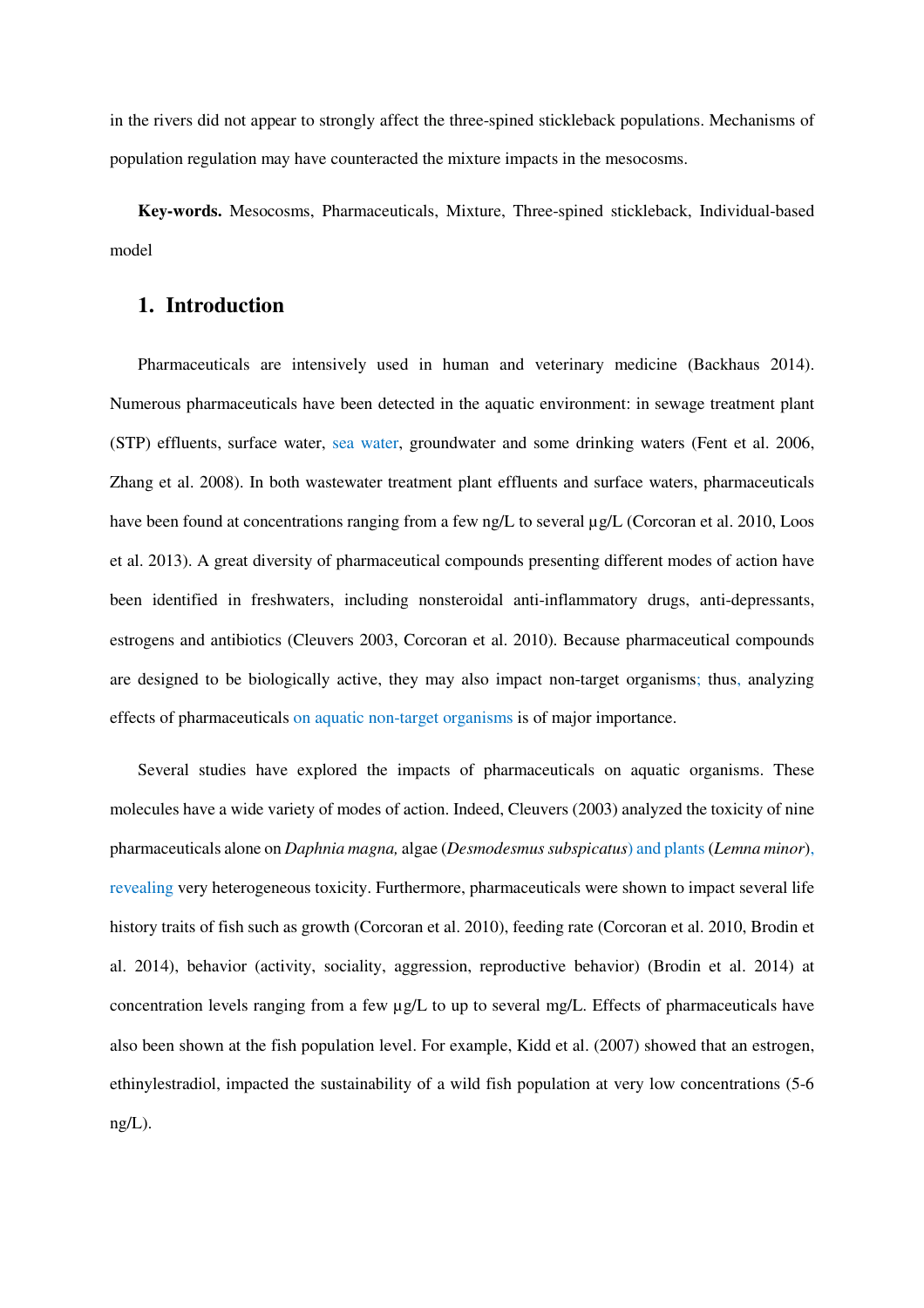However, ecotoxicological studies have mainly focused on the effects of pharmaceuticals at the individual level and are generally conducted under standardized conditions. Hence, there is a lack of information on the impacts of pharmaceutical compounds at the population level (Corcoran et al. 2010). Furthermore, pharmaceuticals are generally tested as single compounds, leading to an underestimation of the environmental risks, as these compounds are typically present as complex mixtures in aquatic ecosystems (Backhaus and Faust 2012). Studies focusing on the effects of mixtures of pharmaceuticals present in aquatic ecosystems are thus required (Backhaus and Faust 2012, EFSA 2013). Furthermore, compared to studies in the laboratory, mesocosm experiments provide more realistic ecological conditions for the assessment of the effects of chemicals at different levels of biological organization. These experiments allow to simultaneously identify direct and indirect effects of toxicants and provide a better understanding of environmentally relevant effects of chemicals (Caquet et al. 2000). Therefore, the study in mesocosms of a mixture of pharmaceuticals commonly found in rivers is highly relevant to better evaluate the ecotoxicological risks caused by pharmaceuticals.

Biomarkers are observable or measurable indicators of morphological, behavioral, functional or structural changes in organisms in response to changes in its environment (van der Oost et al. 2003). In risk assessment, biomarkers have been extensively used to provide the connection between contaminant exposure and effects in organisms (van der Oost et al. 2003, Kroon et al. 2017). Furthermore, using a population dynamics model to determine the relationship between the responses of biomarkers to a toxicant and the adverse impact at the population level could be a powerful approach to support environmental risk assessments (Conolly et al. 2017).

Among pharmaceuticals, naproxen (NPX), acetaminophen (ACE), diclofenac (DIC), carbamazepine (CBZ) and irbesartan (IRB) were the most frequently detected pharmaceutical residues in surface waters of the Meuse River in Belgium between February 2015 and July 2016 (Imhotep 2013– 2017). These chemicals are also frequently found in drinking, ground, waste and river waters throughout Europe (Loos et al., 2013) and worldwide (Godoy et al. 2015, Patel et al. 2019). These pharmaceuticals exhibit different modes of action: NPX, ACE and DIC belong to the family of analgesics, anti-pyretic and anti-inflammatory compounds, respectively, whereas IRB is an antihypertensive and CBZ an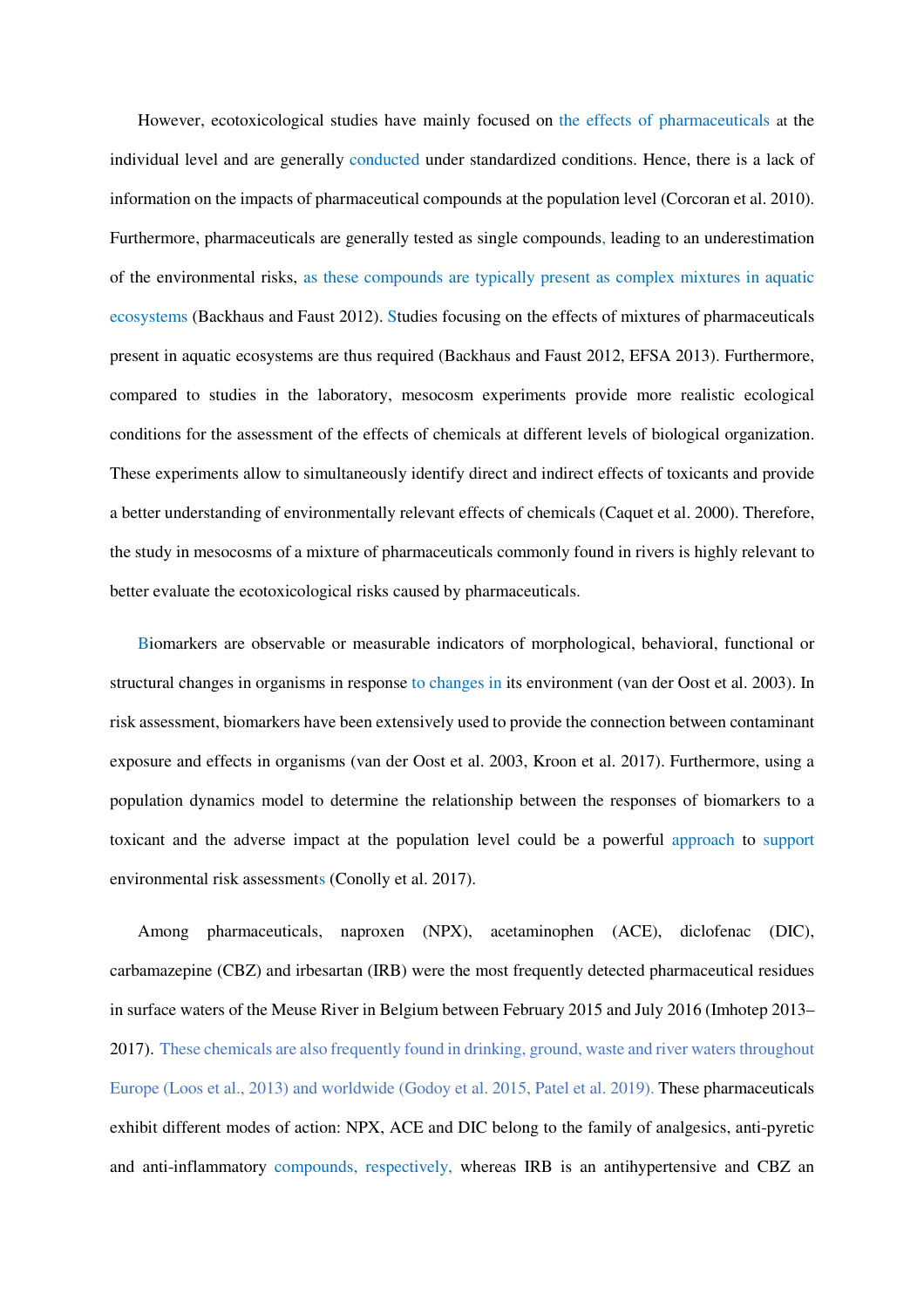antiepileptic. A mixture composed of these 5 pharmaceuticals has been shown to cause endocrine disrupting effects in fish according to a study of reproductive traits of female rainbow trout over a 42 day-exposure period in aquaria contaminated at three different concentration levels (Schmitz et al. 2018).

In this work, long-term effects of a mixture of NPX, ACE, DIC, IRB and CBZ on individual and population responses of the three-spined stickleback were studied in aquatic mesocosms using a welltried experimental design (Roussel et al. 2007, de Kermoysan et al. 2013, David et al. 2019). We combined different approaches to understand the potential impacts of the mixture on the test organisms, by analyzing biomarkers and population endpoints, and by modeling population dynamics with or without integrating potential mixture impacts. We analyzed several biomarkers related to the reproduction, stress level and immunity. The individual-based model developed by David et al. (2019) was used to better understand the fish population dynamics in the mesocosms when exposed to the mixture. To that end, we tested several potential impacts on key processes, considering the effects observed in the mesocosms. Those effects (impacts on survival and condition factors) were integrated in the model to simulate the mesocosm experiment and help to better understand the mixture toxicity. Long-term impacts of the mixture were also assessed in order to evaluate population resilience.

## **2. Material and methods**

#### **2.1. Mesocosm experiment**

The experiment was performed using 12 lotic artificial streams (mesocosms) located in the North of France (INERIS, Verneuil-en-Halatte, France). A detailed description of the mesocosms is provided in de Kermoysan et al. (2013). Briefly, each mesocosm had a length of 20 m and is 1 m wide. Each mesocosm was divided into three sections: the upper section  $(0 - 9)$  m), the slope  $(9 - 10)$  m and the lower section  $(11 - 20 \text{ m})$ . Each mesocosm received denitrified and dechlorinated tap water at a flow rate of 0.8 m<sup>3</sup>/h. A 0.25-mm mesh was placed at the outlet of the mesocosms to avoid any drift of macroinvertebrates and fish. Before the experiment, mesocosms were set up with sediments composed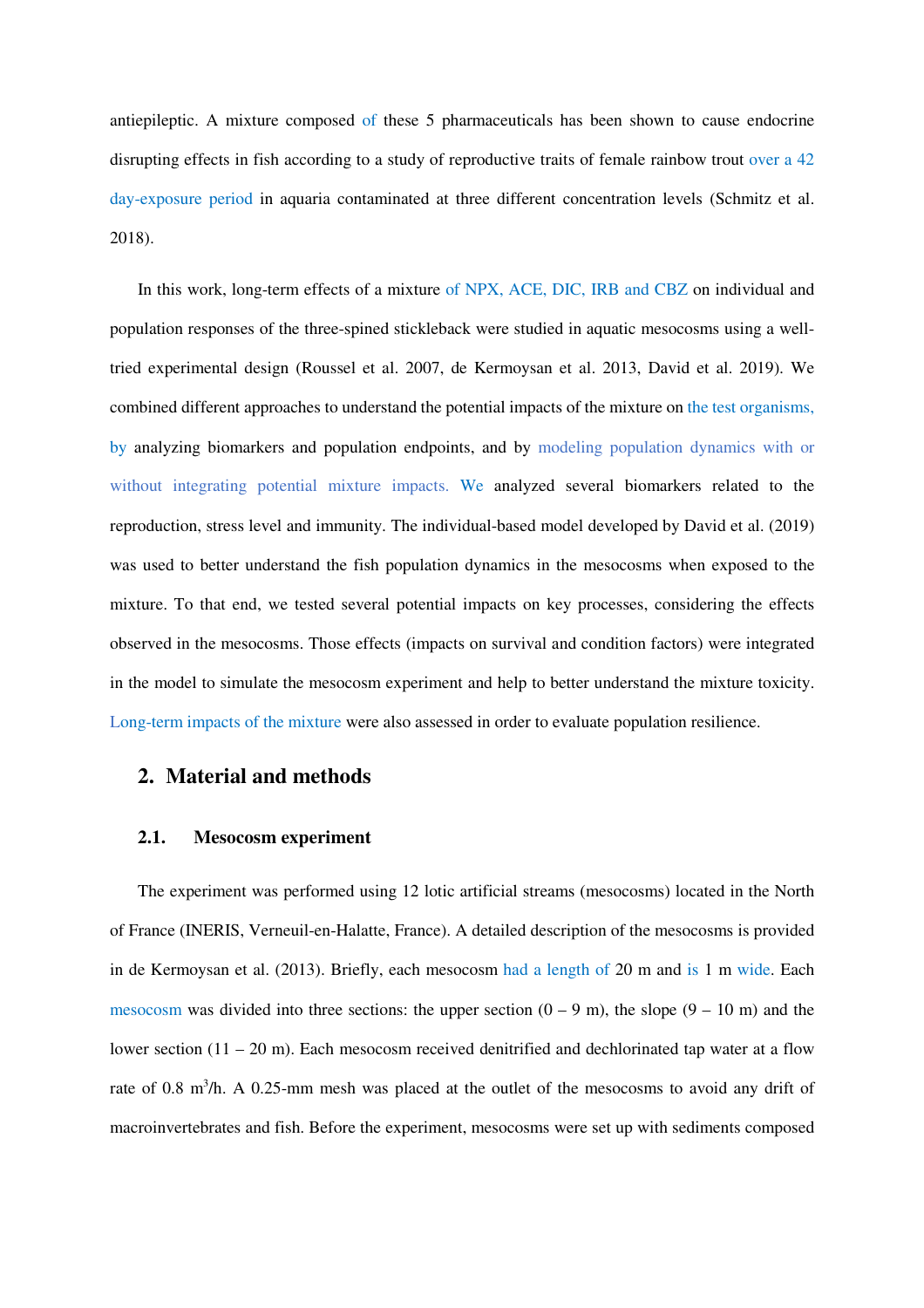of 80% sand and 20% clay (See Supplementray Information (S1, Figure S1) for a schematic view of the installation).

In October 2016, three species of macrophytes were introduced; water starwort (*Callitriche platycarpa*), dense pondweed (*Groenlandia densa*) and watercress (*Nasturtium officinale*). In November 2016, zooplankton and periphyton were obtained by sieving 36 L of water collected from an unpolluted artificial pond located in the vicinity of the mesocosm platform using a 50 μm mesh, and then introduced into each mesocosm. Finally, three gastropod species (*Radix perega*, *Planorbis planorbis* and *P. antipodarum*), two crustacean species (*Asellus aquaticus* and *Gammarus pulex*), two species of leeches (*Glossiphonia* sp. and *Erpobdella* sp.) and one species of Heteroptera (*Notonecta* sp.*)* were also introduced in each mesocosm. For each macroinvertebrate, the quantity introduced per mesocosm is given in Supplementary Information (SI) (Table S1). In addition, during the experiment, aquatic insects were allowed to naturally colonize the mesocosms. The mesocosms were then left to equilibrate until March 2017.

On March  $5<sup>th</sup> 2017$ , the three-spined sticklebacks were introduced into the mesocosms. In August 2016, juvenile fish under 25 mm long coming from our breeding facilities were reared in an artificial pond supplied with tap water at a flow rate of 1L/h and located in the vicinity of the mesocosms and fed ad-libitium every day with frozen *Chironomidae* larve until February 2017. For each mesocosm, the initial populations were composed of 15 mature females and 10 mature males (hereafter referred to as the founders). Fish with similar lengths were selected and their sex was determined according to the imaging method developed by de Kermoysan et al. (2013). Mean female length was  $47.3 \pm 5.9$  mm, ranging from 34.3 to 61.5 mm (n = 180). Mean male length was  $46.0 \pm 4.4$  mm, ranging from 37.2 to 56.9 mm (n = 120). Fish were randomly assigned to the mesocosms and the length of the founders at the beginning of the experiment did not significantly differ among treatments (ANOVA,  $p > 0.05$ ). The experiment lasted until October 3<sup>rd</sup>, 2017. At the end of the experiment, all the fish from each mesocosm were recovered and killed by an overdose of MS-222. Then, 20 fish per mesocosm were used directly for physiological and chemical analyses after being measured, weighted and sexed. The other fish were stored in 4 % formalin before being measured, weighed and sexed.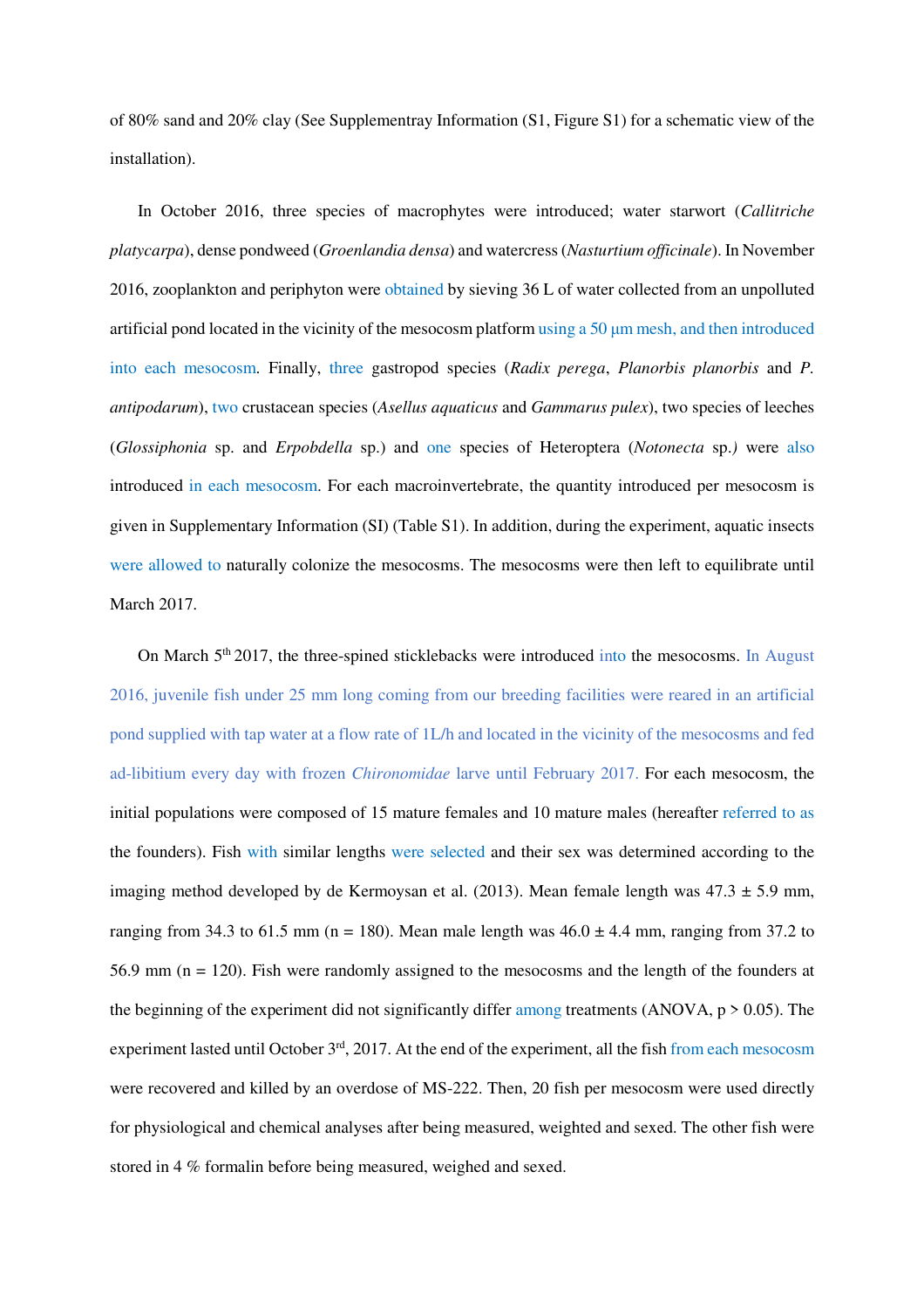From March to October, temperature was monitored every 10 min with two temperature sensors in each mesocosm (HOBO0257, Prosensor, Amanvilliers, France) at 5 and 15 m from the inlet of water, respectively, at the surface and at 70-cm depth. Other routine water parameters such as pH, conductivity and dissolved oxygen were measured every week at 10 m from the water inlet and 35-cm depth in each mesocosm by using a WTW multi-parameter instrument equipped with digital sensors (MultiLine® IDS, Multi3430, WTW, Germany). Biological measurements were also made during the experiment: zooplankton and macroinvertebrates were sampled every 4 weeks. The sampling methodology is described in de Kermoysan et al. (2013).

#### **2.2. Exposure to the mixture**

The mixture was composed of carbamazepine (CAS: 298-46-4, purity 98 %, Acros Organics), 4 acetamidophenol (CAS: 103-90-2, purity 98 %, Acros Organics), diclofenac sodium salt (CAS: 15307- 79-6, purity 98 % Interchim), naproxen sodium (CAS: 26159-34-2, purity 98 %, Alfa Aesar) and irbesartan (CAS: 138402-11-6, purity 98 %, Sigma Aldrich). The concentration levels in the environmentally-relevant mixture (Mx1) were the median measured concentrations in the Walloon part of the Meuse river (Nott et al. 2018) (see also SI, Table S2). This mixture was composed of 25 ng/L of CBZ, 25 ng/L of DIC, 25 ng/L of NPX, 50 ng/L of IRB and 100 ng/L of ACE. Two other mixtures (Mx10 and Mx100) represented 10 and 100 times the concentrations of Mx1. The mesocosm water inlet was contaminated continuously as the environmental measurements show that the Meuse river is chronically contaminated, which is due to continuous release of the target compounds by water treatment plants.

Treatment began on the 20th of April 2017 (46 days after introduction of the founders) and ended on the 2nd of October 2017 (211 days after introduction of the founders), thus the exposure lasted 165 days. Exposure was carried out by an automatic dosing system which continuously delivered the according test mixture to each mesocosm. The dosing system is fully described in SI (see Table S3, Figure S2).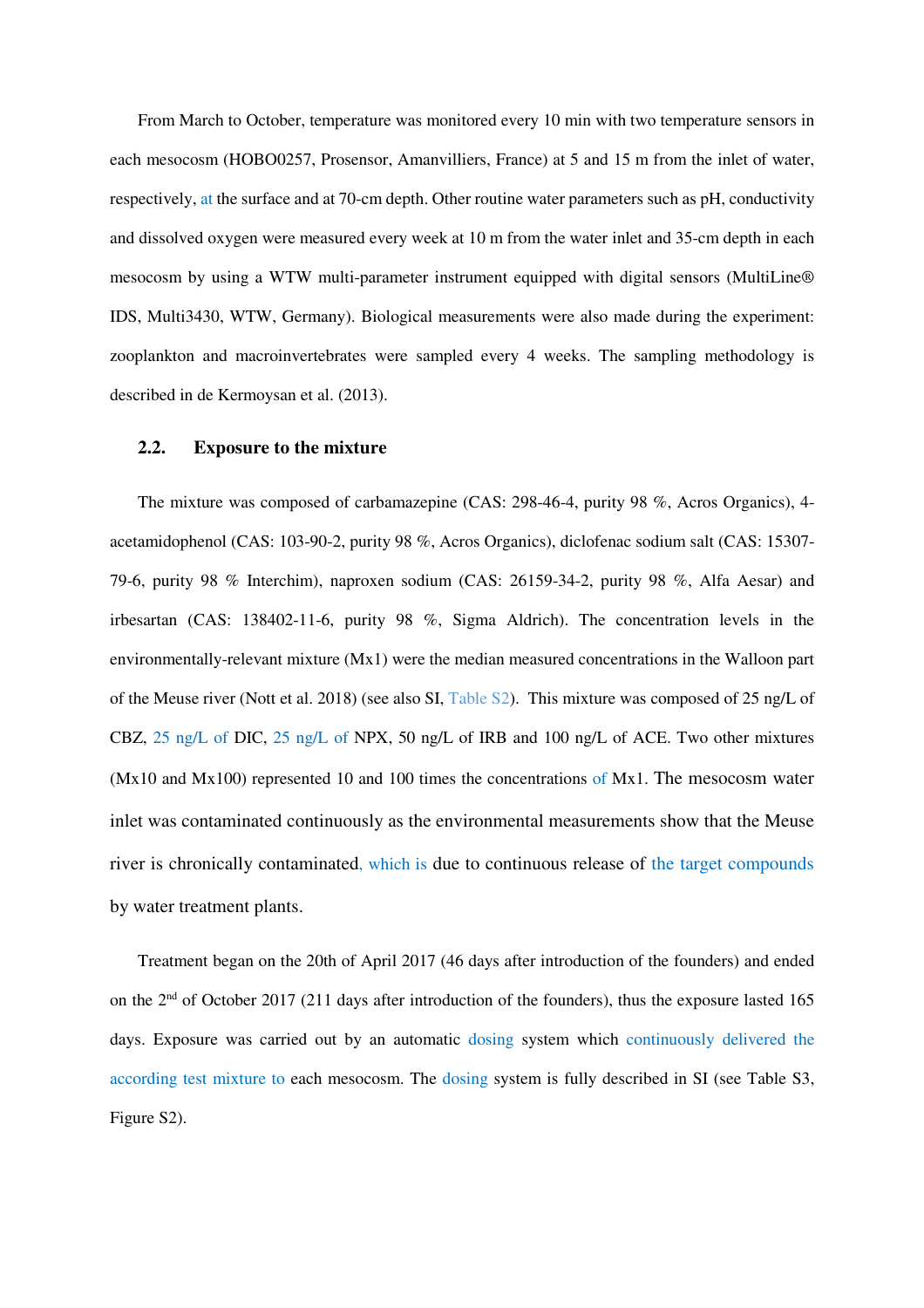Mixture concentrations in the water of each of the contaminated mesocosms were monitored every month at different locations  $(0, 5 \text{ and } 19 \text{ m}$  from the inlet of the water) to measure actual exposure concentrations. The concentration of a metabolite of CBZ, the carbamazepine-10,11-epoxide (CBZ-EP), was also monitored. In addition, samples were also taken from the control mesocosms at 10 m. The 250 mL samples obtained in the control, the Mx1 and Mx10 treatments were stabilized with sodium thiosulphate and filtered through fiberglass filters with 1-µm porosity. An internal standard was added to each sample for each studied molecule (homologues labeled with heavy isotopes, deuterium or carbon-13) prior to solid phase extraction using an automatic extractor (Smartprep from Horizon Technologies). Mx100 treatment samples were processed by adding internal standards directly to the sample without extraction prior to their injection into the LC-MS / MS, given the high concentrations of these samples. All samples were then extracted using OASIS HLB cartridges that were conditioned beforehand with methanol and water. After sample loading, the cartridge was rinsed with water, and then the molecules were eluted with acetonitrile. After addition of ultra pure water (LC-MS/MS grade), the extract was evaporated to 1 mL (80/20; water/acetonitrile) and then analyzed by high performance liquid chromatography coupled with tandem mass spectrometry (Agilent Technologies LC-MS / MS 6490). In this analysis, the molecules were separated on a reverse phase chromatography column (Zorbax Eclipse Plus C18 rapid resolution HD, 2,1\*50 mm, 1.8 µm from Agilent Technologies), and then detected and identified by tandem mass spectrometry after ionization by electrospray in the positive mode. Finally, concentrations were determined using an external calibration curve corrected by internal standards. The recovery of the internal standards for the method including a solid phase extraction step prior to the LC-MS/MS analysis was approximately of 90% for CBZ, DIC and NPX, 80% for IRB and 65% for ACE. The recovery of the internal standards were approximately of 98% for the five pharmaceuticals for the direct LC-MS/MS injection method. Blanks (extraction, solvents, LC-MS / MS) were performed as well as quality controls (extraction of reconstituted samples at 1, 4, 12 and 50 ng/L).

#### **2.3. Stickleback endpoints**

#### *2.3.1. Bioaccumulation*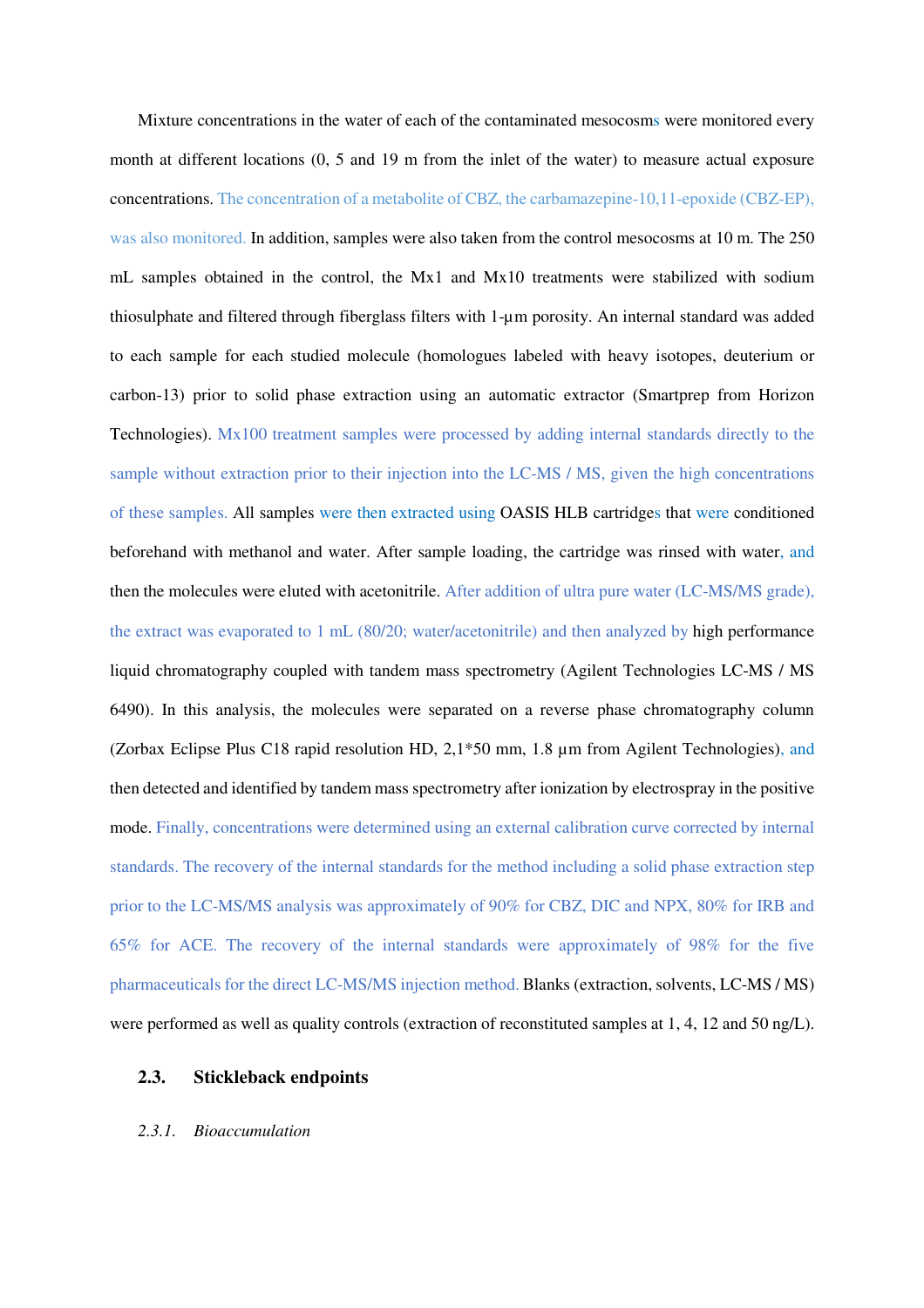At the end of the experiment, between 4 and 13 individuals  $(49.71 \pm 8.31$  mm, corresponding to the larger individuals in mesocosms) were taken from each mesocosm to obtain at least 5 g of fish to determine the internal concentration of each pharmaceutical of the mixture in whole fish tissue. Several relevant metabolites were also quantified and were listed in the SI. After being homogenized (IKA universal grinder M20), the sample was placed in a 50-mL polypropylene centrifuge tube and spiked with 50 µL IS solution. The mixture was allowed to stand for 15 min. Twenty mL of acetonitrile was used to extract the pharmaceuticals and precipitate proteins. The sample was then thoroughly shaken at room temperature for 15 min and centrifuged at 4,650 x g for 5 min. The extract was collected and loaded on an Oasis HLB cartridge (preconditioned with 3 mL of methanol and 3 mL of water) under vacuum to obtain a flow rate of about 1 mL/min. The cartridge was then rinsed with 3 mL ultra-pure water and vacuum-dried to remove excess water. Finally, the retained components were eluted with 3 mL of methanol. The eluate was evaporated to dryness under a gentle stream of nitrogen in a water bath set at 40 $\degree$ C. Then, the pellet was resuspended in 1 mL ACN/water (10:90, v/v). The extract was centrifuged at 11,500 x g for 5 min at 20°C. The clear supernatant was transferred into a vial prior to UHPLC-MS/MS analysis.

Analyses were performed using an Acquity UHPLC system (Waters, Milford, MA, USA) and chromatographic separations were done by injecting 20 µL of reconstituted extract on an Acquity UPLC HSS T3 column  $(150 \times 2.1 \text{ mm}, 1.7 \text{ µm}$  particle size, Waters). Detection was carried out with a Waters Acquity TQ mass spectrometer (Waters, Manchester, UK) equipped with an electrospray ionization source operating in the positive (ESI+) ionization mode. More details on the analytical method can be found in SI.

#### *2.3.2. Biomarkers: individual endpoints*

At the end of the mesocosm experiment, 10 males and 10 females  $(32.93 \pm 3.03 \text{ mm})$  per mesocosm were used for analyzing biomarker responses. This range of length was selected in order to have enough fish sample to conduct all the biomarker analyses. Each fish was sacrificed by cervical dislocation after anesthesia with tricaine methanesulfonate MS222 (70 mg. L-1, SIGMA- ALDRICH, France), then measured and weighed. As described by Janssen et al. (1995), the condition factor (CF) was calculated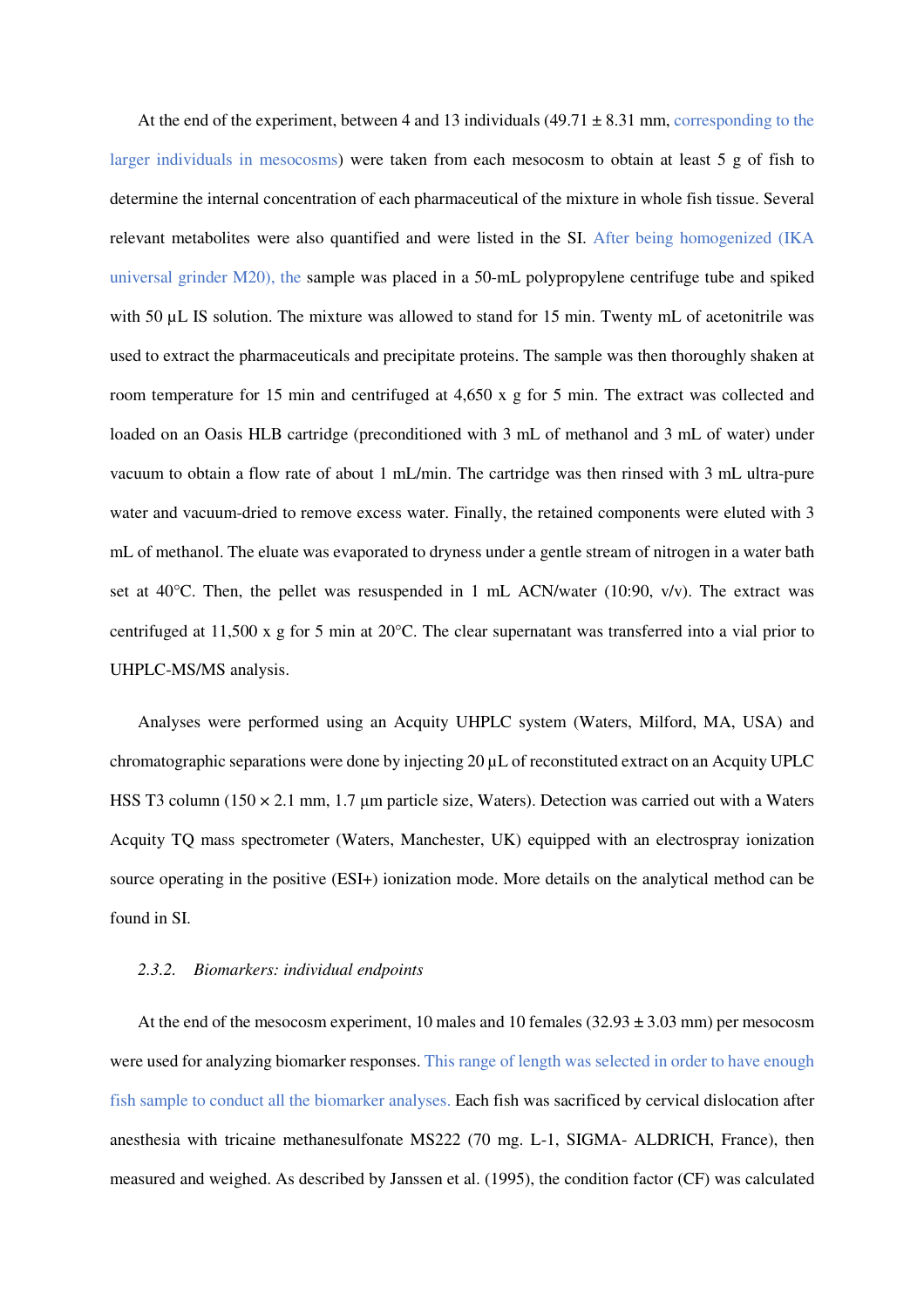as  $[100 \times$  body weight  $(g)$ ]/(length)<sup>3</sup> (cm)]. The liver somatic index (LSI) was calculated as  $[100 \times$  liver wet weight (g)]/total body weight (g)] (Slooff et al. 1983). The gonadal somatic index (GSI) was calculated as  $[100 \times \text{gonad weight (g)}]/\text{fish weight (g)}$  (Lofts et al. 1966). Then, for digestive enzyme activities, the whole digestive tract was removed on ice, rinsed with cold Tris-HCl buffer (0.01 M, pH 7, SIGMA-ALDRICH, France) and stored at -80°C until further analysis. Finally, the spleen was sampled for immunomarker analysis.

Each whole digestive tract was homogenized with ceramic  $(3 \text{ mm }\emptyset)$  and glass  $(1 \text{ mm }\emptyset)$  beads in cold Tris-HCl buffer (0.01 M, pH7), using a PRECELLYS241 homogenizer (BERTIN TECHNOLOGIES, France), at 5,500 rpm (2x10 sec), and centrifuged at 15,000 x g for 30 min at 4°C (Hani et al. 2018). Measurements of amylase and intestinal alkaline phosphatase (IAP) activity levels were performed according to Junge et al. (2001) and Panteghini and Bais (2008) using Thermo-Scientific Gallery ready-to-use reagents. Trypsin activity measurements were performed according to the García-Carreño and Haard (1993) method, using N-benzoyl-DL-arginine 4-nitroanilide hydrochloride (BAPNA, 3 mM) as substrate. All enzymatic assays were adapted on the Gallery™ Automated Photometric Analyzer (Thermo Fisher Scientific Oy) and performed at 37°C, by kinetic colorimetric assay at 405 nm. Results are reported in U.g-1 of gut tissue.

Immunomarkers were measured in leucocytes; splenic leucocyte isolation was conducted following protocols described previously by Bado-Nilles et al. (2013). Then analyses were carried out on whole leucocytes, using a CyanTMADP flow cytometer (Beckman Coulter). For each leucocyte sample, 10,000 cells were counted. Leucocyte distribution, cellular mortality (apoptotic and necrotic leucocytes), leucocyte respiratory burst (Bado-Nilles et al. 2014), lysosomal presence (Bado-Nilles et al. 2013) and phagocytosis activity (Bado-Nilles et al. 2011) were measured.

Vitellogenin (VTG) concentration was measured in blood as described by Sanchez (2005) and expressed in ng.mL<sup>-1</sup>. This assay is based on an indirect competitive ELISA assay using antisticklebacks VTG antibodies at 2000-fold final concentration (GA-306, Biosense Laboratories, Bergen, Norway) and purified stickleback VTG as standard. Blood was assayed on 12 serial dilutions with 3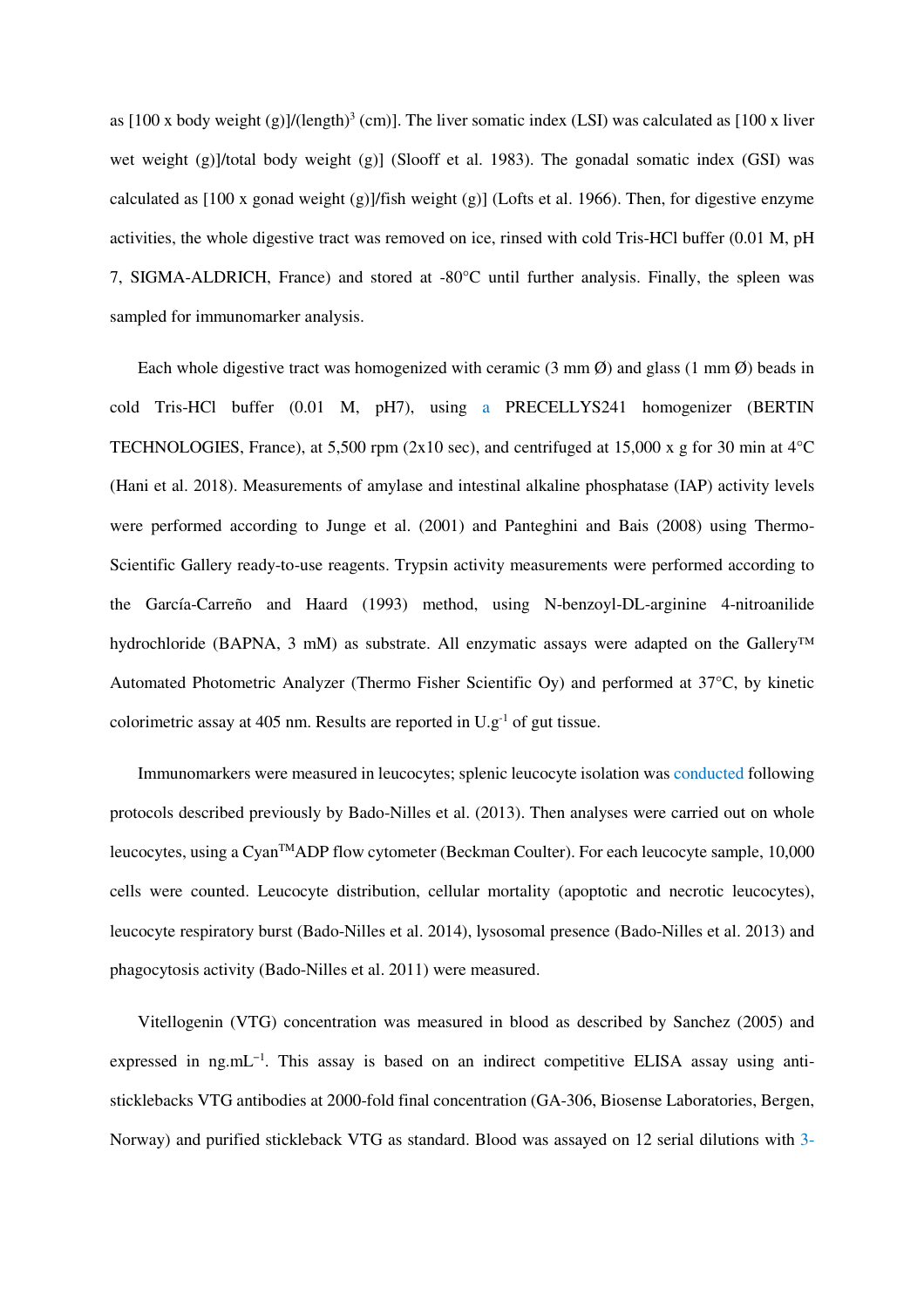fold dilution steps. The method was adapted to microplates on a TECAN Freedom EVO® automated platform (Tecan, Switzerland).

#### *2.3.3. Populational endpoints*

During the mesocosm experiment, all drifting larvae were recovered every day in acrylic glass containers placed at the outlet of each mesocosm. The total number of larvae was recorded with a distinction between dead and alive individuals. All the larvae were then placed back in their respective mesocosm. Results were expressed as total number of larvae per day and per mesocosm. At the end of the experiment, fish were measured and weighed and individuals with a length smaller than 26 mm were assumed to be immature, and thus classified as juveniles (de Kermoysan et al. 2013). Sex of fish with a length greater than 26 mm was determined. From these measurements, descriptive variables of the populations were determined: the population abundance (N.tot), the number of female and male founders at the end of the mesocosm experiment (N.F.0, N.M.0), female and juvenile frequencies (F.F and F.J) and the mean lengths and the coefficients of variation of the lengths of five categories of individuals: male and female founders (L.M.0, L.F.0, CV.M.0, CV.F.0), males and females born in the mesocosms (L.M.X, L.F.X, CV.M.X, CV.F.X) and juveniles (L.J, CV.J). Finally, observations of gonad maturity of males (immature vs mature) were also made and the frequency of mature males among the total number of males (F.M.m) was calculated as well as the mean length of mature males and the coefficient of variation of their lengths (L.M.m and CV.M.m). Mean weight and condition factors were also determined as described by Janssen et al. (1995) for each category of individuals.

During this project, all experiments were conducted in accordance with the Commission recommendation 2007/526/EC on revised guidelines for the accommodation and care of animals used for experimental and other scientific purposes.

## **2.4. Analysis based on population dynamics modelling**

The DEB-IBM used in the present study was developed for predicting the three-spined stickleback population dynamics in mesocosms without toxicant stress (David et al. 2019). The entire ODD (Overview, Design concepts, and Details) description (Grimm et al. 2010) of the model is detailed in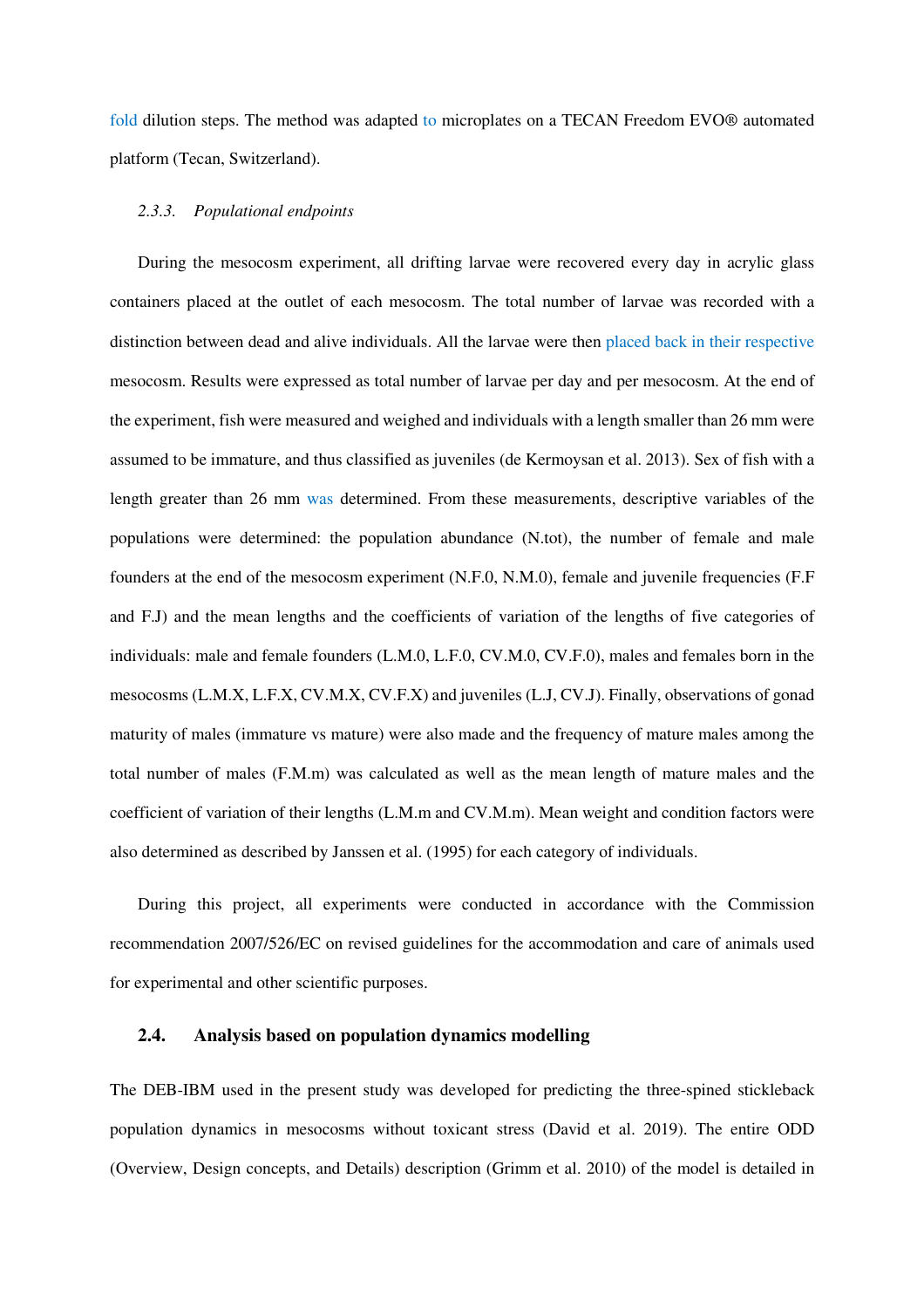David et al. (2019). Briefly, the model includes relevant information of the environment such as temperature, photoperiod and prey density over time. The stickleback prey organisms considered in the model are zooplankton, higher crustacea (*Gammarus pulex* and *Asellus aquaticus*) and a diptera family (*Chironomidae*). The model was calibrated with two datasets from previous mesocosm experiments and was successfully evaluated on three others (David et al. 2019). The accuracy of the distributions of each population endpoint without toxicant stress was validated using data from the control mesocosms made in this experiment. Parameter values and descriptions can be found in SI Table S5. The model inputs for the simulations were the daily mean water temperature, photoperiod and food density in mesocosms as well as the lengths of the 15 female and 10 male founders that were introduced in the mesocosm experiments. For each mixture treatment, the temperature and food scenarios (food density per day) were calculated based on the samplings of macroinvertebrates and zooplankton made in the mesocosms as described in David et al. (2018) (Figures S5 and S6). The time step of the model was set to 1 day and the simulation runs lasted as long as the real experiment (212 days). The model outputs were the endpoints which were monitored in the real populations.

To account for direct treatment effects on populations, a chronic excess mortality induced by the mixture was introduced in the model to reproduce the effects observed in the mesocosms for the Mx100 treatment. First, the basal mortality (M. n) was calculated for each fish with Eq.1 (e.g. normal mortality rate in control conditions) as in the DEB-IBM without toxicant stress. Then, the effect of the mixture was modelled as causing an excess mortality M. ex (Eq. 2).

$$
M.n = M.u \times W_{(t)}^b
$$
 Eq. 1

$$
M \cdot \text{to} x = M \cdot n + M \cdot \text{ex}_{(t)} \qquad \qquad Eq. 2
$$

Excess mortality was modelled using a dose-response relationship defined by a Hill equation (Eq. 3). Hill model coefficients were estimated using all population data observed in mesocosms using the DEB-IBM and a genetic algorithm as in David et al. (2019) (See SI for more details).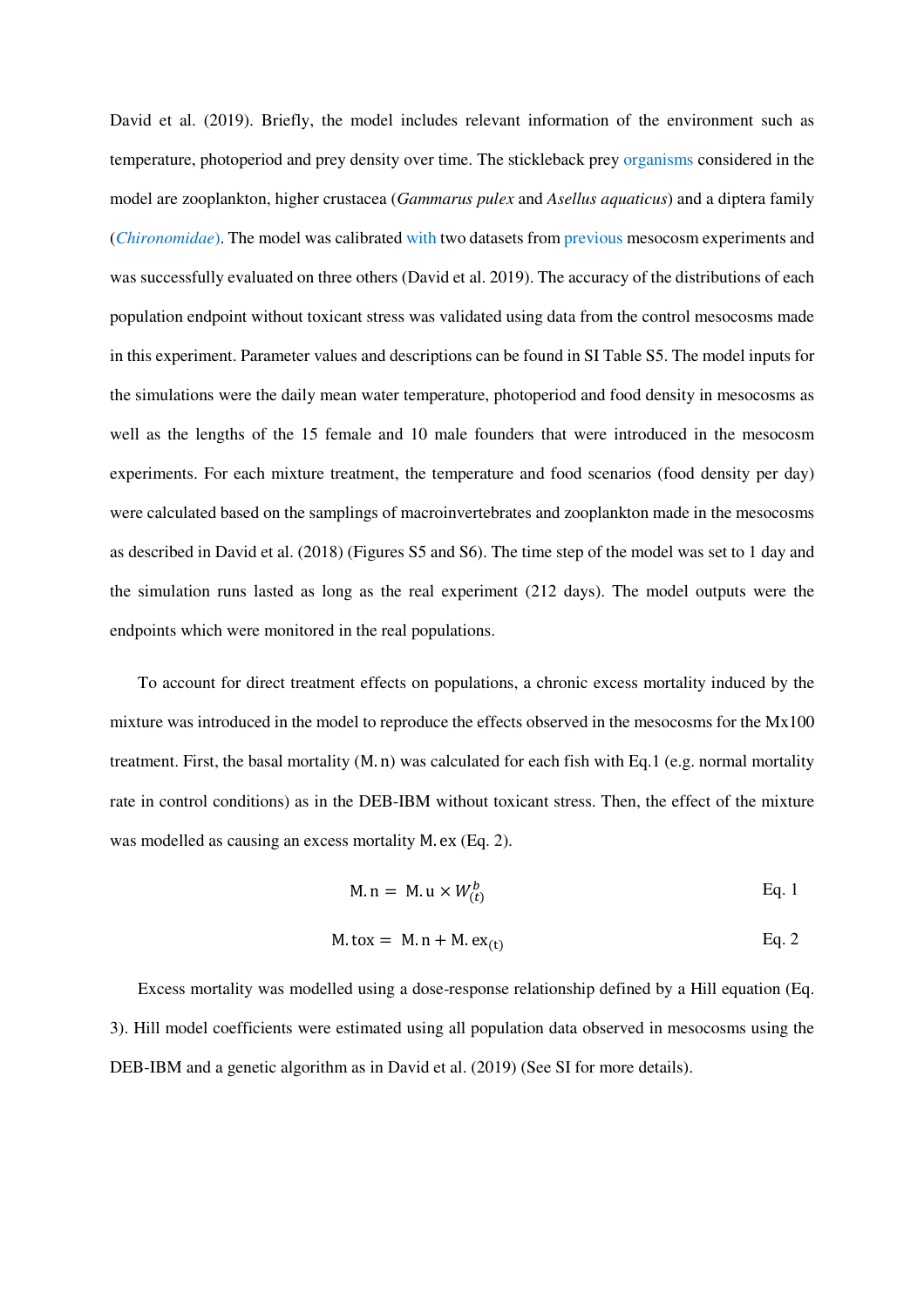Excess mortality was modelled using a dose-response relationship defined by a Hill equation (Eq. 3). Hill model coefficients were fitted to all population data observed in mesocosms using the DEB-IBM and a genetic algorithm as in David et al. (2019) (See SI for more details).

$$
M. ex_{(t)} = \frac{C_{(t)}^{n_{\text{to}x}}}{EC_{50}^{n_{\text{to}x}} + C_{(t)}^{n_{\text{to}x}}}
$$
 Eq. 3

With  $C_{(t)}$  the exposure concentration (given as a proportionally factor x M) at time t,  $EC_{50}$  the concentration leading to 50 % of effect and  $n_{tox}$  the Hill coefficient.

In order to model impacts on the condition factors due to changing individual weights, we increased the individual weight of the adults and decreased the individual weight of the juveniles using the same magnitude using the stress level  $s(t)$  (Eqs. 4 and 5). The stress level was calibrated with the condition factors observed in the population data (See SI for more details). The condition factors were then calculated for each fish as  $[100 \times body weight (g)]/(length)<sup>3</sup> (cm)].$ 

$$
W_{adult}(t) = W_{adult}(t) \times (1 + s(t))
$$
 Eq. 4

$$
W_{juvenile}(t) = W_{juvenile}(t) \times (1 - s(t))
$$
 Eq. 5

With  $W_{adult}(t)$  and  $W_{iuvenile}(t)$  the individual weight of the adults or juveniles at time t and  $s(t)$ the stress level induced by the mixture.

Simulated endpoints of the populations were compared to the observations made in the mesocosms for each mixture treatment. To that end, 1000 simulations of the DEB-IBM were performed to account for the stochasticity of the model (inter-mesocosm environmental variability, inter-individual performance variability and stochastic processes). Simulations were made with or without integration of the dose-response curve of mortality to assess the improvement of the predictions. Goodness-of-fit was calculated as relative errors (RE) between the model simulations and the observations for the control and each mixture treatment.

Finally, the population resilience to the mixture treatment was assessed by extrapolating the impacts of the mixture for a treatment between  $Mx100$  and  $Mx10<sup>7</sup>$  while keeping the temperature and food scenarios identical to those in the control. 1000 simulations were made at each concentration level. We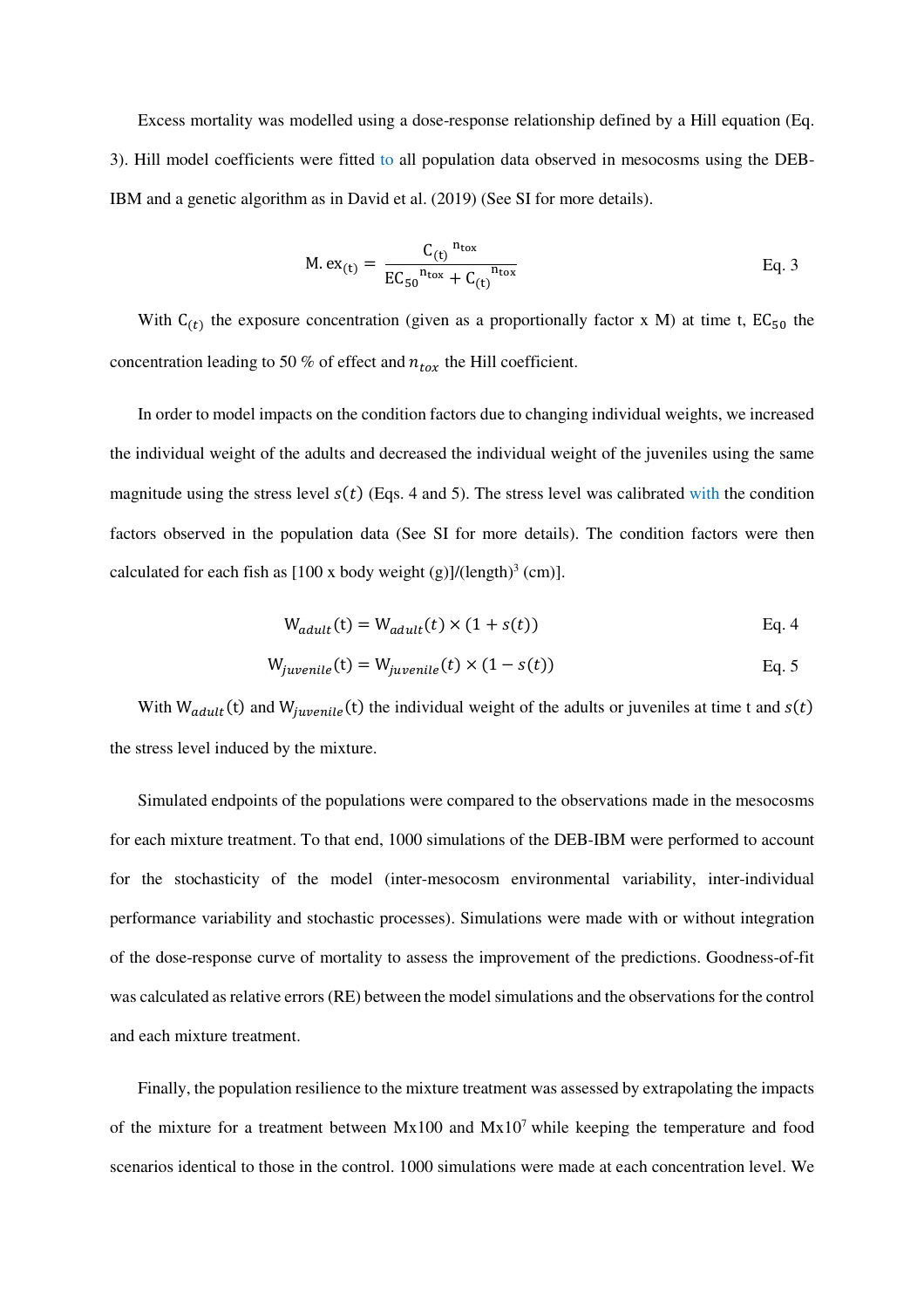then calculated the extrapolated dose-response curve and we highlighted the mixture treatment leading to 80% of the fish abundance distribution shifted towards the lower length. We also used the method of EFSA et al. (2017) suggesting that the benchmark response could be defined in terms of a difference in the control mean equal to 1 standard deviation (SD).

## **2.5. Statistical analysis**

For the observations made in the mesocosms, all statistical analyses were performed using R version 3.4.3 software. The level of significance for all the analyses was 5 %. Firstly, to assess the mixture impacts for each endpoint, ANOVA was performed to identify significant effects on the observed endpoints and a Dunnett's post hoc test was then used to compare each treatment to the control. For analyzing the larvae drift, repeated measures ANOVA (RM-ANOVA) were performed which take into account the correlation between sampling dates. Furthermore, the minimal detectable differences (MDD) (EFSA 2013, Brock et al. 2015) were calculated for each population endpoint. The MDD defines the difference between the mean of a treatment and the control that must exist to detect a statistically significant effect. Second, the Low Effect Concentrations (LOECs) were re-calculated comparing the distribution of the control endpoints estimated by the DEB-IBM to the observations made in the contaminated mesocosms using a Kolmogorov-Smirnov test and the methodology described in David et al. (2019).

## **3. Results**

#### **3.1. Concentrations of pharmaceuticals in water**

Overall, the measured concentrations at each sampling point for each pharmaceutical in the mesocosms were consistent with the nominal concentration, except for ACE, which was only found at approximately 50 % of the nominal concentration in the three treatments (Table 1 and Figure S3). For ACE, DIC and NPX, the measured concentrations significantly decreased with the distance from the water inlet (RM-ANOVA or p-value  $\leq 0.05$ ) (Figure S4). Time also had a significant impact on the concentrations of CBZ, ACE and NPX (RM-ANOVA). Finallt, for CBZ-EP, concentrations in water were under the quantification limit or always inferior at 5% of CBZ (data not shown).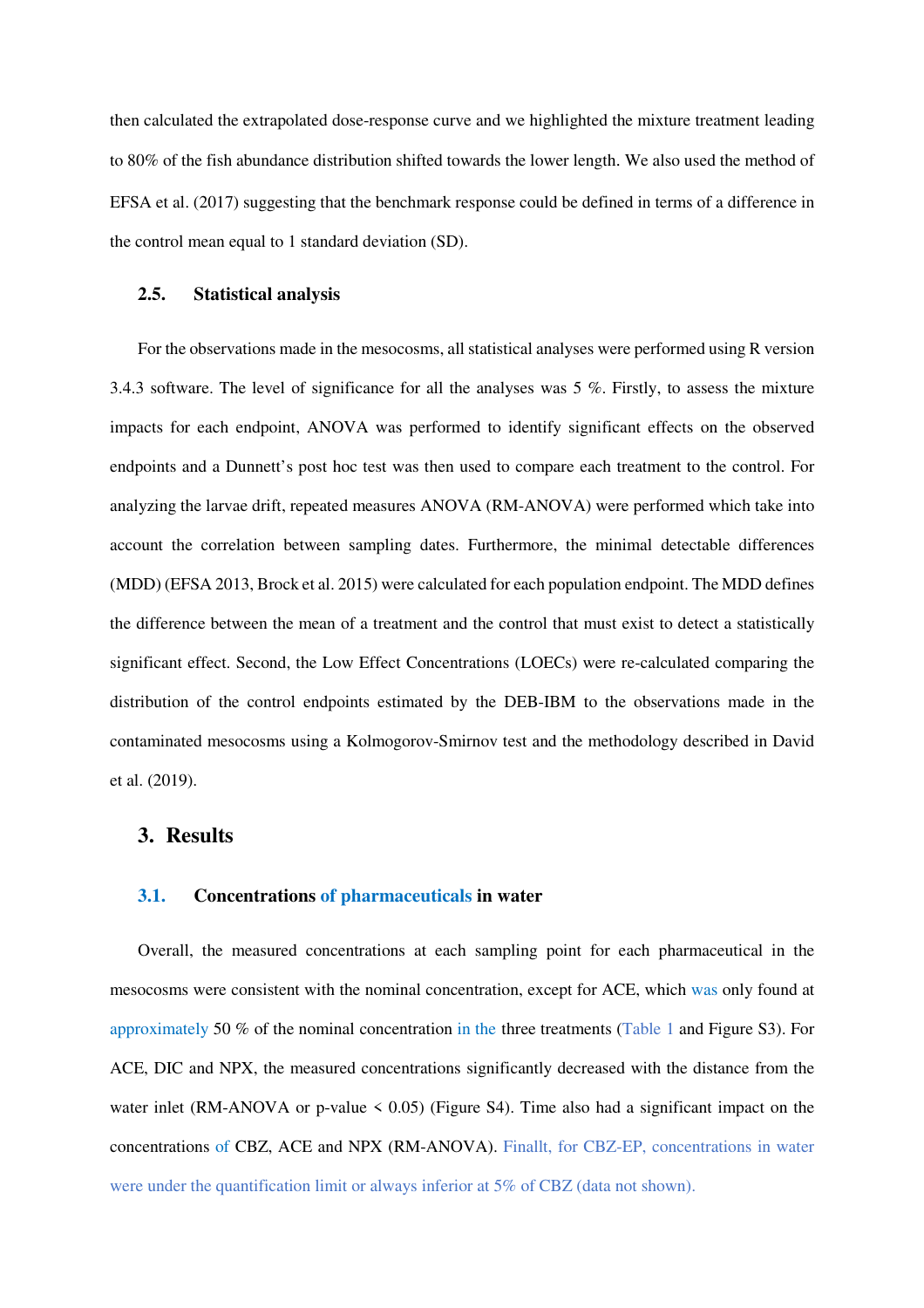#### **3.2. Physico-chemical characteristics of water**

No significant difference was observed between the various mixture treatments for temperature, pH, conductivity and dissolved oxygen (figure S5) (RM-ANOVA, p-value > 0.05). In addition, the statistical analyses showed no impact of the mixture on the different taxonomic groups of macroinvertebrates and zooplankton (Figures S6, S7 and S8).

#### **3.3. Three-spined stickleback endpoints**

#### *3.3.1. Concentrations of pharmaceuticals in fish*

None of the chemicals present in the mixture bioaccumulated in fish subjected to the Mx1 treatment (results below limit of detection; Table 2). In fish exposed to Mx10 and Mx100 treatments, IRB, DIC and a metabolite of CBZ, CBZ-EP were detected. No CBZ was detected in fish tissues from the Mx10 treatment whereas it was found in fish in the Mx100 treatment. Neither ACE nor NPX were detected in fish in the Mx10 and Mx100 treatments (Table 2). The bioaccumulation factors (BCFs) were  $\leq 1$  for the fish exposed to the Mx10 treatment for the five substances. Inversely, in the Mx100 treatment, the BCF was equaled to  $3.63 \pm 2.20$  for DIC and  $\leq 1$  for the four other substances.

#### *3.3.2. Individual responses*

In the mesocosms, all mixture treatments had significant impacts on the individual weight and the condition factor of the fish born in mesocosms and sampled at the end of the experiment (ANOVA, pvalue  $\leq$  0.05) (Figure 1). The highest treatment also significantly impacted the digestive enzyme alkaline phosphatase (ANOVA, p-value  $\leq 0.05$ ) (Figure S9). For GSI, the oxidative burst, phagocytosis capacity and efficacy as well as the length, significant effects were observed in the Mx1 or Mx10 mixture treatments but without any clear dose-response relationship suggesting the result on alkaline phosphatase may have been a false positive result (Figure S9). Indeed, 21 biomarkers were analyzed with an alpha risk equaled of 5 %, thus, assuming a binomial distribution, from 0 to 3 false positive results can be expected.

#### *3.3.3. Populational responses*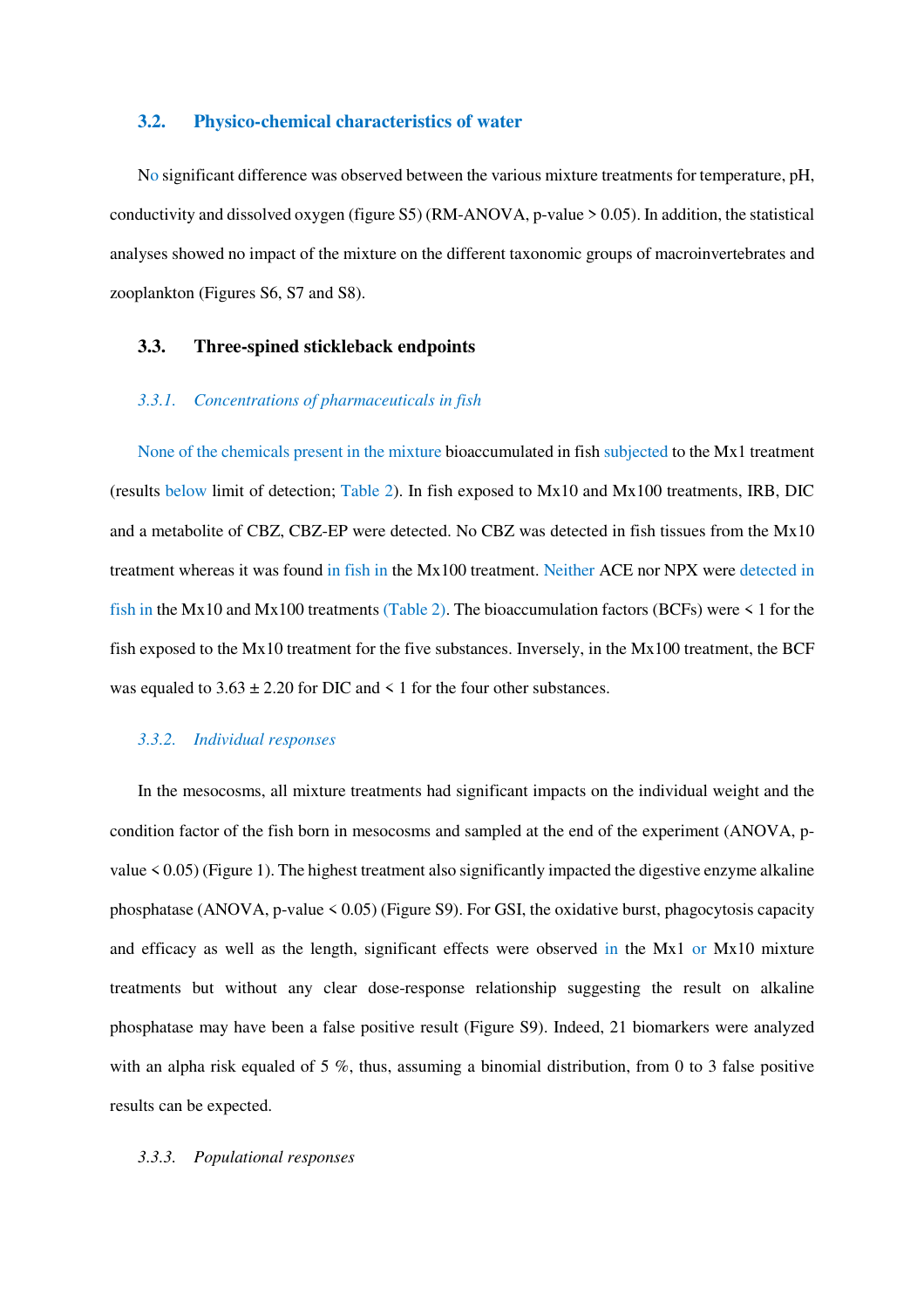Overall, the coefficient of variation (CV) of the outputs ranged from 0.17% for the mean length of immature males to 59.6% for the frequency of immature males (Table S4). Accordingly, the MDD ranged between 1.2 % for the mean length of immature males to 57.9 % for the number of male founders. In parallel, we calibrated the parameters related to the mixture's potential impacts on fish mortality and condition factors. The parameters of the dose-response curve of the fish mortality were calibrated to - 0.194  $\pm$  0.004 and 38.33  $\pm$  0.289 for  $n_{tox}$  and  $EC_{50}$  respectively (Eq. 3). Similarly, the stress level for the condition factors was calibrated to  $0.096 \pm 0.005$ .

#### *3.3.3.1. Fish abundance*

No significant difference in fish abundance between the control and the treatments was found on the total number (dead and alive) of drifted fry during the experiment (Figure 2) (RM-ANOVA, p-value > 0.05).

Furthermore, using a classical statistical test comparing the mesocosm observations, the mixture treatments had no effect on the total abundance of fish at the end of the experiment (ANOVA, p-value  $> 0.05$ ). The mean total abundance was  $989.83 \pm 192.96$  individuals per population (Figure 3). However, using our DEB-IBM, we showed that when integrating the dose-responses curve for fish mortality and condition factors, total abundance was simulated to be slightly lower in the Mx100 treatment (725.5 fish were predicted in median in the Mx100 treatment against 828.5 for the control).

#### *3.3.3.2. Number of founders*

A significant decrease of the number of female founders was observed in the highest treatment (Mx100) by a classical statistical analysis comparing only the mesocosm observations (ANOVA, pvalue < 0.05). This was confirmed by our analysis based on the DEB-IBM simulations (*i.e.* simulated distributions in control conditions, see Table S6). On the contrary, no statistical difference was found on the number of founder males (Figure 3).

Adding the dose-response curves for the fish mortality and condition factors in the DEB-IBM clearly improved the predictions of the number of female and male founders especially for the Mx100 treatment (Figure 4). Indeed, the REs were 3.40 % and 0.43 %, respectively, when integrating the dose-response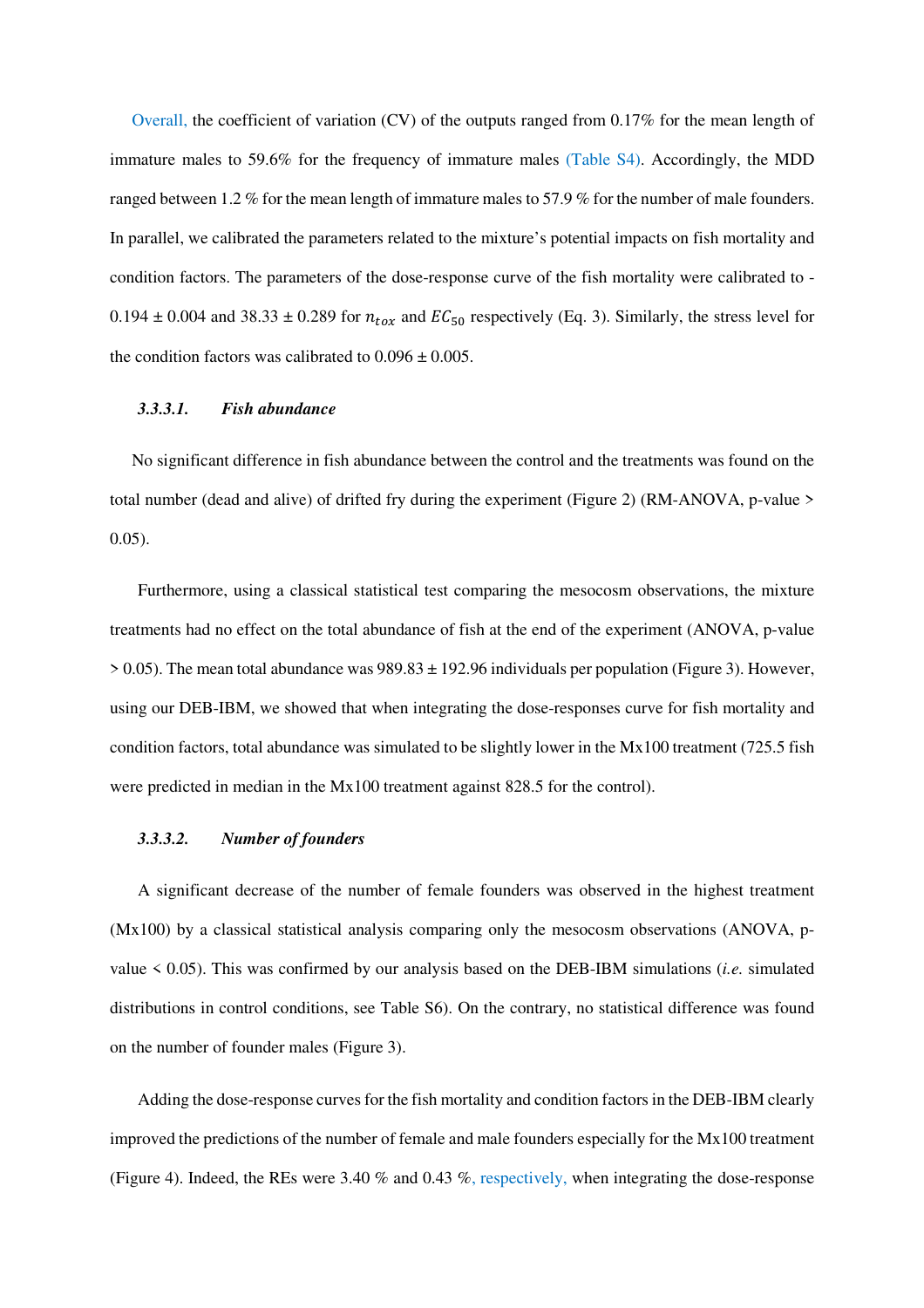curves against 29.11 % and 26.21 % when no impact was integrated in the DEB-IBM. Especially, the number of male founders was also predicted to be impacted by the Mx100 treatment as a median of 4 males was predicted in the Mx100 treatment against 5 in the control.

#### *3.3.3.3. Condition factors*

Using a classical statistical test comparing the mesocosm observations, the mean condition factor of females was significantly higher in the Mx1 treatment and significantly lower for the juveniles for all the mixture treatments (ANOVA, p-value  $\leq 0.05$ ) (Figure 3). Integrating a thinning effect of the mixture for juveniles and an obesogenic impact of the same magnitude for the adults gave good predictions of the condition factors (Figure 5). The model reproduced especially well the difference of impacts on the condition factors for juveniles and adults (Figures 5 and S14).

#### *3.3.3.4. Other population endpoints*

No significant differences were found for the other population endpoints when assessed either with a classical statistical methodology using only the mesocosm observations or with the modelling approach: the mean length frequencies, the mean lengths, the mean weights and the CV of lengths of the different categories of individuals were not significantly affected (Figure 3 and S10). Similarly, no impact of the mixture treatments was observed on frequencies, mean length, CV of lengths, weight and condition factors of the mature and immature males as well as for the total fish biomass at the end of the experiment (Figures S10 to S13).

#### *3.3.3.5. Length frequency*

A major part of the control populations (between 75 % and 81 %) had standard lengths between 5 and 26 mm (Figure 6a). Above 45 mm, only founders were observed. The same population structure was observed for the mean length frequency distributions in the Mx1 and Mx10 mixture treatments. Indeed, populations in the controls or exposed to the Mx1 and Mx10 mixture treatments presented a maximum frequency at 19-20 mm (5.6 to 13 % of the population) (Figure 6a). For the Mx100 treatment, populations presented a maximum frequency at 22-23 mm (11 % of the populations), consequently the population structure was slightly shifted to the right (Figure 6a).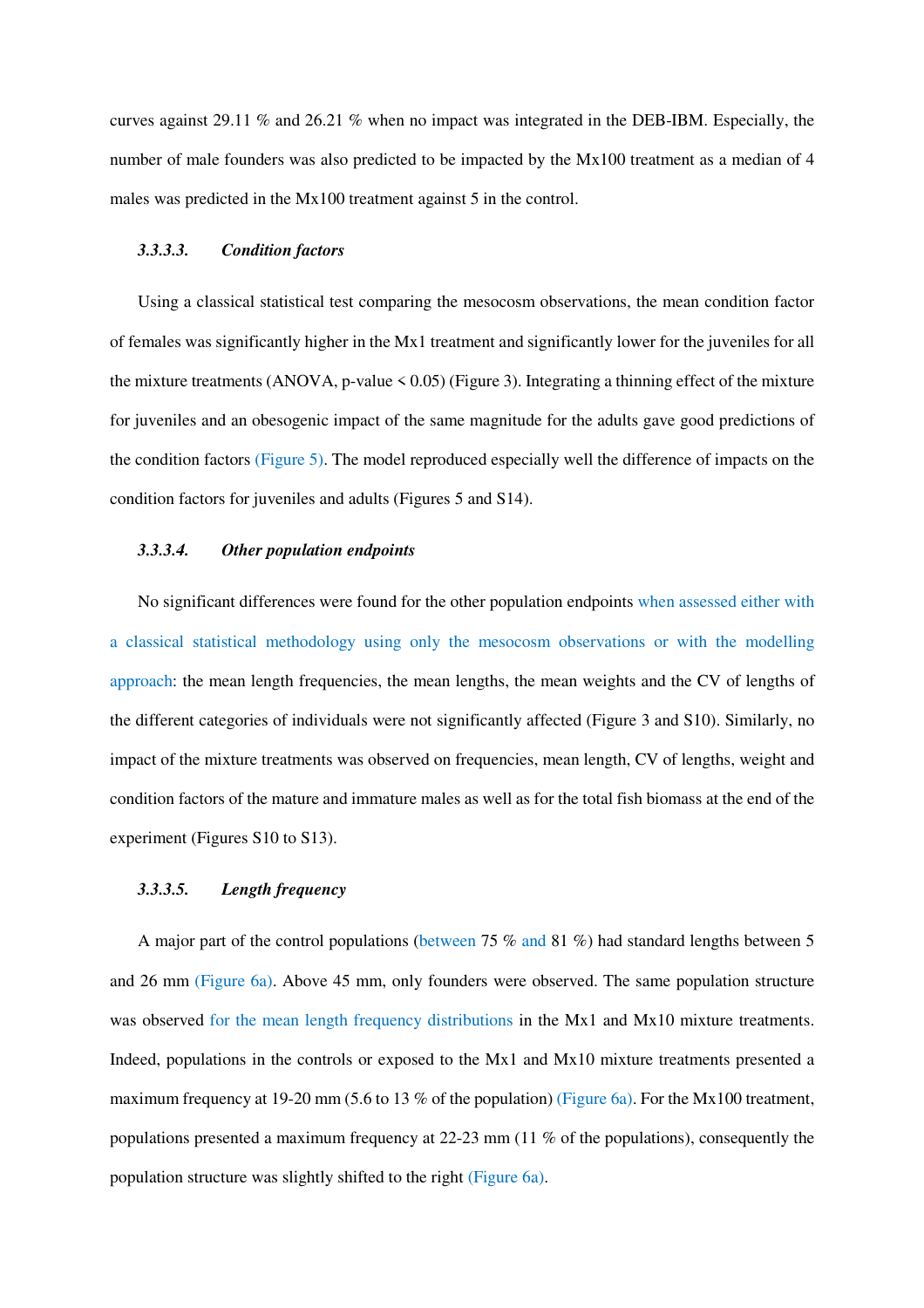Using the modeling approach, the length frequencies of the control and Mx100 treatment were also well predicted when integrating the dose-response curves for the mortality and the condition factors. All the points were inside the prediction interval (Figures 6b,c).

#### *3.3.3.6. Long-term predictions*

Without integrating an effect of the mixture on the stickleback prey abundance, the fish population was predicted to be highly resilient. Indeed, the model extrapolation showed that at least 8000 times the environmental mixture (Mx1) would be required to have 80 % of the distribution of the total abundance shifted towards lower abundances compared to the control distribution (Figure 7). The benchmark response as defined by EFSA et al. (2017) was also 8000 times that of the environmental mixture (Mx1).

## **4. Discussion**

It is widely recognized that mesocosm experiments have an increased ecological realism compared to laboratory experiments as they allow to assess both direct and indirect impacts of toxicants on the populations (Caquet 2002). Furthermore, ecological modelling has been suggested to be a useful solution to increase the understanding of population dynamics (Forbes et al. 2010, Beaudouin et al. 2012, Forbes et al. 2017). In this study, we showed that different approaches currently existing in ecotoxicology could be combined to better characterize the hazard of environmental mixtures of pharmaceuticals. Especially, combining mesocosm observations at different level of biological organization and a population dynamics model helped us to analyze the experimental data in depth.

## **4.1. Occurrence of pharmaceutics in water and fish**

The five pharmaceuticals (ACE, CBZ, DIC, IRB and NPX) studied were chosen as they are among the most abundant pharmaceutical residues in the Walloon part of the Meuse river (Nott et al. 2018). The order of magnitude of these concentrations was relevant compared to the concentrations (from few ng/L to 1 µg/L) found in drinking, ground, waste and river waters throughout Europe and worldwide (Godoy et al. 2015, Loos et al., 2013, Patel et al. 2019).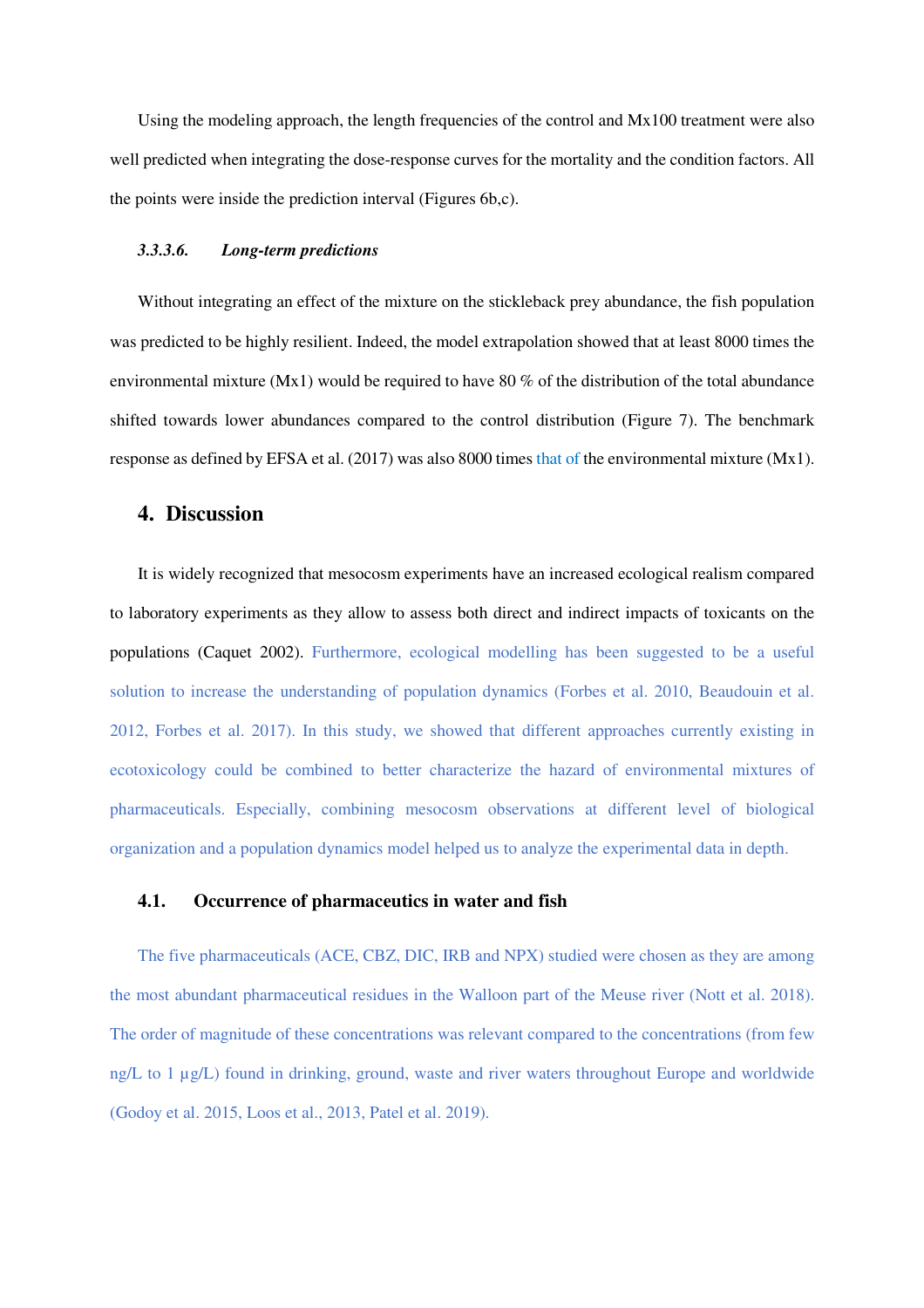Kim and Tanaka (2009) classified NPX, ACE and CBZ as slowly-degrading pharmaceuticals whereas DIC quickly degraded by photolysis. Indeed, phototransformation has been identified as the main elimination process of DIC (Poiger et al. 2001, Tixier et al. 2003, Zhang et al. 2008, Yan and Song 2014). Bayer et al. (2014) suggested that IRB could be degraded due to its structure even though few studies have focused on its fate in the aquatic environment. In the mesocosms, the measured concentrations of IRB, DIC, NPZ and CBZ were close to their nominal concentrations, suggesting that the possible degradation may be countered by the continuous contamination of the mesocosms. However, ACE was less persistent in the mesocosms as concentrations were half the nominal concentrations for all mixture treatments. One explanation is that this molecule could have been photolyzed as its life time is low (56 h) (Yamamoto et al. 2009). It may also have been biodegraded by microorganisms (Wu et al. 2012). Indeed, Yu et al. (2006) showed that ACE was quickly biotransformed and a nearly complete biotransformation occurred within 14 days of incubation in a wastewater treatment plant. Furthermore, its percentage of degradation reported in the literature for classical sludge activated waste water treatment plants is close to 99% (Kasprzyk-Hordern et al. 2009, Soulier et al. 2011, Gao et al. 2012).

Concerning the internal concentrations of the mixture components in sticklebacks, CBZ and its metabolite CBZ-EP were detected in the whole fish tissue for the Mx10 and Mx100 treatments. The presence of CBZ-EP could be due to its metabolization in the liver (Kerr et al. 1994, Zhang et al. 2008). It could also come from several biotic and abiotic degradation reactions of CBZ in water possibly leading to CBZ-EP (Daniele et al. 2017), but as CBZ-EP concentrations in water were low, it did not seem to be the main pathway. Here, the bioconcentration factors for CBZ and its metabolite were very low (BCF < 1). Valdés et al. (2016) and Gasca-Pérez et al. (2019) measured CBZ in several fish tissues and showed that CBZ was preferentially concentrated in the brain and liver, confirming a low propensity to bioconcentrate in the whole body compared to specific organ tissues. Concerning DIC, Naslund et al. (2017) reviewed several studies and concluded that the bioconcentration factor of DIC in fish varies from 0.1 up to 2732 depending on the organ analyzed. For three-spined stickleback, the authors showed that the bioconcentration factor was between 0.2 and 0.4. In our study, the BCF were higher for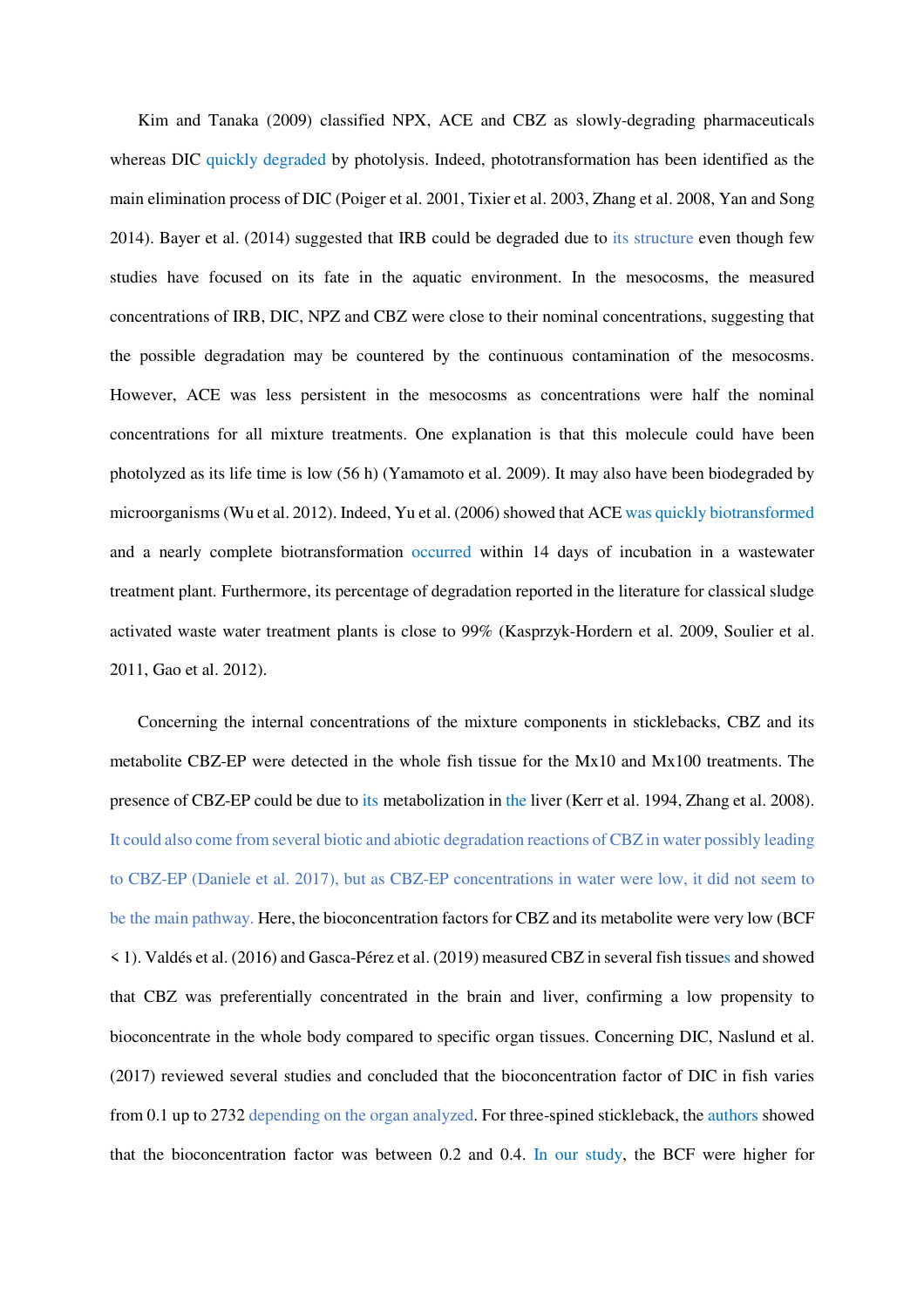stickleback (equal to  $3.63 \pm 2.20$ ), which may be consistent with the large variability found for fish in Naslund et al. (2017). IRB was also detected in fish in the Mx10 and Mx100 treatments while the two other mixture components (ACE and NPX) were not found in any of the fish tissues analyzed regardless of treatment. Finally, in a study by Schmitz et al. (2018) that tested the same mixture assessed by us on female rainbow trout in laboratory over a 42-day exposure period, none of the pharmaceuticals (IRB, ACE, NPX, CBZ and DIC) showed any bioconcentrative properties. In contrast, we found that some mixture components were bioaccumulated. This could result from more realistic biomagnification processes as sticklebacks in our study were not artificially fed with uncontaminated food but ate prey that was also exposed to the mixture during the mesocosm experiment. Consequently, compared to the study of Schmitz et al. (2018), the pharmaceuticals could have been taken up from the prey. Furthermore, the time of exposure was longer increasing the occurrence of potential bioaccumulation processes

#### **4.2. Mixture impacts on three-spined sticklebacks**

During our study, none of the three treatment levels led to impacts on the physico-chemical characteristics of the mesocosms nor on prey abundance. Consequently, indirect impacts of the pharmaceutical mixture on sticklebacks were likely to be negligible compared to its direct impacts. This hypothesis seemed to be consistent with the predictions of the DEB-IBM. Indeed, by integrating mixture impacts only on the stickleback physiological processes, their population dynamics in the mesocosms were well reproduced.

The toxicity of the whole mixture on sticklebacks was assessed at both individual and population levels in the mesocosms. Furthermore, the two impacts that we considered in the model (effects on fish mortality and on the condition factors) led to good predictions for the population endpoints in the Mx100 treatment. These hypotheses were based on the mesocosm observations as we found a significant decrease of the observed number of the female founders as well as observed impacts on condition factors for the highest treatment. This increased mortality of the female founders could play a major role on the stickleback population dynamics (Figure 8). Furthermore, as no significant number of dead female founders was found at the beginning of the exposure, the mixture may have induced a chronical mortality rather than an acute mortality of the female founders.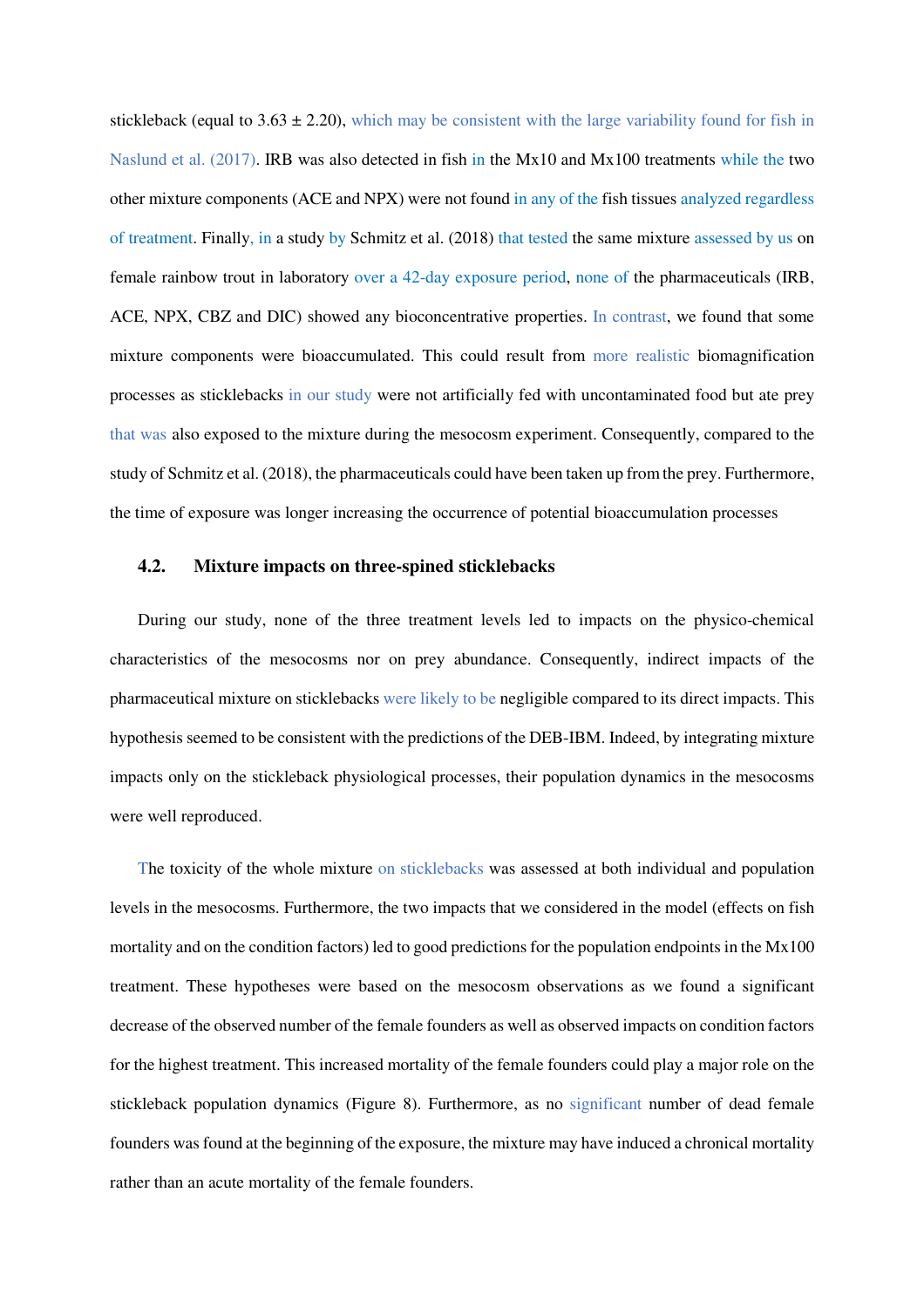The simulations also showed a decrease of the number of male founders in the Mx100 treatment at the end of the experiment which was not picked up with a simple statistical analysis (parametric or nonparametric tests on the mesocosm observations): this simple statistical analysis could have produced a false negative result. The CVs for this output were high for each mixture treatment (> 50%) as well as the MDD (> 50%) (Table S4), and thus a basic statistical evaluation would be difficult to perform (EFSA 2013, Brock et al. 2015). Consequently, the use of our DEB-IBM improved the statistical analysis and showed that male founders were also impacted by the mixture in the Mx100 treatment leading to 4 males in median at the end of the experiment against 5 in the control. This result seems logical as female founders were also significantly impacted. Furthermore, even a slight decrease of the number of male founders, if they die before the effective reproduction period (the firsts nests were built from April to June), could have a non-negligible influence on the overall population dynamics. Indeed, male sticklebacks have a strong investment in the reproduction (Clutton-Brock and Vincent 1991, Wootton 1984). Nevertheless, the design of the mesocosm experiment could not allowed us to know the time of the death of the founders, and no strong impacts were observed on the population structure at the end of the experiment.

The impact on survival could be due to the several of the pharmaceutical components of our mixture. Indeed, direct mortality was observed in several earlier laboratory studies at high DIC concentrations, for juvenile trouts and zebrafish (Praskova et al. 2011, Schwarz et al. 2017) and 80 µg/L of DIC for juvenile three-spined sticklebacks (Naslund et al. 2017). The viability of *Danio rerio* eggs were also significantly impaired by CBZ at 10 and 10,000 μg/L (da Silva Santos et al. 2018) and 10 µg/L of ACE induced a high mortality rate and developmental abnormalities in *D. rerio* embryos (Galus et al. 2013). Finally, a high concentration of NPX (500  $\mu$ g/L) significantly impacted the survival of juveniles of medaka (Kwak et al. 2018). CBZ-EP, which we detected in whole fish tissue, could also induce mortality as it was suggested to be potentially more toxic than CBZ itself because of its anticonvulsant and neurotoxic properties (Donner et al. 2013). However, to our knowledge, laboratory studies on the impacts on fish of the single compounds of the mixture at environmental concentrations, especially for IRB and NPX, are still scarce. Furthermore, interactions between the pharmaceuticals in the mixture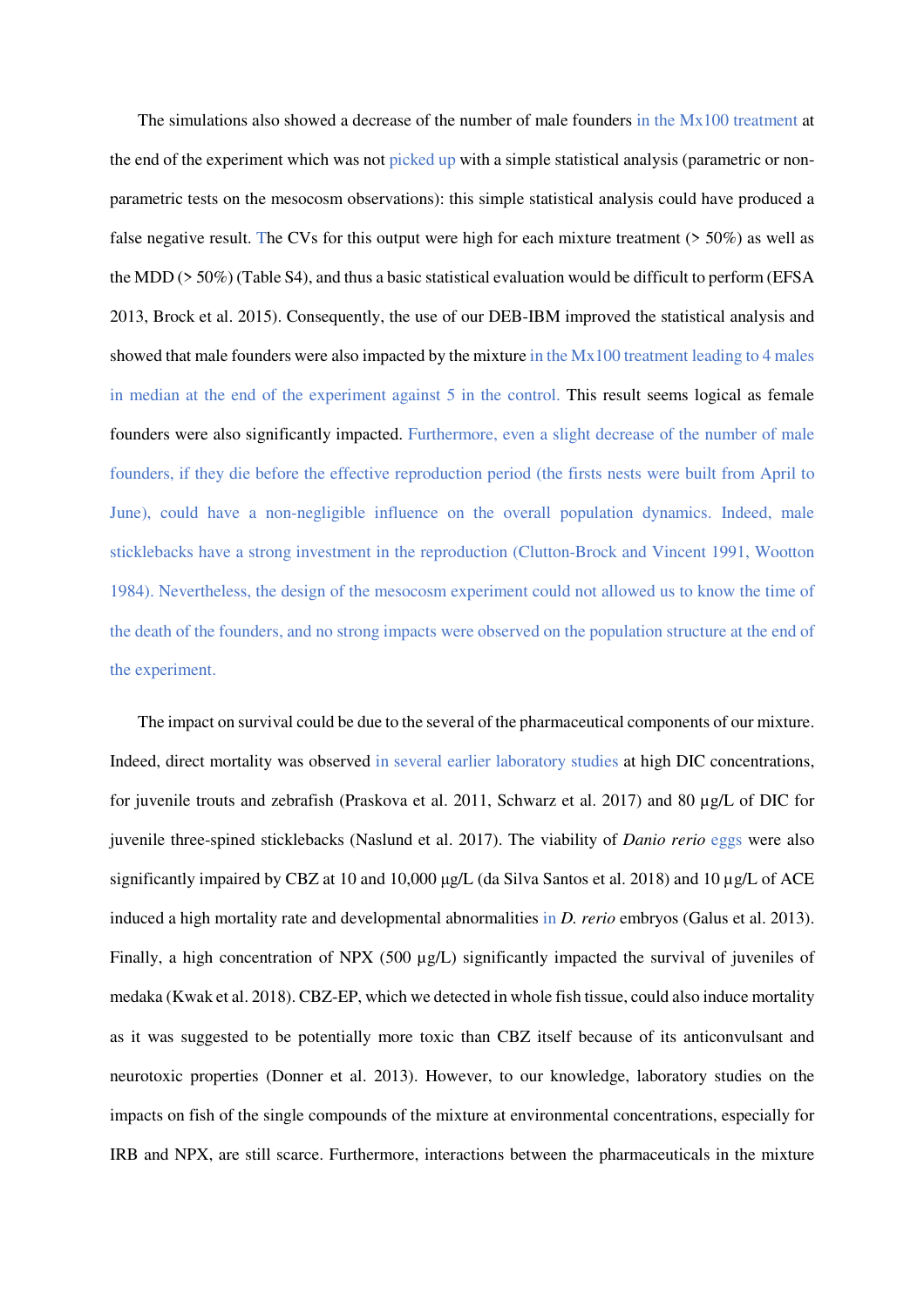could lead to either antagonistic and synergistic toxicities, modulating the impact of the whole mixture (Backhaus and Faust 2012). Consequently, testing the whole mixture in mesocosms resulted in a more realistic assessment of the impact of the contamination of the surface waters of the Meuse River on fish, but additional studies should be conducted to understand the toxicities of the pharmaceuticals alone and the interactions between them.

It should also be noted that the exposure conditions were not the same for all fish in the mesocosms. Indeed, founders were exposed from April to the end of the experiment, whereas exposure duration was shorter for fish that were born in the mesocosms. In addition, founders were only exposed at adult stage whereas fish born in the mesocosms were exposed during all their life cycle. Consequently, the responses may differ between individuals, thus an interpretation was not straightforward. For example, the impacts for the fish born in the mesocosms could have been minimized due to a lower time of exposure. Indeed, fish which are chronically exposed to pharmaceuticals could accumulate them in their bodies and thus, be more impacted than fish with a shorter exposure (Corcoran et al. 2010). However, it has been shown that impacts of pharmaceutics could also depend on the fish stage. For example, Praskova et al. (2011) showed that zebrafish embryos could be more sensitive than juveniles at high concentration of DIC. Consequently, at lower concentrations, the mixture could have induced a pressure selection and adaptive responses (Figure 8) as fish born in mesocosms were exposed directly at the embryo stage and during all its development and growth.

Furthermore, we extrapolated the potential impacts on survival to higher concentrations of the mixture by modelling. We found that the population was modelled to be highly resistant and resilient to the mixture up to a theoretical Mx8000 treatment, which would be required to have 80 % of the distribution of the total abundance shifted toward lower abundances compared to the control distribution. With this Mx8000 treatment, the nominal concentrations of the mixture would be 0.2 mg/L for CBZ, DIC, NPX, 0.4 mg/L for IRB and 0.8 mg/L for ACEs which is way above the environmental concentrations of these pharmaceuticals. However, these results are based on the strong hypothesis that the mixture would have no impacts on macrophytes, zooplankton and macroinvertebrates in the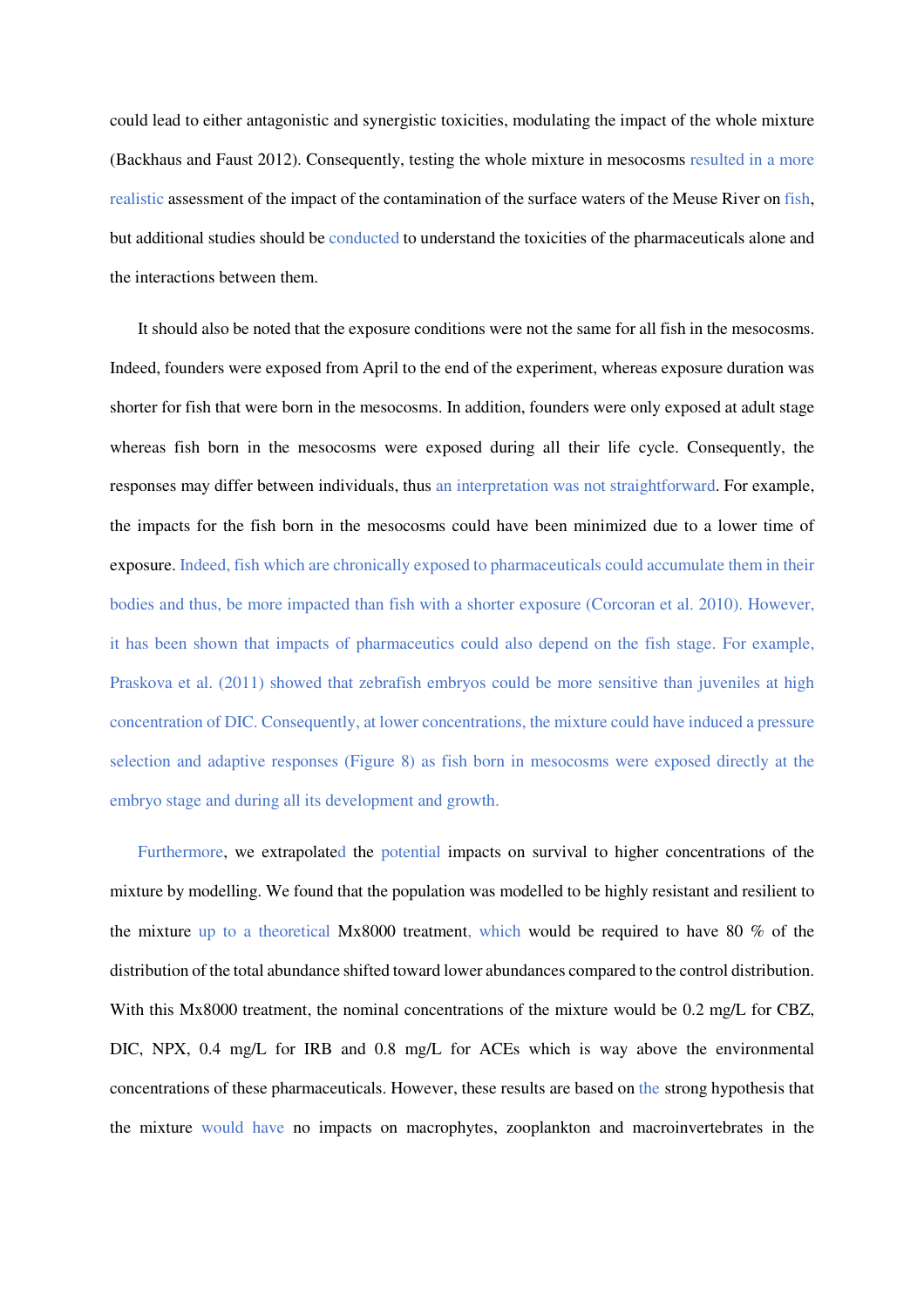mesocosms between Mx100 and Mx8000. Consequently, the fish population may collapse at a lower mixture concentration if the stickleback preys or the habitat become impacted by the mixture.

Other significant impacts were observed on fish condition factors. Indeed, the individual weight and condition factors of the adult fish sampled in the mesocosms at the end of the experiment were significantly higher for all treatments (i.e. individual responses). For the mean condition factors for all juveniles, male and female adults at the end of the mesocosm experiment (i.e. population responses), the results were significative only for the Mx1 treatment for the females born in the mesocosms. However, the inverse pattern was observed for juveniles as their condition factors significantly decreased for all treatments. From the data at the individual level, this increase of the condition factors for the adults could be explained by a significant increase of the fish weight with the three mixture treatments.

To better understand the experimental results, we introduced a thinning impact on the juveniles and an obesogenic impact on the adults in the DEB-IBM. However, in case of substances that impact the weight but not the length, our DEB model presents some limits. Indeed, the allometric relationship between the weight and the length, and consequently the assumption of isomorphism, was no longer valid. Thus, we did not change the DEB model but introduced one parameter which modulate the fish weight independently of the length to consider the impact of the mixture. Doing this, the model reproduced well the observations made in the mesocosms. Furthermore, we considered that the doseresponse curves of the condition factors already reached the asymptotic value of the stress level at the Mx1 treatment which seemed to be a relevant assumption. Globally, these results suggested a direct impact on adult bioenergetics and a subsequent impact on the condition factors of the juveniles may be linked to inter-cohort competition rather than a direct effect of the mixture. Indeed, mixture treatments could have disrupted food competition by lowering access to food for juveniles compared to adults, and by, for the adults, increased their energetic reserve at the expense of the juveniles (Figure 8). Indeed, several studies have shown unequal competition between sticklebacks when foraging, as larger individuals are dominant compared to smaller sticklebacks (Foster et al. 1988, Gill and Hart 1996)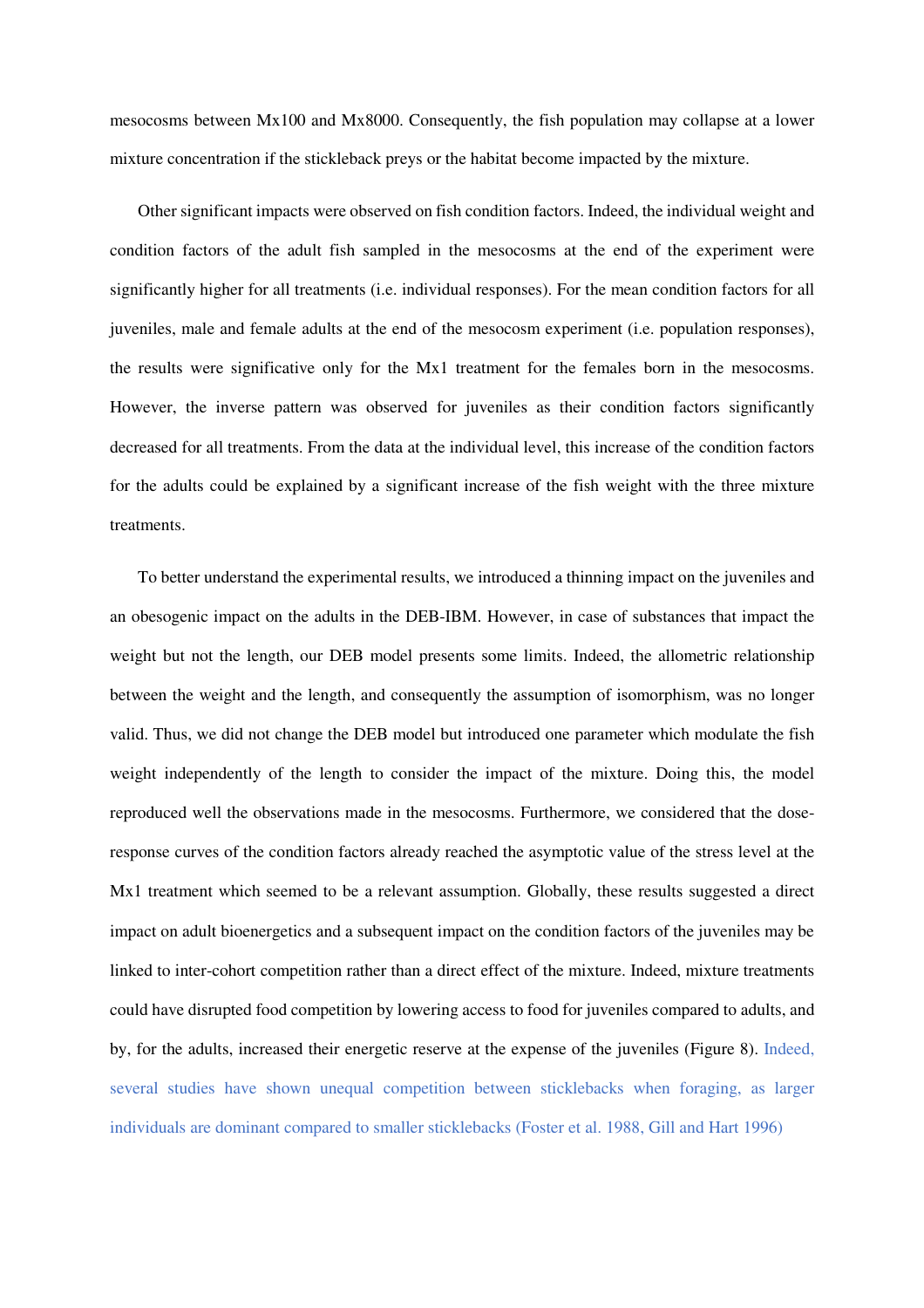At the individual level, we did not observe strong impacts on the measured biomarkers, except for an effect on the levels of a digestive enzyme, the alkaline phosphatase (PAL), at the highest mixture treatment. The same result was found in a complementary laboratory experiment testing the same mixture on sticklebacks over a 21-day period (data shown in SI). The PAL is an enzyme of the intestinal brush border involved in the last phase of digestion, including dephosphorylation (Moss 1992) and nutrient uptake (i.e. calcium and phosphate) (Eguchi 1995). Here, we observed a decrease of PAL in both laboratory and mesocosm experiments. Several hypotheses could explain this result. Indeed, this could be linked to a difference in food assimilation or be representative of a disruption of the absorption of certain nutrients such as lipids (Hani et al. 2018). This result should also be considered in context with the impacts on the condition factors of the adults as it could suggest a difference in the lipid storage (Figure 8).

Finally, no significant impact was found on larvae drift suggesting that there was no impact on the quantity of juveniles born in the mesocosms. Furthermore, contrary to the literature, we did not find impacts on reproductive biomarkers. Indeed, several studies have shown reprotoxic impacts for some mixture components alone (Hong et al. 2007, Galus et al. 2013, Gröner et al. 2017) and for all the components in mixture on fish (Schmitz et al. 2018). Especially, an experiment that was conducted in the laboratory where fish were exposed during a shorter period of time (42 days compared to 212 days in our study) to the same mixture and with the same concentrations showed impacts on biomarkers related to several reproductive traits of female rainbow trout such as plasma levels of sex-steroid hormones, especially 11-ketotestosterone, and the expression of genes encoding key proteins involved in ovarian development and in the maintenance of the ovary (Schmitz et al. 2018). However, such impacts were not observed in our mesocosm study or in laboratory testing the same mixture on sticklebacks over 21 days (data shown in SI). Consequently, our results do not support an impact of the tested pharmaceuticals on the reproductive traits of sticklebacks. It is nevertheless possible that the complexity of the artificial ecosystems could have modulate the impacts of the mixture.

At the population level, our study showed that populations were resilient to the pharmaceutical mixture. Indeed, despite the fact that mixture impacts were found at the individual level, no strong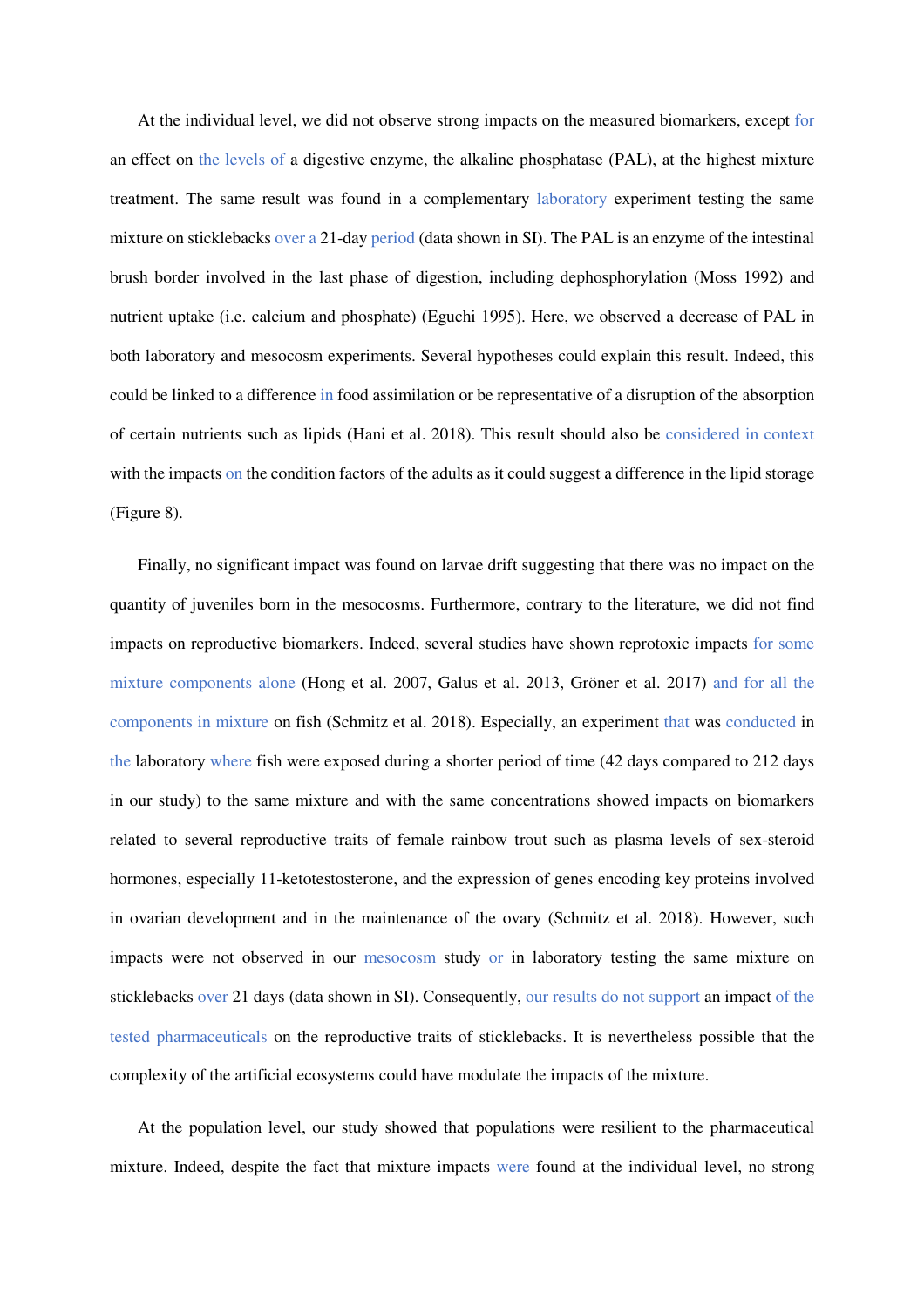impacts of the mixture was observed on the population dynamics in mesocosms. Consequently, compensation mechanisms may have occurred in the mesocosms (Rose et al. 2001) counteracting the impacts of the mixture at the population level. For example, the effects of density-dependence on the mortality have been widely studied in fish and are assumed to be one of the main factors regulating population dynamics (Lorenzen 2005, Hazlerigg et al. 2012).

## **5. Conclusion**

In this study, the effects of a pharmaceutical mixture at environmentally-realistic concentration levels were assessed in an aquatic mesocosm experiment. Individual and populational impacts were found for the three-spined sticklebacks in the highest treatment level, which corresponds to 100 times the environmental concentrations of the pharmaceuticals, although no impact was observed on the other trophic levels. Especially, significant mortalities of the females and males introduced in the mesocosms was detected in this treatment without strong disturbance of the overall population dynamics. Furthermore, individual and populational impacts on the condition factors of adults and juveniles were probably due to varying intensity of inter-cohort competition for food. Thus, this study highlights the importance of assessing toxicant impacts at high level of biological organization as complex interactions may occur between the individuals and their environment. Here, compensatory mechanisms seemed to have taken place increasing the resilience of the fish population to the pharmaceutical mixture. Adaptative responses to the mixture toxicity could also have happened. Consequently, our mesocosm experiment as well as the use of our DEB-IBM allowed us to increase the ecological realism of our risk assessment of pharmaceutical mixture.

## **6. Acknowledgment**

The authors wish to thank all people who contributed to the mesocosm experiment. This work was carried out in the framework of the DIADEM project (Développement d'une Approche Intégrée pour le Diagnostic de la qualité des Eaux de la Meuse) and was supported by the Interreg France-Wallonia-Vlaanderen Programme (European Regional Development Fund), by the Public Service of Wallonia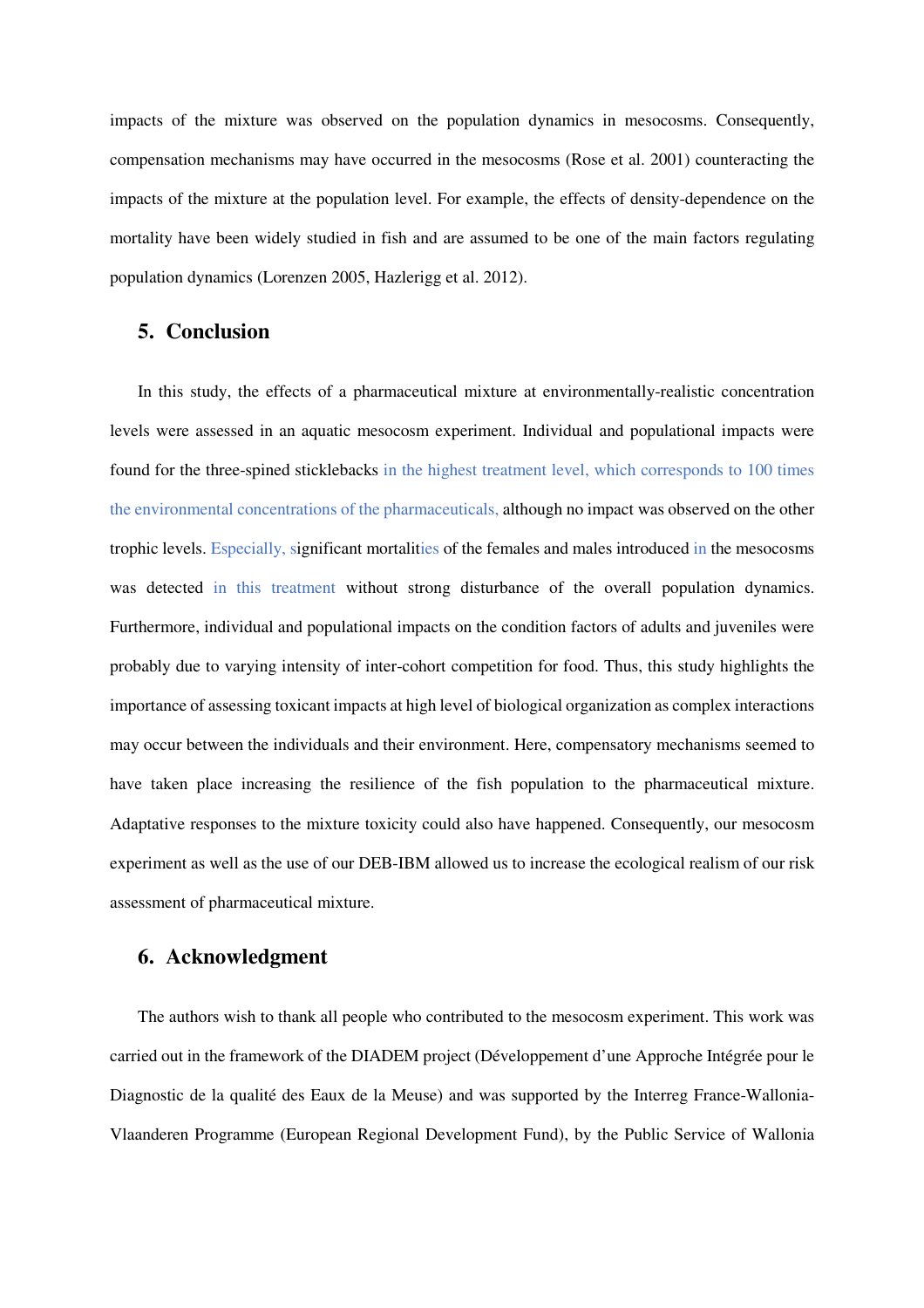(SPW) as well as the 190 program of the Ministry of Ecology. The authors wish to thank the two

anonymous reviewers for their useful comments and suggestions of improvement.

## **7. References**

Backhaus, T. (2014). Medicines, shaken and stirred: a critical review on the ecotoxicology of pharmaceutical mixtures. *Philos Trans R Soc Lond B Biol Sci*, 369. doi: 10.1098/rstb.2013.0585.

Backhaus, T. and Faust, M. (2012). Predictive environmental risk assessment of chemical mixtures: a conceptual framework. *Environ Sci Technol*, 46, 2564-2573. doi: 10.1021/es2034125.

Bado-Nilles, A., Betoulle, S., Geffard, A., Porcher, J.-M., Gagnaire, B. and Sanchez, W. (2013). Flow cytometry detection of lysosomal presence and lysosomal membrane integrity in the three-spined stickleback (Gasterosteus aculeatus L.) immune cells: applications in environmental aquatic immunotoxicology. *Environmental Science and Pollution Research*, 20, 2692-2704. doi: 10.1007/s11356-012-1410-2.

Bado-Nilles, A., Jolly, S., Porcher, J.-M., Palluel, O., Geffard, A., Gagnaire, B., Betoulle, S. and Sanchez, W. (2014). Applications in environmental risk assessment of leucocyte apoptosis, necrosis and respiratory burst analysis on the European bullhead, Cottus sp. *Environmental Pollution*, 184, 9-17. doi: https://doi.org/10.1016/j.envpol.2013.07.049.

Bado-Nilles, A., Quentel, C., Mazurais, D., Zambonino-Infante, J. L., Auffret, M., Thomas-Guyon, H. and Le Floch, S. (2011). In vivo effects of the soluble fraction of light cycle oil on immune functions in the European sea bass, Dicentrarchus labrax (Linné). *Ecotoxicology and Environmental Safety*, 74, 1896- 1904. doi: https://doi.org/10.1016/j.ecoenv.2011.06.021.

Bayer, A., Asner, R., Schussler, W., Kopf, W., Weiss, K., Sengl, M. and Letzel, M. (2014). Behavior of sartans (antihypertensive drugs) in wastewater treatment plants, their occurrence and risk for the aquatic environment. *Environmental Science and Pollution Research*, 21, 10830-10839. doi: 10.1007/s11356-014-3060-z.

Beaudouin, R., Ginot, V. and Monod, G. (2012). Improving mesocosm data analysis through individualbased modelling of control population dynamics: a case study with mosquitofish (Gambusia holbrooki). *Ecotoxicology*, 21, 155-164. doi: 10.1007/s10646-011-0775-1.

Brock, T. C. M., Hammers-Wirtz, M., Hommen, U., Preuss, T. G., Ratte, H. T., Roessink, I., Strauss, T. and Van den Brink, P. J. (2015). The minimum detectable difference (MDD) and the interpretation of treatment-related effects of pesticides in experimental ecosystems. *Environ Sci Pollut Res Int*, 22, 1160- 1174. doi: 10.1007/s11356-014-3398-2.

Brodin, T., Piovano, S., Fick, J., Klaminder, J., Heynen, M. and Jonsson, M. (2014). Ecological effects of pharmaceuticals in aquatic systems--impacts through behavioural alterations. *Philos Trans R Soc Lond B Biol Sci*, 369, 20130580. doi: 10.1098/rstb.2013.0580.

Caquet, T. (2002). Use of aquatic mesocosms in ecotoxicology, state of the art and perspectives. *Radioprotection - Colloques*, 37.

Caquet, T., Lagadic, L. and Sheffield, S. R. (2000). Mesocosms in ecotoxicology (1): Outdoor aquatic systems. *Reviews of Environmental Contamination and Toxicology*, 165, 1-38.

Cleuvers, M. (2003). Aquatic ecotoxicity of pharmaceuticals including the assessment of combination effects. Toxicology Letters, 142, 185-194. doi: https://doi.org/10.1016/S0378-4274(03)00068-7.

Clutton-Brock, T. H. et A. C. J. Vincent (1991). Sexual selection and the potential reproductive rates of males and females. Nature, 351, 58-60.

Conolly, R. B., Ankley, G. T., Cheng, W., Mayo, M. L., Miller, D. H., Perkins, E. J., Villeneuve, D. L. and Watanabe, K. H. (2017). Quantitative Adverse Outcome Pathways and Their Application to Predictive Toxicology. *Environmental Science & Technology*, 51, 4661-4672. doi: 10.1021/acs.est.6b06230.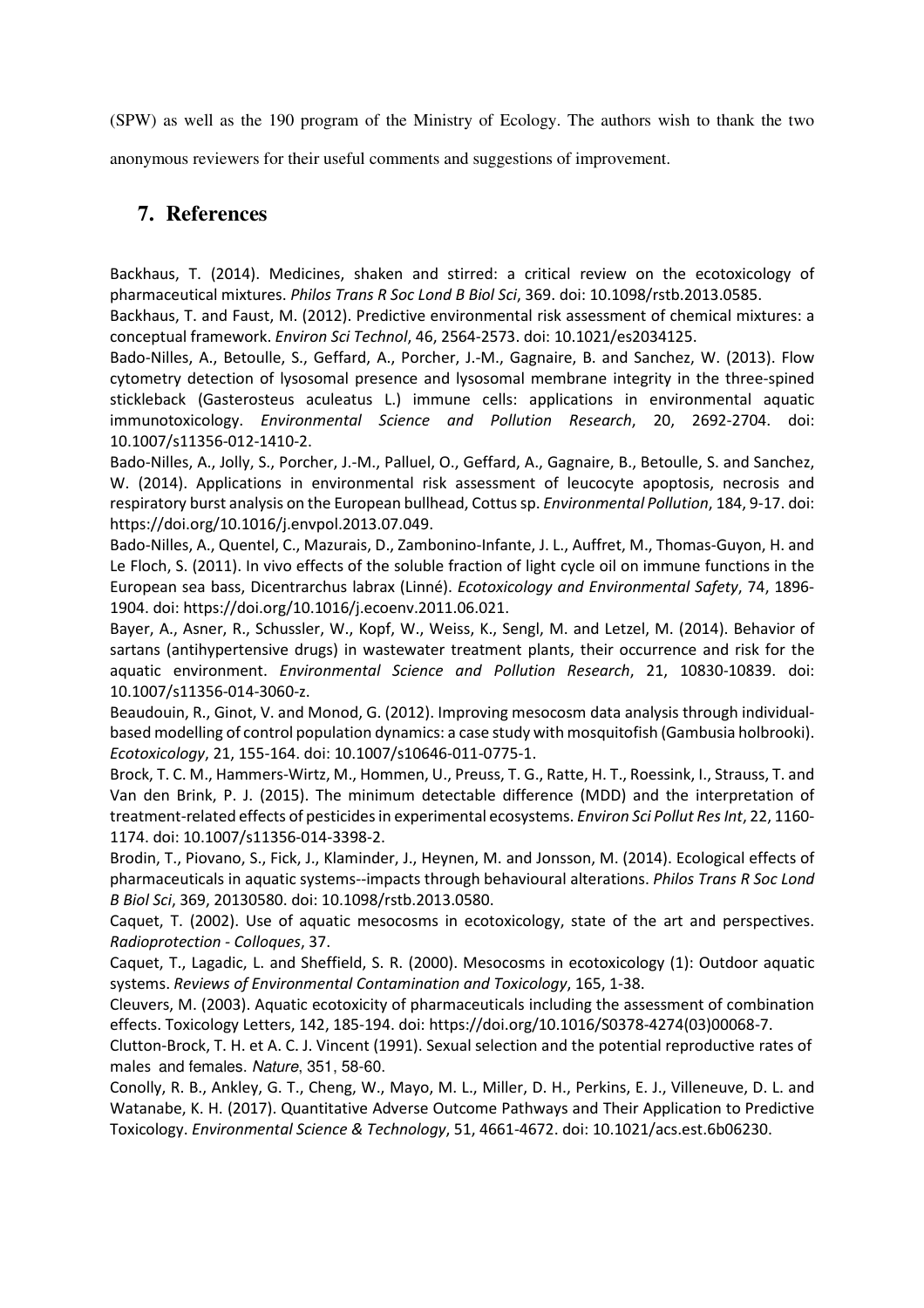Corcoran, J., Winter, M. J. and Tyler, C. R. (2010). Pharmaceuticals in the aquatic environment: A critical review of the evidence for health effects in fish. *Critical Reviews in Toxicology*, 40, 287-304. doi: 10.3109/10408440903373590.

da Silva Santos, N., Oliveira, R., Lisboa, C. A., Mona e Pinto, J., Sousa-Moura, D., Camargo, N. S., Perillo, V., Oliveira, M., Grisolia, C. K. and Domingues, I. (2018). Chronic effects of carbamazepine on zebrafish: Behavioral, reproductive and biochemical endpoints. *Ecotoxicology and Environmental Safety*, 164, 297-304. doi: https://doi.org/10.1016/j.ecoenv.2018.08.015.

Daniele, G., Fieu, M., Joachim, S., Bado-Nilles, A., Beaudouin, R., Baudoin, P., James-Casas, A., Andres, S., Bonnard, M., Bonnard, I., Geffard, A. and Vulliet, E. (2017). Determination of carbamazepine and 12 degradation products in various compartments of an outdoor aquatic mesocosm by reliable analytical methods based on liquid chromatography-tandem mass spectrometry. *Environmental Science and Pollution Research*, 24, 16893-16904. doi: 10.1007/s11356-017-9297-6.

David, V., Goussen, B., Tebby, C., Joachim, S., Porcher, J. M. and Beaudouin, R. (2018). Modelling historical mesocosm data: Application of a fish bioenergetics model in semi-natural conditions. *Ecology of Freshwater Fish*, 27, 1101-1113. doi: 10.1111/eff.12418.

David, V., Joachim, S., Tebby, C., Porcher, J.-M. and Beaudouin, R. (2019). Modelling population dynamics in mesocosms using an individual-based model coupled to a bioenergetics model. *Ecological Modelling*, 398, 55-66. doi: https://doi.org/10.1016/j.ecolmodel.2019.02.008.

de Kermoysan, G., Joachim, S., Baudoin, P., Lonjaret, M., Tebby, C., Lesaulnier, F., Lestremau, F., Chatellier, C., Akrour, Z., Pheron, E., Porcher, J. M., Pery, A. R. and Beaudouin, R. (2013). Effects of bisphenol A on different trophic levels in a lotic experimental ecosystem. *Aquatic toxicology*, 144-145, 186-198. doi: 10.1016/j.aquatox.2013.09.034.

de Kermoysan, G., Pery, A. R., Porcher, J. M. and Beaudouin, R. (2013). A non-invasive method based on head morphology to sex mature three-spined stickleback (Gasterosteus aculeatus L.) in rearing conditions. *Mathematical biosciences*, 244, 148-153. doi: 10.1016/j.mbs.2013.05.001.

Donner, E., Kosjek, T., Qualmann, S., Kusk, K. O., Heath, E., Revitt, D. M., Ledin, A. and Andersen, H. R. (2013). Ecotoxicity of carbamazepine and its UV photolysis transformation products. *Science of the Total Environment*, 443, 870-876. doi: https://doi.org/10.1016/j.scitotenv.2012.11.059.

EFSA (2013). Guidance on tiered risk assessment for plant protection products for aquatic organisms in edge-of-field surface waters. *EFSA Journal*, 11, 3290. doi: 10.2903/j.efsa.2013.3290.

EFSA, Hardy, A., Benford, D., Halldorsson, T., Jeger, M. J., Knutsen, K. H., More, S., Mortensen, A., Naegeli, H., Noteborn, H., Ockleford, C., Ricci, A., Rychen, G., Silano, V., Solecki, R., Turck, D., Aerts, M., Bodin, L., Davis, A., Edler, L., Gundert-Remy, U., Sand, S., Slob, W., Bottex, B., Abrahantes, J. C., Marques, D. C., Kass, G. and Schlatter, J. R. (2017). Update: use of the benchmark dose approach in risk assessment. *EFSA Journal*, 15, e04658. doi: 10.2903/j.efsa.2017.4658.

Eguchi, M. (1995). Alkaline phosphatase isozymes in insects and comparison with mammalian enzyme. *Comparative Biochemistry and Physiology Part B: Biochemistry and Molecular Biology*, 111, 151-162. doi: https://doi.org/10.1016/0305-0491(94)00248-S.

Fent, K., Weston, A. A. and Caminada, D. (2006). Ecotoxicology of human pharmaceuticals. *Aquatic toxicology*, 76, 122-159. doi: https://doi.org/10.1016/j.aquatox.2005.09.009.

Forbes, V. E., Calow, P., Grimm, V., Hayashi, T., Jager, T., Palmqvist, A., Pastorok, R., Salvito, D., Sibly, R., Spromberg, J., Stark, J. and Stillman, R. A. (2010). Integrating population modeling into ecological risk assessment. *Integrated Environmental Assessment and Management*, 6, 191-193. doi: 10.1002/ieam.25.

Forbes, V. E., Salice, C. J., Birnir, B., Bruins, R. J. F., Calow, P., Ducrot, V., Galic, N., Garber, K., Harvey, B. C., Jager, H., Kanarek, A., Pastorok, R., Railsback, S. F., Rebarber, R. and Thorbek, P. (2017). A Framework for Predicting Impacts on Ecosystem Services From (Sub)Organismal Responses to Chemicals. *Environmental toxicology and chemistry*, 36, 845-859. doi: 10.1002/etc.3720.

Foster, S.A., Garcia, V.B., and Town, M.Y. (1988). Cannibalism as the cause of an ontogenetic shift in habitat use by fry of the threespine stickleback. *Oecologia*, 74, 577-585.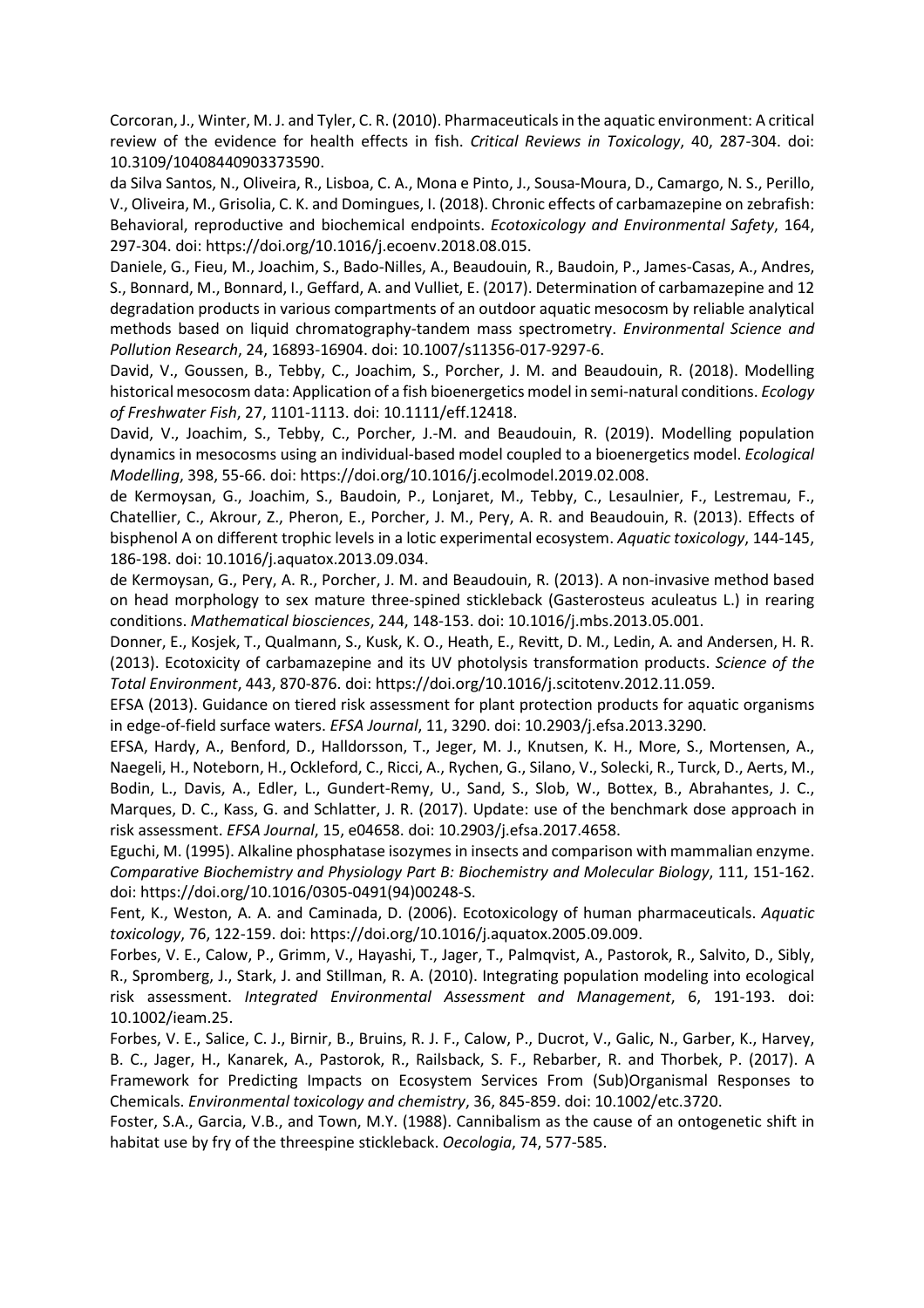Galus, M., Kirischian, N., Higgins, S., Purdy, J., Chow, J., Rangaranjan, S., Li, H., Metcalfe, C. and Wilson, J. Y. (2013). Chronic, low concentration exposure to pharmaceuticals impacts multiple organ systems in zebrafish. *Aquat Toxicol*, 132-133, 200-211. doi: 10.1016/j.aquatox.2012.12.021.

Gao, P., Ding, Y., Li, H. and Xagoraraki, I. (2012). Occurrence of pharmaceuticals in a municipal wastewater treatment plant: Mass balance and removal processes. *Chemosphere*, 88, 17-24. doi: https://doi.org/10.1016/j.chemosphere.2012.02.017.

García-Carreño, F. L. and Haard, N. F. (1993). Characterization of Proteinase Classes in Langostilla (Pleuroncodes Planipes) and Crayfish (Pacifastacus Astacus) Extracts. *Journal of Food Biochemistry*, 17, 97-113. doi: 10.1111/j.1745-4514.1993.tb00864.x.

Gasca-Pérez, E., Galar-Martínez, M., García-Medina, S., Pérez-Coyotl, I. A., Ruiz-Lara, K., Cano-Viveros, S., Pérez-Pastén Borja, R. and Gómez-Oliván, L. M. (2019). Short-term exposure to carbamazepine causes oxidative stress on common carp (Cyprinus carpio). *Environmental Toxicology and Pharmacology*, 66, 96-103. doi: https://doi.org/10.1016/j.etap.2018.12.017.

Gill, A. B. and Hart, P. J. B. 1996. Unequal competition between three-spined stickleback, *Gasterosteus aculeatus*, L., encountering sequential prey. *Animal Behaviour*, 51, 3, 689-698. doi: https://doi.org/10.1006/anbe.1996.0072

Godoy, A. A., Kummrowb, F., Pamplin, P. A. Z. (2015) Occurrence, ecotoxicological effects and risk assessment of antihypertensive pharmaceutical residues in the aquatic environment - A review. *Chemosphere*, 138, 281–291.

Grimm, V., Berger, U., DeAngelis, D. L., Polhill, J. G., Giske, J. and Railsback, S. F. (2010). The ODD protocol A review and first update. *Ecological Modelling*, 221, 2760-2768. doi: 10.1016/j.ecolmodel.2010.08.019.

Gröner, F., Höhne, C., Kleiner, W. and Kloas, W. (2017). Chronic diclofenac exposure affects gill integrity and pituitary gene expression and displays estrogenic activity in nile tilapia (Oreochromis niloticus). *Chemosphere*, 166, 473-481. doi: https://doi.org/10.1016/j.chemosphere.2016.09.116.

Hani, Y. M. I., Marchand, A., Turies, C., Kerambrun, E., Palluel, O., Bado-Nilles, A., Beaudouin, R., Porcher, J. M., Geffard, A. and Dedourge-Geffard, O. (2018). Digestive enzymes and gut morphometric parameters of threespine stickleback (Gasterosteus aculeatus): Influence of body size and temperature. *PLoS One*, 13. doi: 10.1371/journal.pone.0194932.

Hani, Y. M. I., Turies, C., Palluel, O., Delahaut, L., Gaillet, V., Bado-Nilles, A., Porcher, J. M., Geffard, A. and Dedourge-Geffard, O. (2018). Effects of chronic exposure to cadmium and temperature, alone or combined, on the threespine stickleback (Gasterosteus aculeatus): Interest of digestive enzymes as biomarkers. *Aquat Toxicol*, 199, 252-262. doi: 10.1016/j.aquatox.2018.04.006.

Hazlerigg, C. R., Lorenzen, K., Thorbek, P., Wheeler, J. R. and Tyler, C. R. (2012). Density-dependent processes in the life history of fishes: evidence from laboratory populations of zebrafish Danio rerio. *PLoS One*, 7, e37550. doi: 10.1371/journal.pone.0037550.

Hong, H. N., Kim, H. N., Park, K. S., Lee, S.-K. and Gu, M. B. (2007). Analysis of the effects diclofenac has on Japanese medaka (Oryzias latipes) using real-time PCR. *Chemosphere*, 67, 2115-2121. doi: https://doi.org/10.1016/j.chemosphere.2006.12.090.

Imhotep (2013–2017). Inventaire des matières hormonales et organiques en traces dans les eaux patrimoniales et potabilisables. p. Parlement de Wallonie and I. France-Wallonnie-Vlaanderen.

Janssen, P. A. H., Lambert, J. G. D. and Goos, H. J. T. (1995). The annual ovarian cycle and the influence of pollution on vitellogenesis in the flounder, Pleuronectes flesus. *Journal of Fish Biology*, 47, 509–523. Junge, W., Wortmann, W., Wilke, B., Waldenström, J., Kurrle-Weittenhiller, A., Finke, J. and Klein, G. (2001). Development and evaluation of assays for the determination of total and pancreatic amylase at 37°C according to the principle recommended by the IFCC. *Clinical Biochemistry*, 34, 607-615. doi: https://doi.org/10.1016/S0009-9120(01)00278-8.

Kasprzyk-Hordern, B., Dinsdale, R. M. and Guwy, A. J. (2009). The removal of pharmaceuticals, personal care products, endocrine disruptors and illicit drugs during wastewater treatment and its impact on the quality of receiving waters. *Water Research*, 43, 363-380. doi: https://doi.org/10.1016/j.watres.2008.10.047.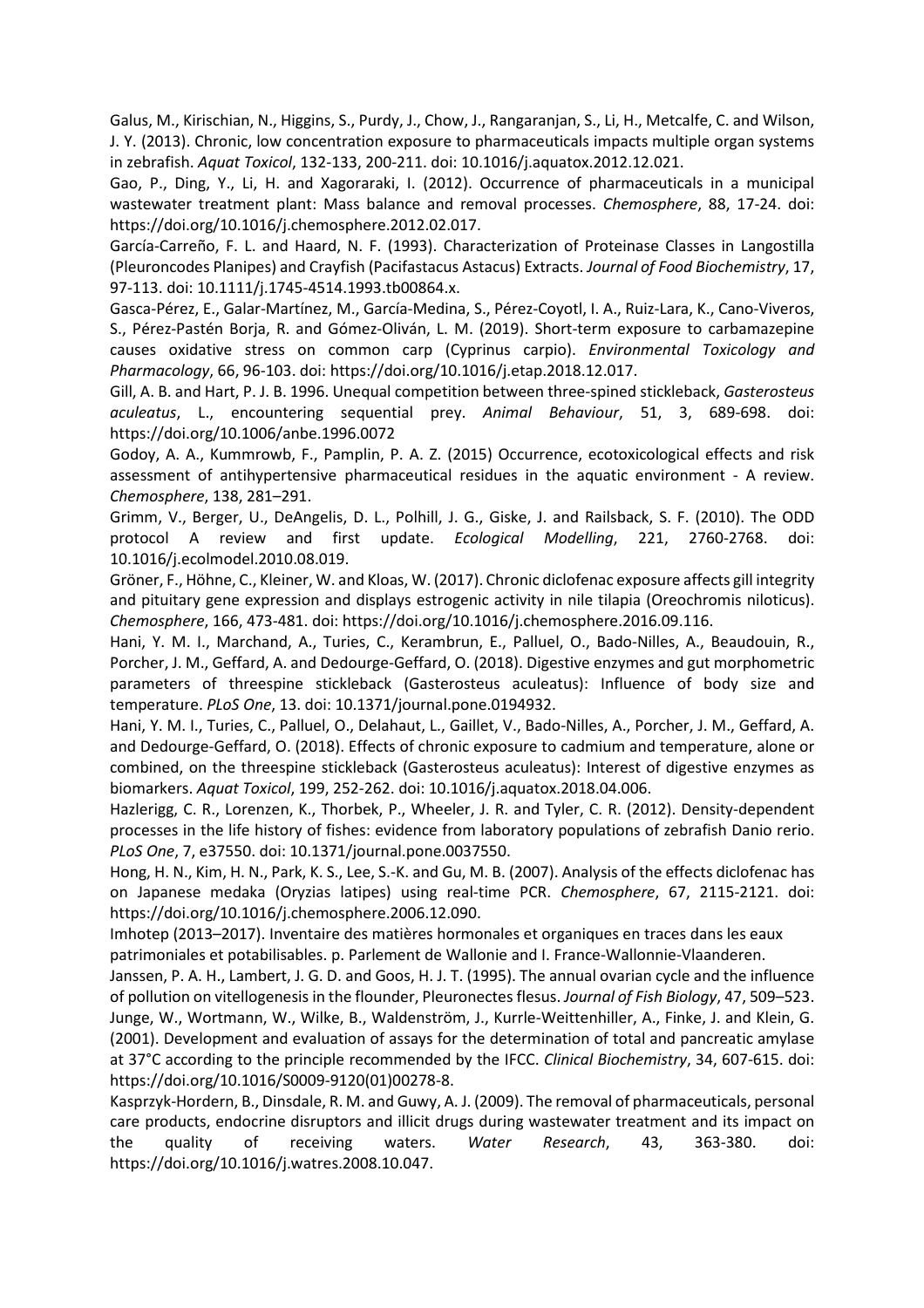Kerr, B. M., Thummel, K. E., Wurden, C. J., Klein, S. M., Kroetz, D. L., Gonzalez, F. J. and Levy, R. (1994). Human liver carbamazepine metabolism: Role of CYP3A4 and CYP2C8 in 10,11-epoxide formation. *Biochemical Pharmacology*, 47, 1969-1979. doi: https://doi.org/10.1016/0006-2952(94)90071-X.

Kidd, K. A., Blanchfield, P. J., Mills, K. H., Palace, V. P., Evans, R. E., Lazorchak, J. M. and Flick, R. W. (2007). Collapse of a fish population after exposure to a synthetic estrogen. *Proceedings of the National Academy of Sciences*, 104, 8897. doi: 10.1073/pnas.0609568104.

Kim, I. and Tanaka, H. (2009). Photodegradation characteristics of PPCPs in water with UV treatment. *Environment International*, 35, 793-802. doi: https://doi.org/10.1016/j.envint.2009.01.003.

Kroon, F., Streten, C. and Harries, S. (2017). A protocol for identifying suitable biomarkers to assess fish health: A systematic review. *PLoS One*, 12, e0174762-e0174762. doi: 10.1371/journal.pone.0174762.

Kwak, K., Ji, K., Kho, Y., Kim, P., Lee, J., Ryu, J. and Choi, K. (2018). Chronic toxicity and endocrine disruption of naproxen in freshwater waterfleas and fish, and steroidogenic alteration using H295R cell assay. *Chemosphere*, 204, 156-162. doi: https://doi.org/10.1016/j.chemosphere.2018.04.035.

Lofts, B., Pickford, G. E. and Atz, J. W. (1966). Effects of methyl testosterone on the testes of a hypophysectomized cyprinodont fish, Fundulus heteroclitus. *General and Comparative Endocrinology*, 6, 74-88. doi: https://doi.org/10.1016/0016-6480(66)90109-2.

Loos, R., Carvalho, R., António, D. C., Comero, S., Locoro, G., Tavazzi, S., Paracchini, B., Ghiani, M., Lettieri, T., Blaha, L., Jarosova, B., Voorspoels, S., Servaes, K., Haglund, P., Fick, J., Lindberg, R. H., Schwesig, D. and Gawlik, B. M. (2013). EU-wide monitoring survey on emerging polar organic contaminants in wastewater treatment plant effluents. *Water Research*, 47, 6475-6487. doi: https://doi.org/10.1016/j.watres.2013.08.024.

Lorenzen, K. (2005). Population dynamics and potential of fisheries stock enhancement: practical theory for assessment and policy analysis. *Philos Trans R Soc Lond B Biol Sci*, 360, 171-189. doi: 10.1098/rstb.2004.1570.

Moss, D. W. (1992). Perspectives in alkaline phosphatase research. *Clinical Chemistry*, 38, 2486.

Naslund, J., Fick, J., Asker, N., Ekman, E., Larsson, D. G. J. and Norrgren, L. (2017). Diclofenac affects kidney histology in the three-spined stickleback (Gasterosteus aculeatus) at low mug/L concentrations. *Aquatic toxicology*, 189, 87-96. doi: 10.1016/j.aquatox.2017.05.017.

Nott, K., Gillet, M., Carbonnelle, P., Frippiat, C., Moutier, M., Ronkart, S., F., D. and V., B. (2018). Recherche des substances émergentes dans les eaux et intéressant la santé publique et l'environnement. Rapport final. P. d. R. I. I. d. M. H. e. O. e. T. d. les and E. P. e. Potabilisables): 409 p. + 406 annexes. .

Panteghini, M. M. D. and Bais, R. (2008). *Ezymes*. *Burtis*. A. C.A., E.R., B.D.E.M, D., Tietz Fundamentals of Clinical Chemistr. Saunders Elsevier: 317–336.

Patel, M., Kumar, R., Kishor, K., Mlsna, T. Pittman, C. U., Jr. and Mohan D. 2019. Pharmaceuticals of Emerging Concern in Aquatic Systems: Chemistry, Occurrence, Effects, and Removal Methods. *Chemicals Review*, 119, 3510−3673.

Poiger, T., Buser, H.-R. and Müller, M. D. (2001). Photodegradation of the pharmaceutical drug diclofenac in a lake: Pathway, field measurements, and mathematical modeling. *Environmental toxicology and chemistry*, 20, 256-263. doi: 10.1002/etc.5620200205.

Praskova, E., Voslarova, E., Siroka, Z., Plhalova, L., Macova, S., Marsalek, P., Pistekova, V., Svobodova, Z. (2011) Assessment of diclofenac LC50 reference values in juvenile and embryonic stages of the zebrafish (Danio rerio). *Polish Journal of Veterinary Sciences*, 14, 545-9. doi: 10.2478/v10181-011- 0081-0.

Rose, K. A., Cowan Jr, J. H., Winemiller, K. O., Myers, R. A. and Hilborn, R. (2001). Compensatory density dependence in fish populations: importance, controversy, understanding and prognosis. *Fish and Fisheries*, 2, 293-327. doi: 10.1046/j.1467-2960.2001.00056.x.

Roussel, H., Joachim, S., Lamothe, S., Palluel, O., Gauthier, L. and Bonzom, J. M. (2007). A long-term copper exposure on freshwater ecosystem using lotic mesocosms: individual and population responses of three-spined sticklebacks (Gasterosteus aculeatus). *Aquatic toxicology*, 82, 272-280. doi: 10.1016/j.aquatox.2007.02.018.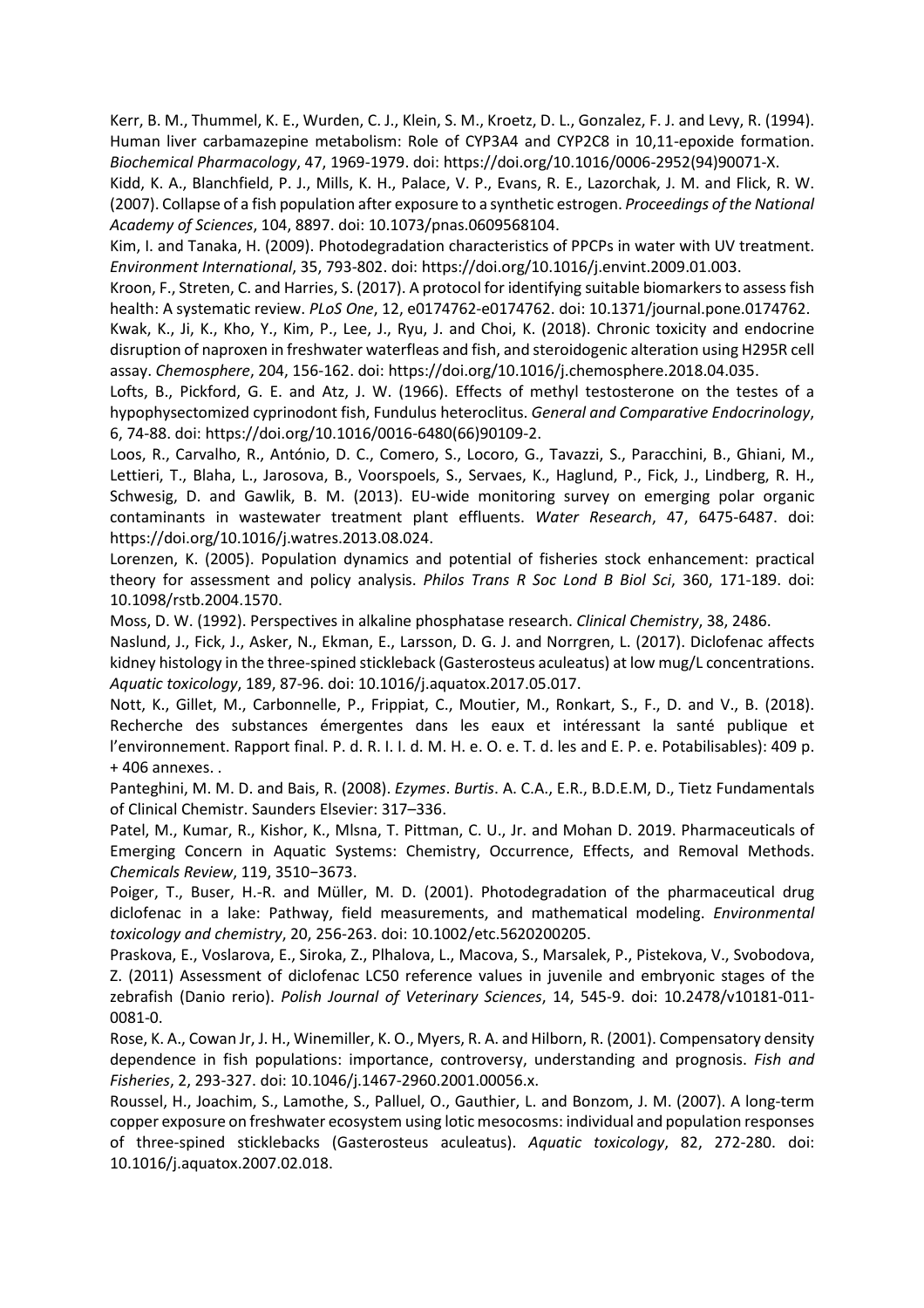Sanchez, W., Brion, F., Nilsen, B., Porcher, J.-.M. (2005). Assessment of estrogenic effects in the threespined stickleback (Gasterosteus aculeatus L.) using vitellogenin measurement by ELISA method. P. a. t. S. E. A. Meeting.

Schmitz, M., Beghin, M., Mandiki, S. N. M., Nott, K., Gillet, M., Ronkart, S., Robert, C., Baekelandt, S. and Kestemont, P. (2018). Environmentally-relevant mixture of pharmaceutical drugs stimulates sexsteroid hormone production and modulates the expression of candidate genes in the ovary of juvenile female rainbow trout. *Aquatic toxicology*, 205, 89-99. doi: https://doi.org/10.1016/j.aquatox.2018.10.006.

Schwarz, S., Schmieg, H., Scheurer, M., Köhler, H.-R. and Triebskorn, R. (2017). Impact of the NSAID diclofenac on survival, development, behaviour and health of embryonic and juvenile stages of brown trout, Salmo trutta f. fario. *Science of the Total Environment*, 607-608, 1026-1036. doi: https://doi.org/10.1016/j.scitotenv.2017.07.042.

Slooff, W., Van Kreijl, C. F. and Baars, A. J. (1983). Relative liver weights and xenobiotic-metabolizing enzymes of fish from polluted surface waters in the Netherlands. *Aquatic toxicology*, 4, 1-14. doi: https://doi.org/10.1016/0166-445X(83)90057-7.

Soulier, C., Gabet, V., Lardy, S., Lemenach, K., Pardon, P., Esperanza, M., Miège, C., Choubert, J.-M., Martin, S., Bruchet, A., Coquery, M. and Budzinski, H. (2011). Zoom sur les substances pharmaceutiques : présence, partition, devenir en station d'épuration. *TSM*, 63-77.

Tixier, C., Singer, H. P., Oellers, S. and Müller, S. R. (2003). Occurrence and Fate of Carbamazepine, Clofibric Acid, Diclofenac, Ibuprofen, Ketoprofen, and Naproxen in Surface Waters. *Environmental Science & Technology*, 37, 1061-1068. doi: 10.1021/es025834r.

Valdés, M. E., Huerta, B., Wunderlin, D. A., Bistoni, M. A., Barceló, D. and Rodriguez-Mozaz, S. (2016). Bioaccumulation and bioconcentration of carbamazepine and other pharmaceuticals in fish under field and controlled laboratory experiments. Evidences of carbamazepine metabolization by fish. *Science of the Total Environment*, 557-558, 58-67. doi: https://doi.org/10.1016/j.scitotenv.2016.03.045.

van der Oost, R., Beyer, J. and Vermeulen, N. P. E. (2003). Fish bioaccumulation and biomarkers in environmental risk assessment: a review. *Environmental Toxicology and Pharmacology*, 13, 57-149. doi: https://doi.org/10.1016/S1382-6689(02)00126-6.

Wootton, R. J. (1984). A Functional Biology of Sticklebacks. University of Sheffield, England.

Wu, S., Zhang, L. and Chen, J. (2012). Paracetamol in the environment and its degradation by microorganisms. *Applied Microbiology and Biotechnology*, 96, 875-884. doi: 10.1007/s00253-012- 4414-4.

Yamamoto, H., Nakamura, Y., Moriguchi, S., Nakamura, Y., Honda, Y., Tamura, I., Hirata, Y., Hayashi, A. and Sekizawa, J. (2009). Persistence and partitioning of eight selected pharmaceuticals in the aquatic environment: Laboratory photolysis, biodegradation, and sorption experiments. *Water Research*, 43, 351-362. doi: https://doi.org/10.1016/j.watres.2008.10.039.

Yan, S. and Song, W. (2014). Photo-transformation of pharmaceutically active compounds in the aqueous environment: a review. *Environ Sci Process Impacts*, 16, 697-720. doi: 10.1039/c3em00502j.

Yu, J. T., Bouwer, E. J. and Coelhan, M. (2006). Occurrence and biodegradability studies of selected pharmaceuticals and personal care products in sewage effluent. *Agricultural Water Management*, 86, 72-80. doi: https://doi.org/10.1016/j.agwat.2006.06.015.

Zhang, Y., Geißen, S.-U. and Gal, C. (2008). Carbamazepine and diclofenac: Removal in wastewater treatment plants and occurrence in water bodies. *Chemosphere*, 73, 1151-1161. doi: https://doi.org/10.1016/j.chemosphere.2008.07.086.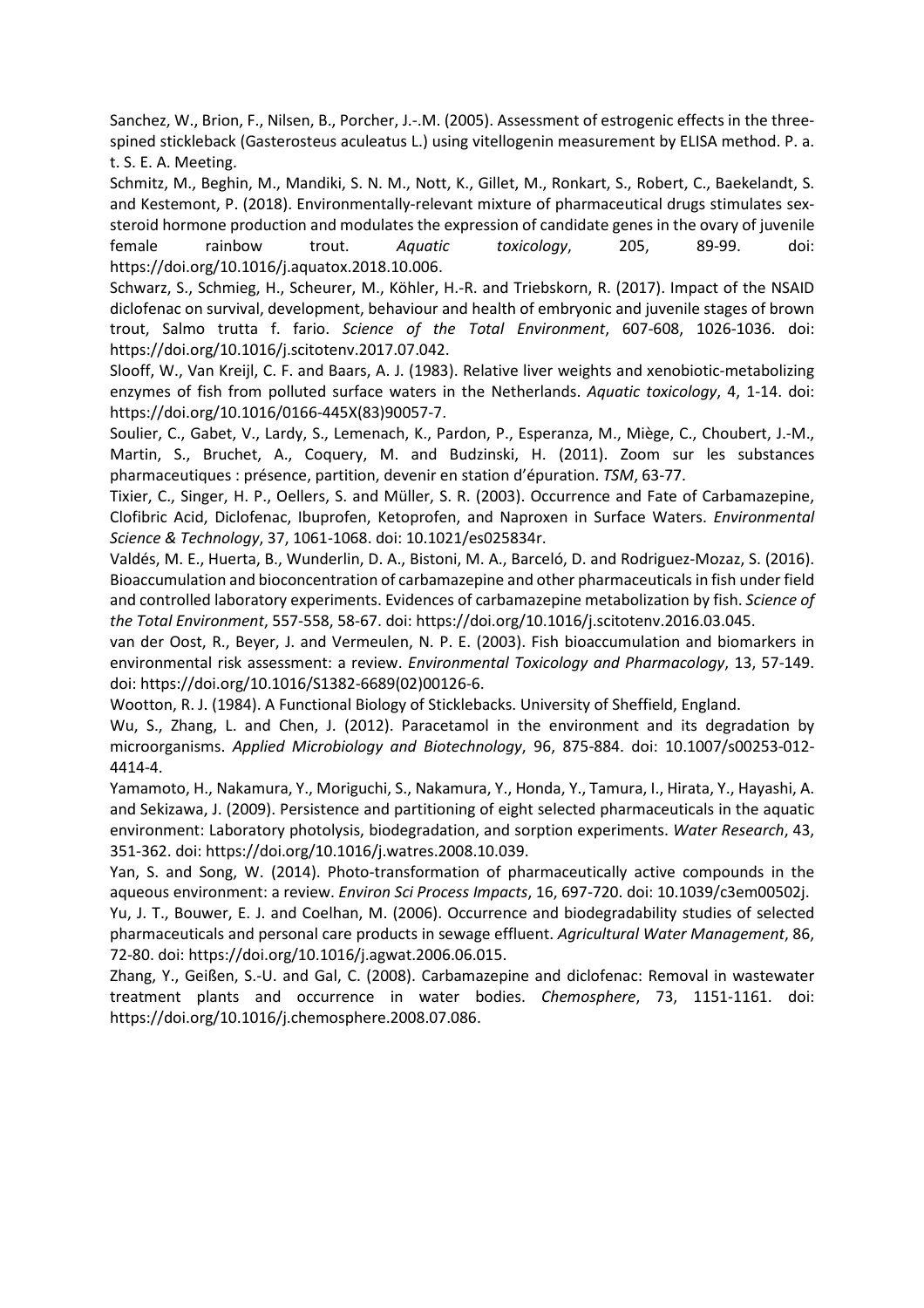## **8. Tables and figures**

**Table 1:** Nominal concentrations and average measured concentrations *in situ* for each pharmaceutical and mixture treatment (CBZ: carbamazepine, IRB: irbesartan, DIC: diclofenac, NPX: naproxen et ACE: acetaminophen) averaged on the whole exposure period.

| <b>Mixture</b>    | Mx1           |               |       |               | <b>Mx10</b>   |      |                  | <b>Mx100</b>     |      |
|-------------------|---------------|---------------|-------|---------------|---------------|------|------------------|------------------|------|
| <b>Substances</b> | [Nominal]     | [Measured]    | $\%$  | [Nominal]     | [Measured]    | $\%$ | [Nominal]        | [Measured]       | $\%$ |
|                   | $(ng.L^{-1})$ | $(ng.L^{-1})$ |       | $(ng.L^{-1})$ | $(ng.L^{-1})$ |      | $(\mu g.L^{-1})$ | $(\mu g.L^{-1})$ |      |
| $\bf CBZ$         | 25            | 26.5          | 105.9 | 250           | 229.5         | 91.8 | 2.5              | 2.2              | 88.1 |
| <b>IRB</b>        | 50            | 50.4          | 100.7 | 500           | 470.5         | 94.1 |                  | 4.3              | 85.1 |
| <b>DIC</b>        | 25            | 20.6          | 82.3  | 250           | 179.1         | 71.6 | 2.5              | 1.7              | 69.2 |
| <b>NPX</b>        | 25            | 21.1          | 84.4  | 250           | 191.9         | 76.8 | 2.5              | 1.9              | 78.0 |
| ACE               | 100           | 51.6          | 51.6  | 1000          | 497.5         | 49.7 | 10               | 4.9              | 49.2 |

LOQs: 1 ng/l for CBZ, DIC and IRB and 4 ng/l for NPX and ACE. LODs are the third of these LOQ values.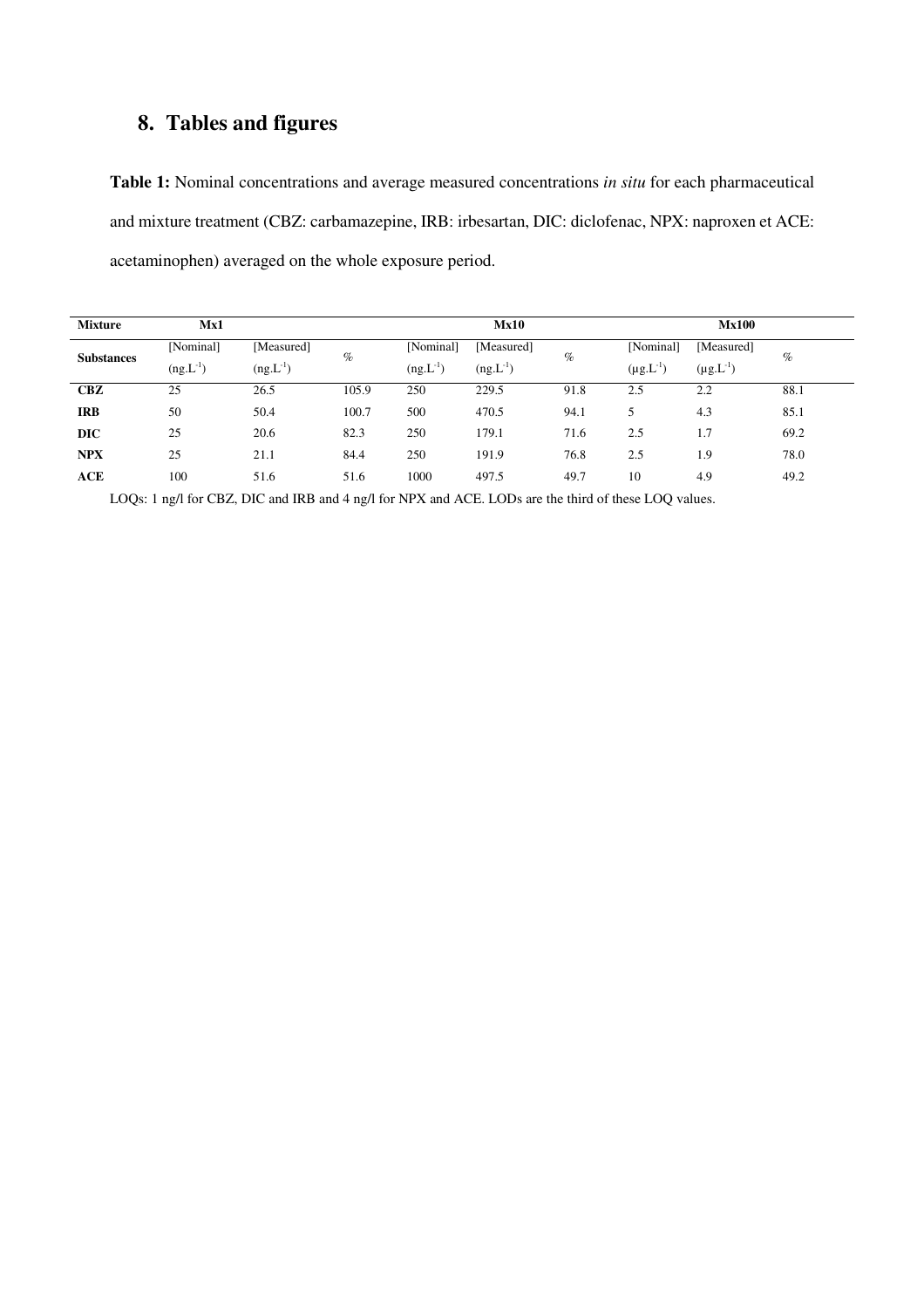**Table 2:** Measured concentrations of the mixture components in whole fish tissue (CBZ: carbamazepine, CBZ-EP: carbamazepine-10,11-epoxide, IRB: irbesartan, DIC: diclofenac, NPX: naproxen et ACE: acetaminophen).

| <b>Substances</b> | Mx1        | Mx10            | <b>Mx100</b>    |  |
|-------------------|------------|-----------------|-----------------|--|
| <b>Mixture</b>    | [measured] | [measured]      | [measured]      |  |
|                   | in µg/kg   | in µg/kg        | in µg/kg        |  |
| CBZ.              | LOD        | LOD             | $1.25 \pm 0.36$ |  |
| CBZ-EP            | LOD        | $0.48 \pm 0.32$ | $6.02 \pm 0.25$ |  |
| <b>IRB</b>        | LOD        | $0.42 \pm 0.28$ | $3.47 \pm 0.41$ |  |
| DIC               | LOD        | $0.87 \pm 1.23$ | $6.17 \pm 3.74$ |  |
| <b>ACE</b>        | LOD        | LOD             | LOD             |  |
| <b>NPX</b>        | LOD        | LOD             | LOD             |  |

LOQs: 0.15 µg/kg for CBZ-EP and IRB, 0.3 µg/kg for CBZ and 1 µg/kg for DIC, ACE and NPZ. LODs are equal to one third of the LOQ values.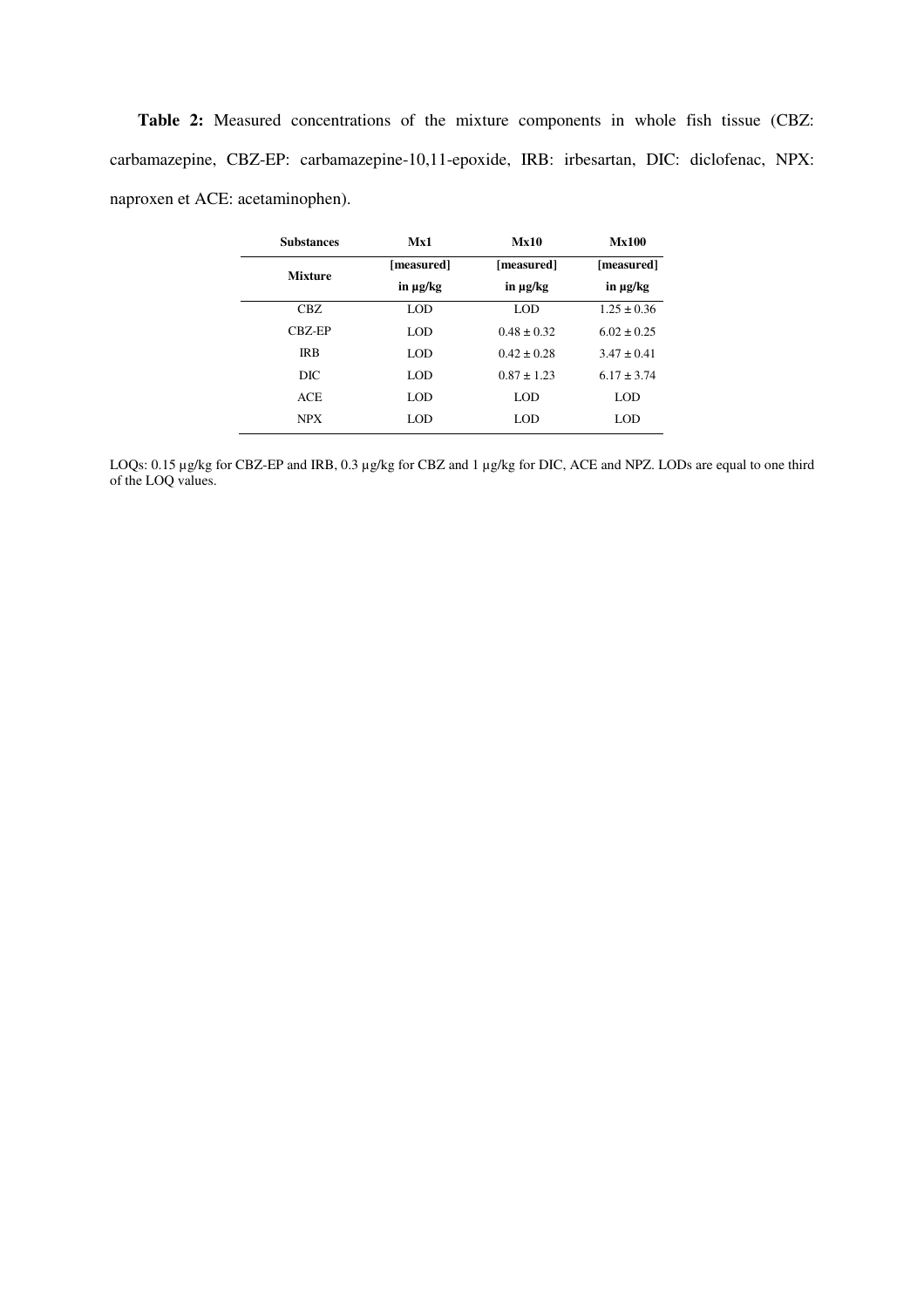

**Figure 1:** Individual weight (a) and condition factor (b) of the sticklebacks sampled at the end of the experiment in the mesocosms for each treatment (Control, Mx1, Mx10 and Mx100, expressed in log). Asterisks indicate statistically-significant differences between mixture treatments and control (p-value  $(0.05)$ .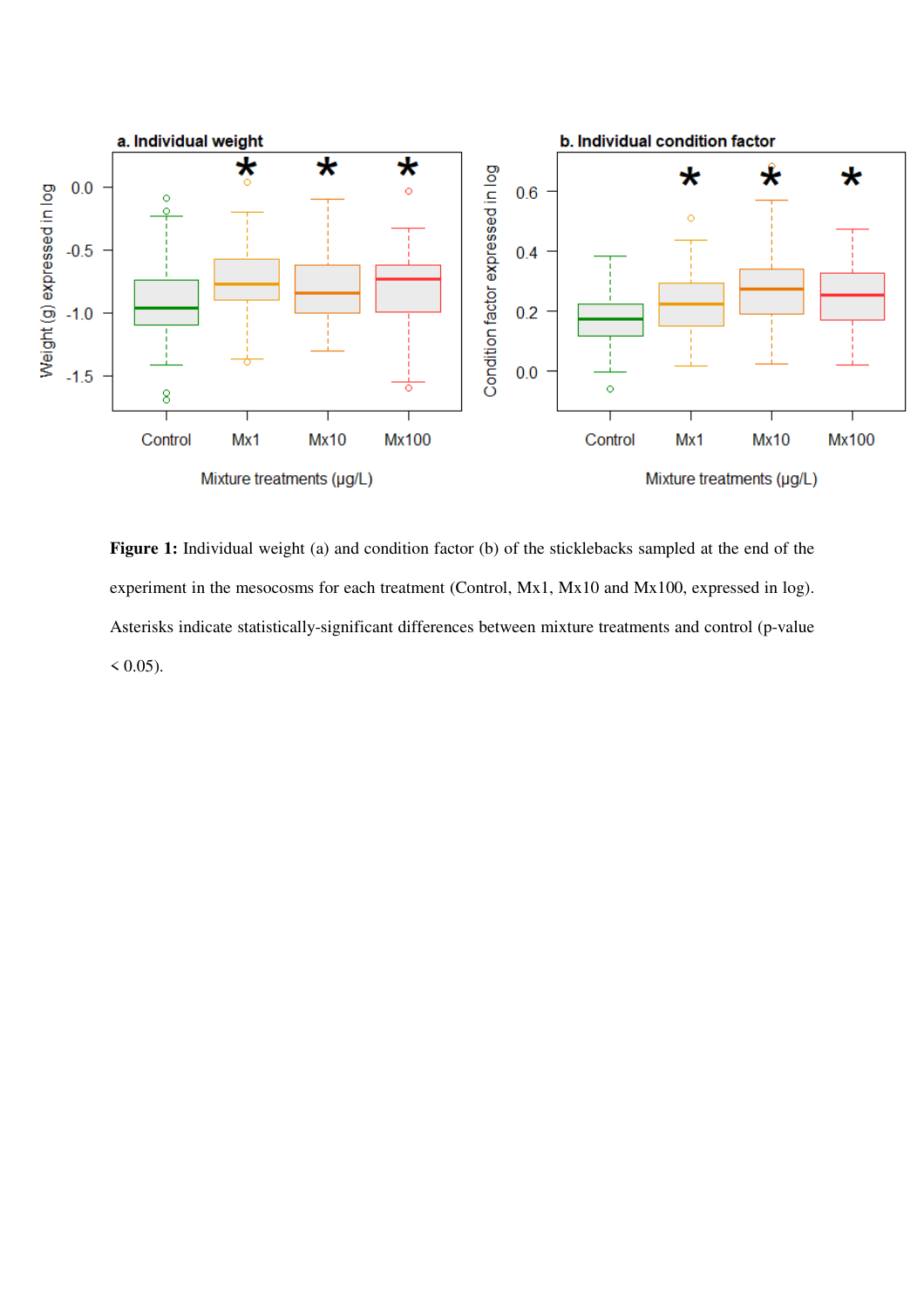

Number of weeks after introduction of the founders

**Figure 2:** Cumulated number of drifted fry per week observed in mesocosms for each mixture treatment level (control, Mx1, Mx10 and Mx100). Points represent the observations made in mesocosms, and the lines represent the median per treatment.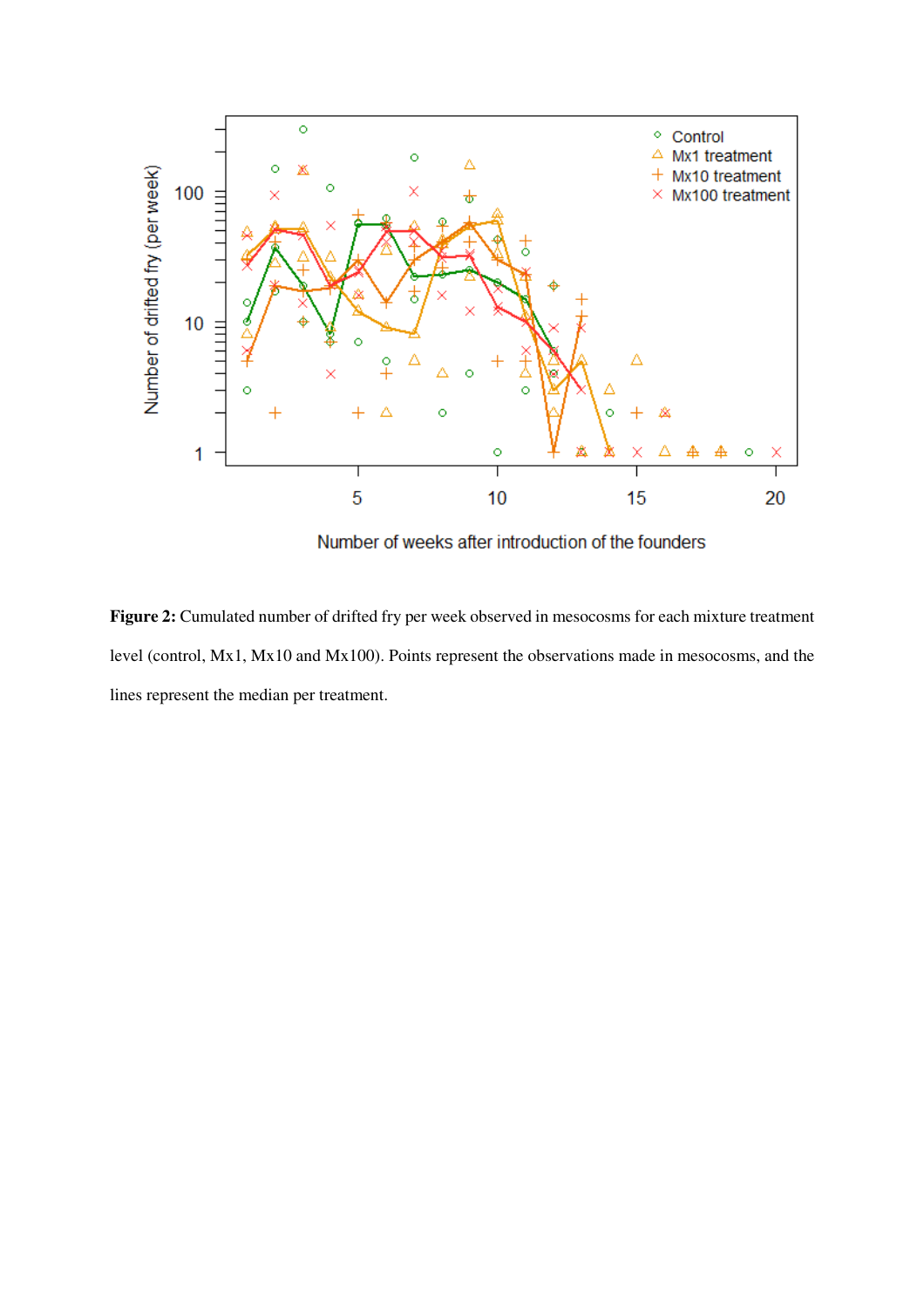

**Figure 3:** Observations of the descriptive variables of the population for each mixture treatment level (control, Mx1, Mx10 and Mx100). Asterisks indicate significant difference between treatments and control (p-value  $\leq$  0.05).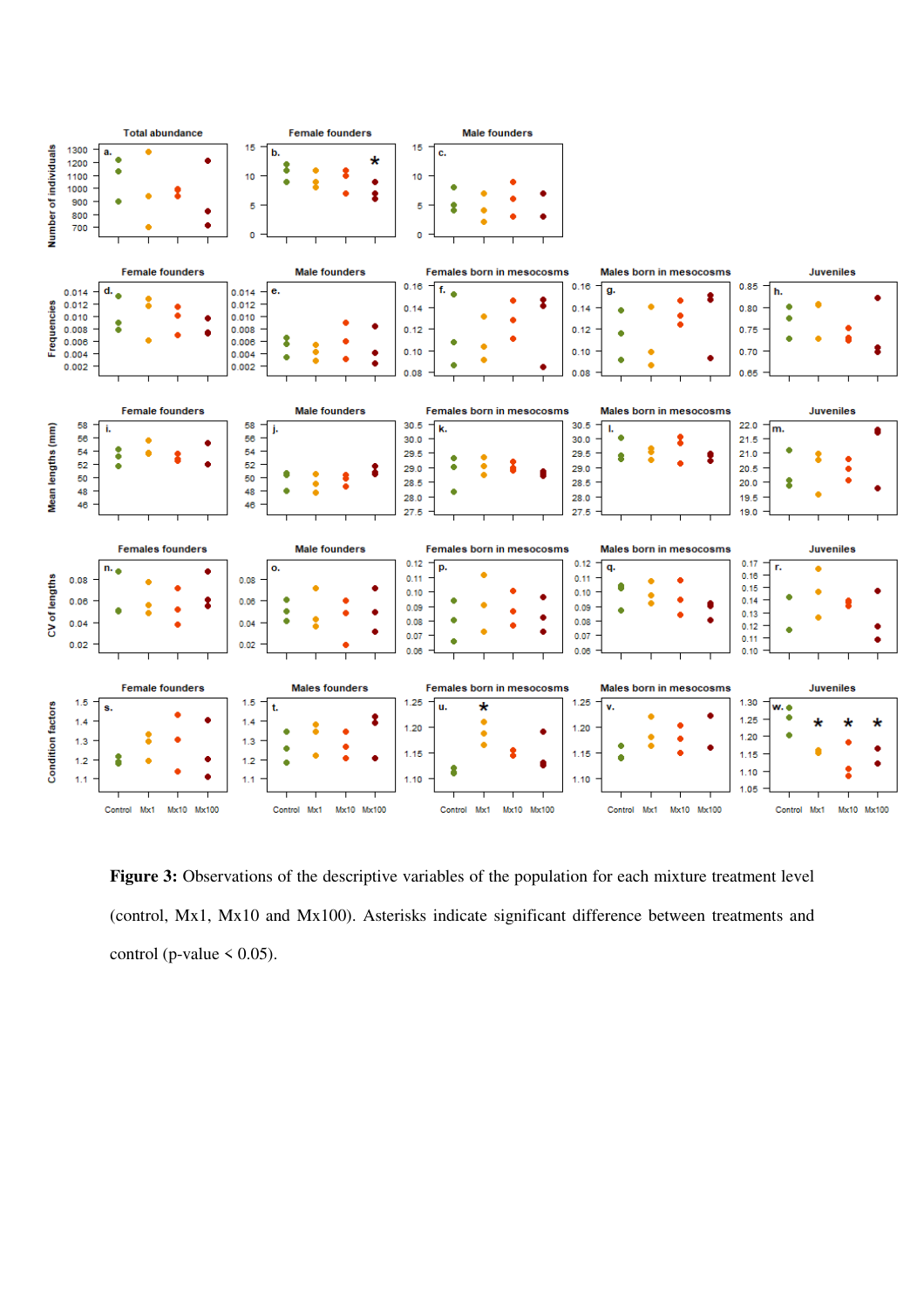

**Figure 4:** Simulated and observed population endpoints for each the mixture treatment level (Mx0, Mx1, Mx10 and Mx100) assuming a chronic mortality effect on all fish. Boxplots represent the simulations of the model (n=1,000 per treatment) whereas the points represent the observations made in the mesocosms. Population endpoints were observed or simulated at the end of the experiment (N.tot: total abundance of fish, N.F.0: number of the female founders, N.M.0: number of the male founders, L.M.0: mean length of the male founders, L.M.X: mean length of the males born in mesocosms and F.J: frequency of juveniles).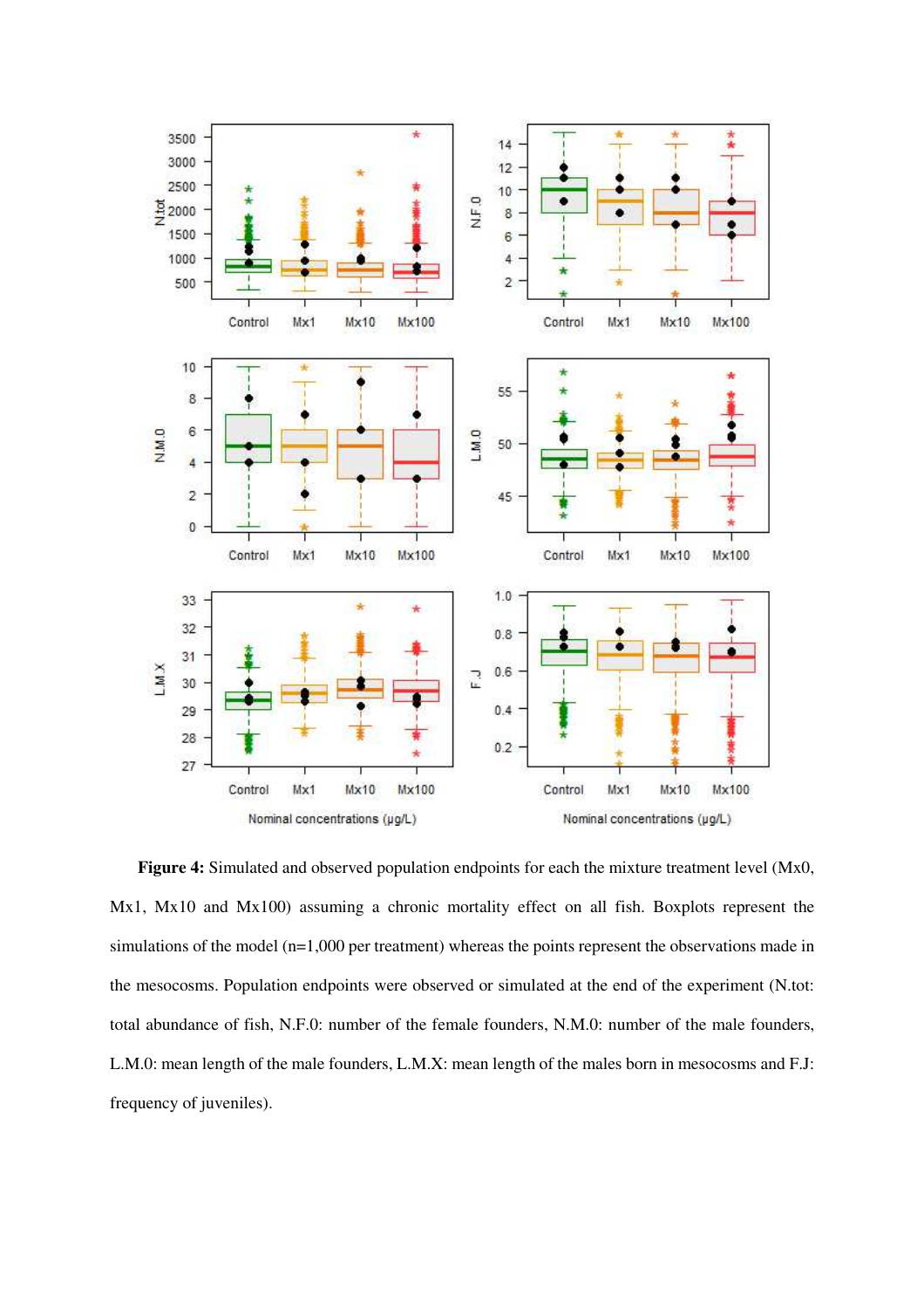

**Figure 5:** Simulated and observed mean condition factors for the juveniles and females born in mesocosms for the different mixture treatment levels. The lines represent the predictions for the juveniles (full line) and females born in mesocosms (dashed line) whereas the red points represent the observations (circles for juveniles and triangles for females born in mesocosms). CF: Condition factor.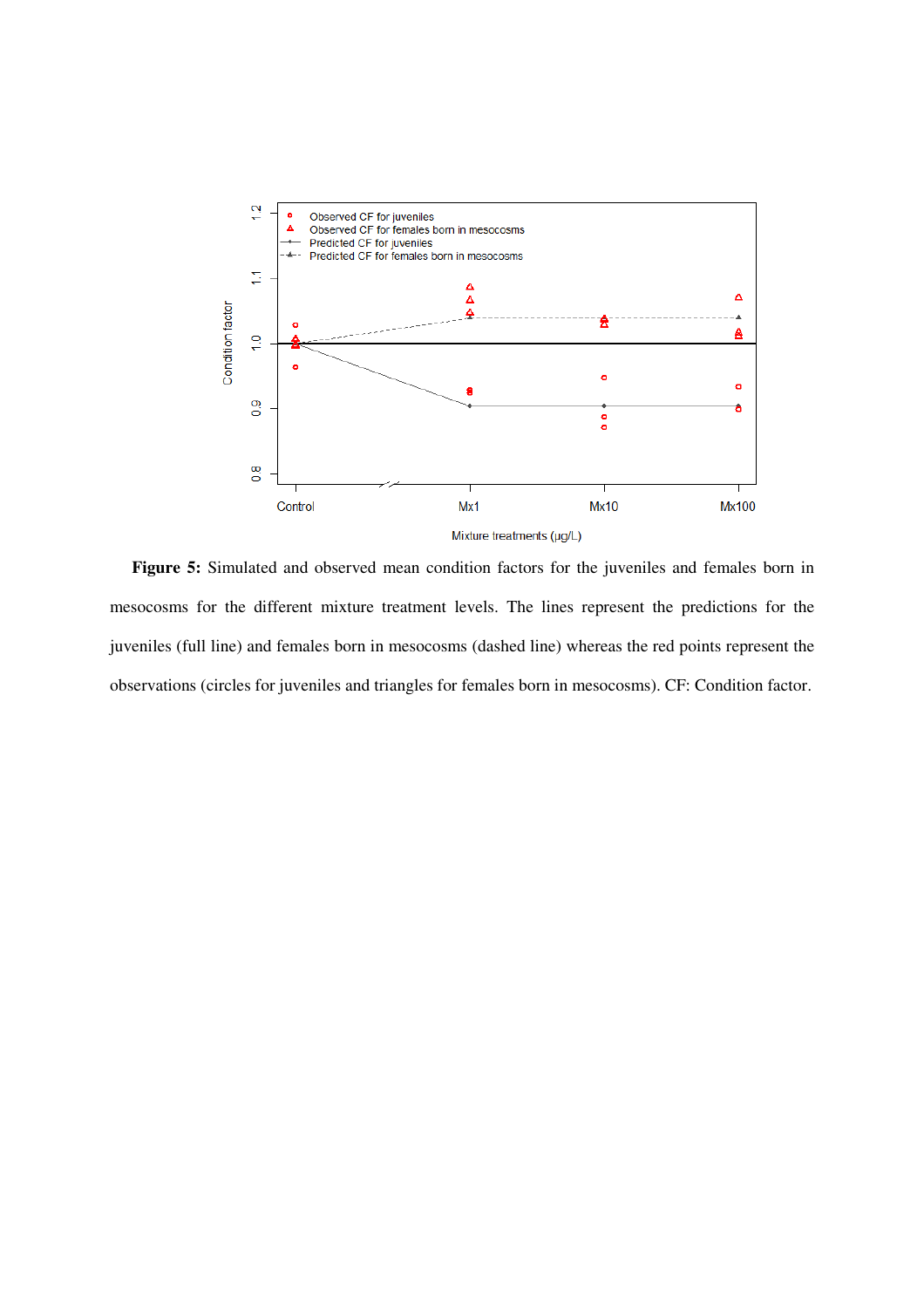

Figure 6: Observed probabilistic distributions of the length frequency in the mesocosms (a) and predicted by the model in the control (b) and Mx100 (c) mixture treatment. On figure a, length frequency distributions are the mean of the 3 populations observed in each treatment. The green full line represents the mean length frequency in the control whereas the Mx1, Mx10 and M100 treatments are represented by a yellow dashed line, orange dotted line and red dot-dashed line respectively. For the figures b and c, different symbols represent the observed length frequency distributions in mesocosms. Full black and white lines represent the median length frequency distributions of the simulated and observed populations respectively. Color level represents the frequency of simulated populations ( $n = 1000$ ) having a given percentage of individuals for a given class length. Frequencies smaller than 1e-04 are represented in white*.*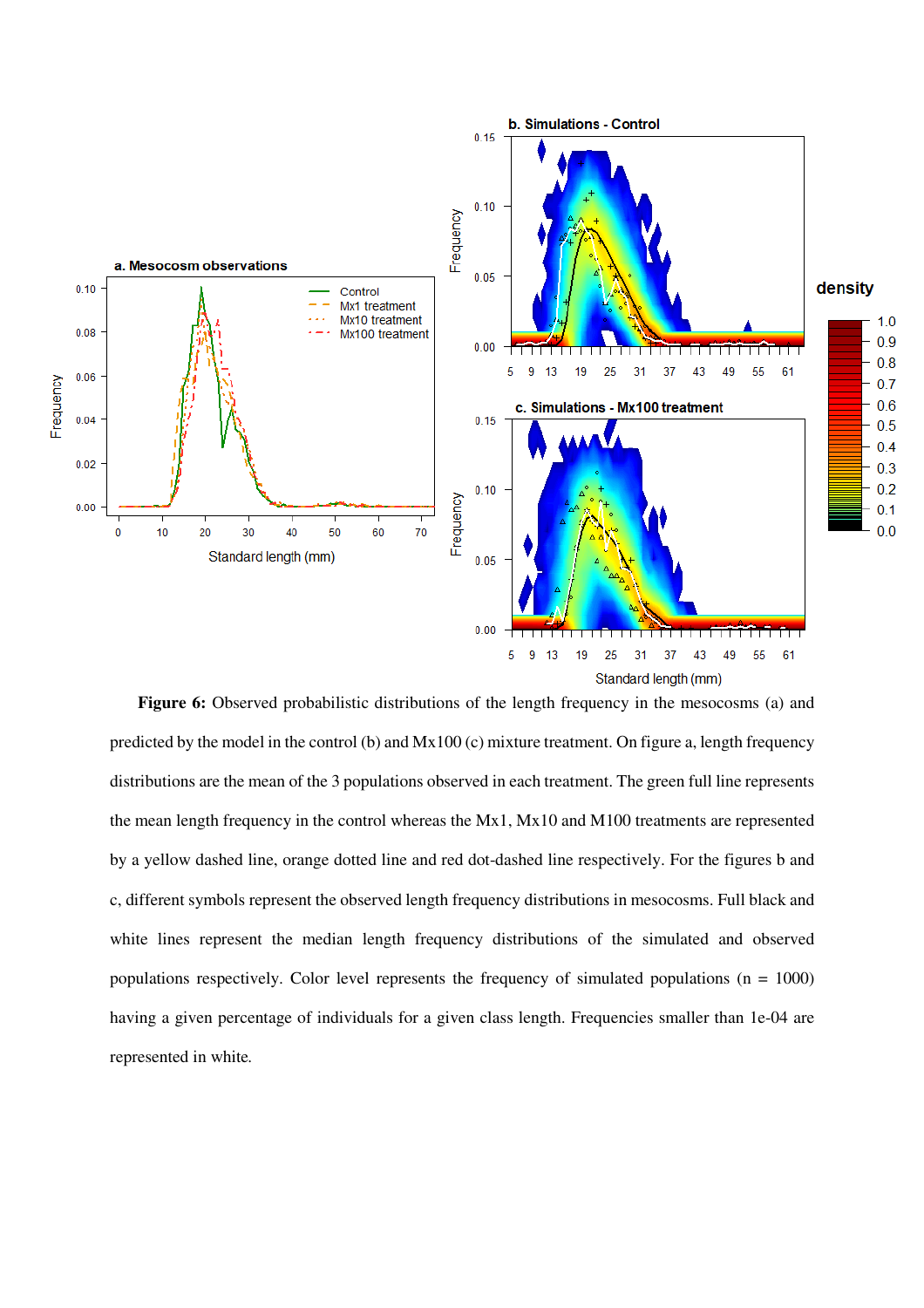

**Figure 7:** Population abundance with concentrations extrapolated from  $Mx10^2$  to  $Mx10^7$ . The blue line represents the median of the simulations and the blue light zone represents the 95% prediction interval. The dotted black lines represent the first extrapolated mixture concentration where 80% of the distribution of the total abundance shifted towards to the lower abundances compared to the control distribution. The red lines represents a difference in means equal to 1 SD (EFSA et al. 2017). On the top right panel, the green distribution represents the control distribution whereas the red distribution represents the distribution for the extrapolated Mx8000 treatment. The red line represents 80 % the red distribution shifted towards lower abundances compared to the green distribution.